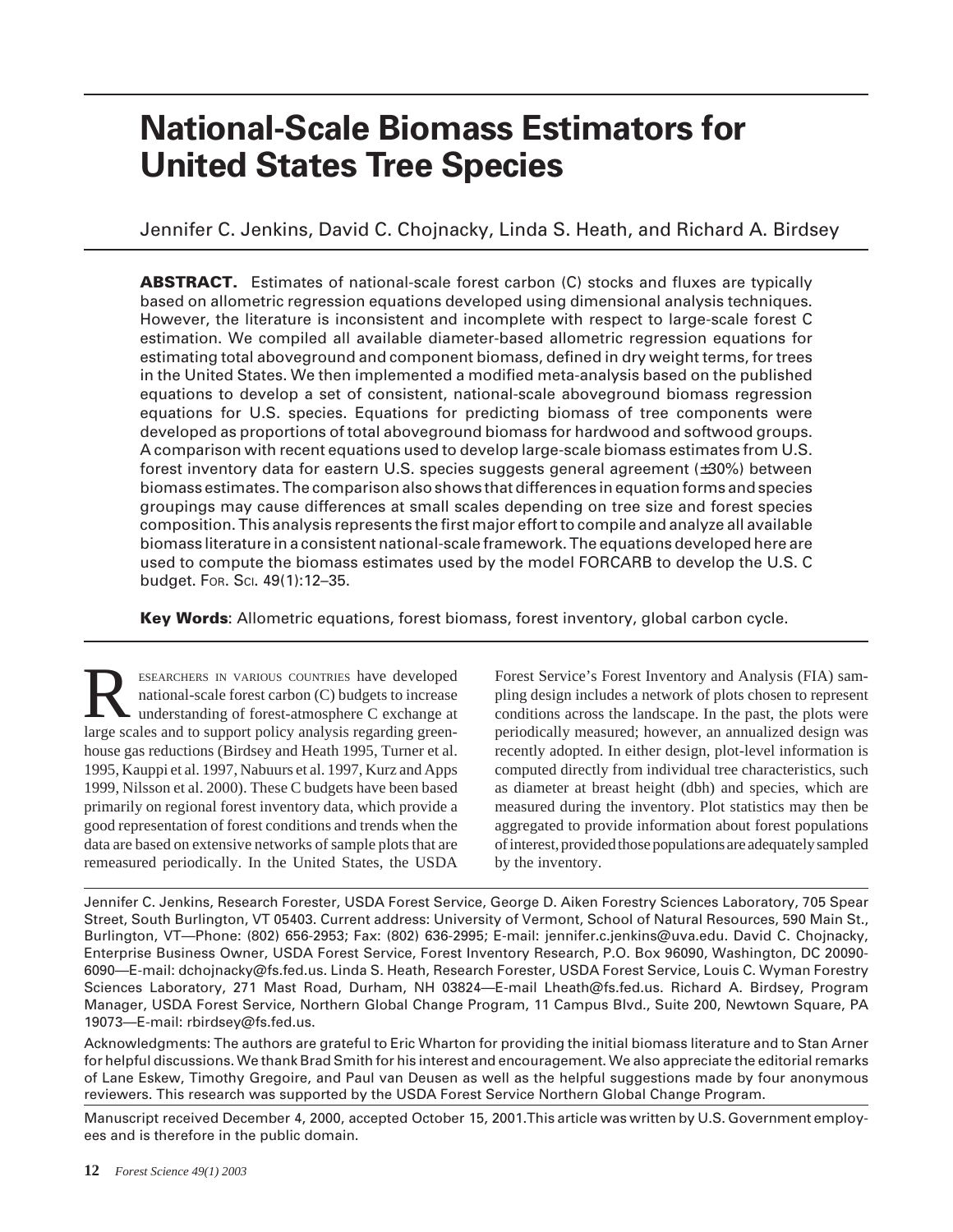#### **Biomass Estimation**

In this article, we define biomass in dry weight terms. "Aboveground tree biomass," for example, refers to the weight of that portion of the tree found above the ground surface, when oven-dried until a constant weight is reached. Plot-level biomass estimates are typically expressed on a per-unit-area basis (for example, Mg ha<sup>-1</sup> or kg m<sup>-2</sup>), and are made by summing the biomass values for the individual trees on a plot, then standardizing for the land area covered by that plot.

"Dimensional analysis," as described by Whittaker and Woodwell (1968), is the method most often used by foresters and ecologists to predict individual tree biomass. This method relies on the consistency of an allometric relationship between plant dimensions (usually dbh and/ or height) and biomass for a given species, group of species, or growth form. In the biological sciences, the study of size-correlated variations in organic form and process is traditionally called "allometry" (Greek *allos,* "other" and *metron,* "measure") (Niklas 1994). Using the dimensional analysis approach, a researcher samples many stems spanning the diameter and/or height range of interest, then uses a regression model to estimate the relationship between one or more tree dimensions (as independent variables) and tree component weights (as dependent variables). "Tree components," as defined here, refer to the different portions of a tree such as foliage, merchantable stem, roots, or branches.

Most published biomass equations were developed using trees sampled from isolated study sites or from very small regions. As a result, it is difficult to use existing biomass equations with forest inventory datasets at large spatial scales because the literature is site-specific, often disorganized, and sometimes inconsistent. Existing compilations of equations (Tritton and Hornbeck 1982, Ter-Mikaelian and Korzukhin 1997), for example, are incomplete or ignore differences in tree component definitions. Furthermore, unless an equation was developed exclusively for the species and study region of interest, and in conditions typical of the study site, it is impossible to know which of several potentially applicable equations to choose for a particular species and site.

For biomass estimation at large scales, one would use a set of biomass equations that applies equally well to every stem across the region of interest. These equations would be "generalizable," in that they would be applicable, for the purposes of broad-scale biomass estimation, to trees growing anywhere in the region. They would also be consistent in terms of component definitions, equation forms, and input data requirements. Because these consistent and generalizable equations have not been available for biomass estimation in the United States to date, regional FIA program units have applied published equations to each region on a speciesspecific basis, using equations that appear to be most appropriate for that geographic area [e.g., Wharton et al. (1997), Wharton and Griffith (1998)]. This method can be cumbersome and difficult to comprehend. In addition, because the approach has been implemented independently in different

regions of the United States, it has resulted in some inconsistency in methodology and probable inconsistency in results (Birdsey and Schreuder 1992).

#### **Objective**

In this analysis, we sought to develop consistent and generalizable biomass regression equations for use in largescale inventory-based forest C budgets. Forest C budgets include C in several ecosystem components: live biomass, detritus, and soil. Of these, C in live biomass is most directly tied to inventory measurements and is most affected by human activities and natural disturbances. The equations presented here should provide a consistent basis for evaluating forest biomass across regional boundaries, thereby helping to reduce uncertainty in analysis of forest-atmosphere C exchange.

The equations developed for this study are also used by the USDA Forest Service to develop the U.S. C budget using the model FORCARB (Heath and Birdsey 1993, Plantinga and Birdsey 1993, Birdsey and Heath 1995, Heath et al. 1996). For use with FORCARB, biomass estimates developed from diameter for individual trees are incorporated into foresttype-specific volume: biomass ratios using FIA data—which are then used to estimate forest biomass based on volume projections. The biomass estimates for individual trees are thus the foundation for the volume-based biomass projections in the model.

#### **Sources of Uncertainty in Large-Scale Biomass Estimation**

Ideally, to develop consistent national-scale biomass equations, one would sample hundreds, if not thousands, of trees of different sizes from a representative sample of species, regions, and sites across the nation. This would ensure an unbiased sample of trees, but it would be very expensive and time-consuming. Alternatively, one could attempt to collect sample data for reanalysis from all available sources of tree mensurational data in as many species and regions as possible. This approach is also prohibitively difficult: most scientists have not published the raw data from which their biomass equations were developed, and even if the raw data were available, many scientists do not keep adequate metadata from studies completed decades before. Even if this approach were adopted, however, it would still be impossible to be certain that the accumulated biomass data from mensurational studies represent all conditions across the United States in proportion to occurrence. Instead, to accomplish our goal of consistent and generalizable biomass equations for U.S. tree species, we undertook a comprehensive analysis and synthesis of the existing dimensional analysis literature.

Though applying equations developed via dimensional analysis is the only reasonable method to estimate tree biomass without destructive sampling, some potential errors are inherent in estimating forest biomass at large scales using published biomass equations (Wharton and Cunia 1986). These include: (1) application of coefficients developed for one species (or group of species) to another species (or group of species); (2) sample trees and wood density samples not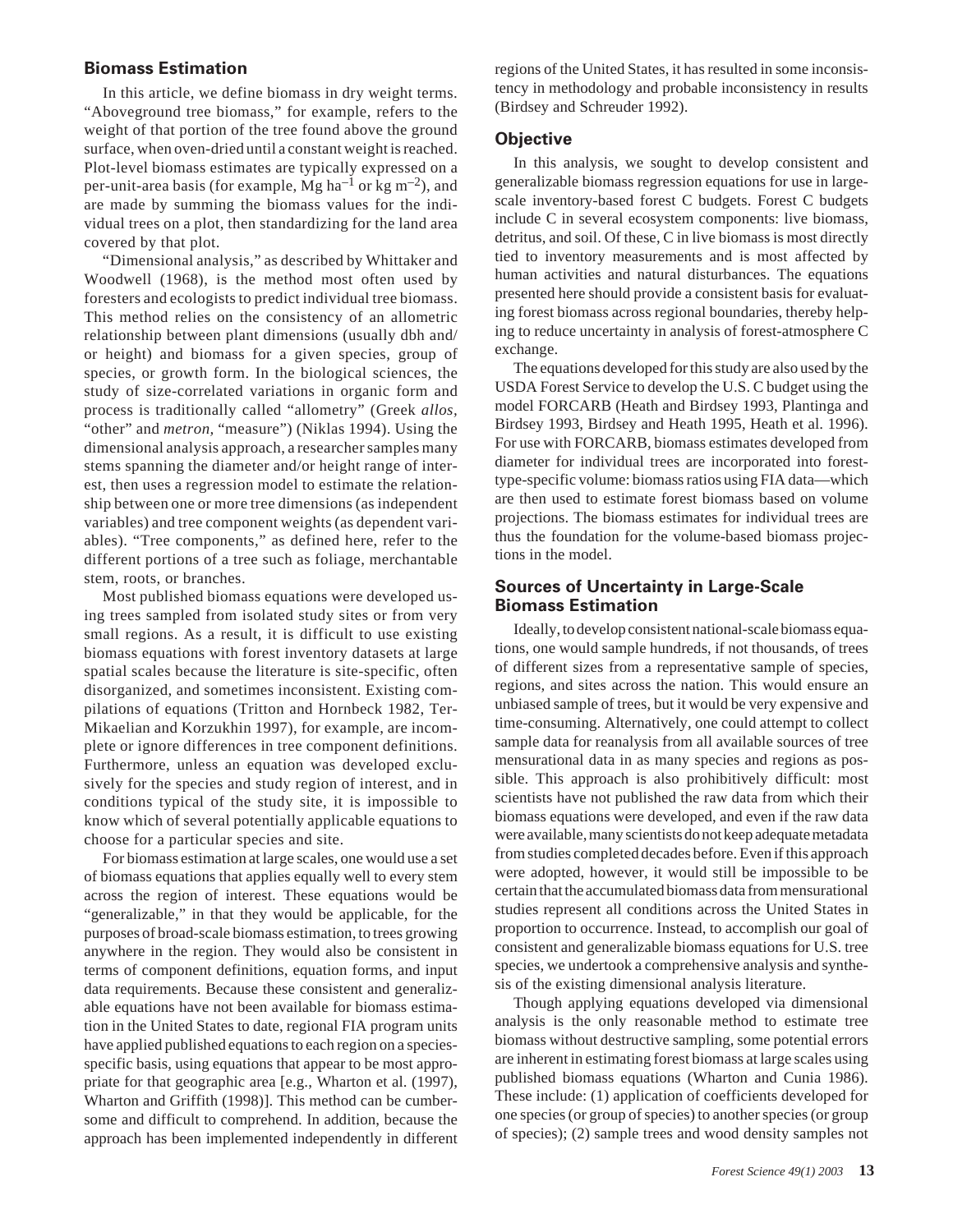representative of the target population because of factors such as size range of sample trees and stand conditions; (3) statistical error associated with estimated coefficients and form of selected equation; (4) inconsistent standards, definitions, and methodology; (5) use of indirect estimation methods that compound errors; and (6) measurement and data processing errors. It may be nearly impossible to quantify all of these errors in a practical application (Phillips et al. 2000). Indeed, inconsistencies in methods, analyses, and reporting among the numerous published biomass studies were substantial obstacles in this analysis.

Despite these inconsistencies, or perhaps because of them, the need is clear for a consistent method for forest biomass estimation for application in large-scale studies. To accomplish this goal with our synthesis of the existing literature, we incorporated data from published studies into new biomass estimation equations. Variations on this technique have been applied successfully in the past by other researchers wishing to combine measured or modeled data points into new, more general, equations (Schmitt and Grigal 1981, Pastor et al. 1984, Schroeder et al. 1997).

#### **Methods**

#### *Overview*

The formal statistical method for compiling information from many studies is meta-analysis (Hedges and Olkin 1985). This method was devised to summarize studies on the same topic by different investigators, generally to obtain a combined significance level for an overall mean among studies. Simply stated, meta-analysis is: (1) identification of a problem; (2) retrieval of relevant studies; (3) extraction of appropriate data; and (4) formulation of a statistical model for combining data (Iyengar 1991).

Unfortunately, an accepted statistical model for combining diverse regression equations has not yet been developed. For example, a recent paper by Peña (1997) describes an approach for combining regression estimates from independent samples, but formal meta-analytic approaches like this one do not apply to the current situation because: (1) formal meta-analysis requires an estimate of regression errors, which are rarely published in an appropriate format for existing biomass equations; (2) all equations used in such a metaanalysis must have identical forms and identical variable transformations; and (3) there is no clear method for combining estimates from three or more regression equations. Application of formal meta-analytic techniques for combining regression coefficients would not work in our study, with its goal of developing generalizable biomass equations based on all available published literature. Application of published formal meta-analytic techniques would have limited the number of available equations (by requiring identical model forms and variable transformations, as well as specific information on regression errors) to the point where the resulting biomass equations would have been internally consistent, but not at all generalizable.

Therefore, we chose for our analysis a modified version of a type of meta-analysis used by Pastor et al. (1984). Pastor followed the first three steps in Iyengar's definition of meta-

analysis, but refitting of regression predictions was used in place of a formal statistical model for combining the regression results. Because development of new statistical methods is beyond the scope of this study, we based our approach on Pastor's "modified meta-analysis" to develop new diameterbased regression equations from predictions by equations in the literature.

We grouped species across taxonomic and geographic bounds. We did this because all species were not represented by published biomass equations, and because equations were not always available throughout the entire range for a species. For each species group, we sought a pool of regression equations that adequately captured trends in the diameter-tobiomass relationship. Using systematic graphing of published species-specific equations for total aboveground biomass, we found that within-species variation (i.e., variation among biomass regressions published by different authors for the same species) often exceeded variation between different species. Regional differences might account for this phenomenon, but we found no apparent regional pattern in the published data. Most likely, noise in biomass measurements due to differences in methodology, together with some site-level variability in biomass values and the relatively small sample size, are the main contributors to this withinspecies variability.

Theoretical literature on plant allometry (West et al. 1997, Enquist et al. 2000) groups the diameter-to-total aboveground biomass correlation in a family of allometric scaling relationships that view plants as fractal-like networks, which can be described by the same model regardless of species or size. Whether a single allometric equation can adequately describe all tree species needs to be rigorously tested, but the apparent similarity in the diameter-to-total aboveground biomass relationship across species in our data encourages such investigation. For this study, species were grouped into six softwood and four hardwood categories based on a combination of taxonomic relationships, wood specific gravity, and diameter-to-aboveground biomass relationships. The woodland "softwood" group includes some hardwood mesquite, acacia, and oak species; these woodland species are all from dryland forests and are measured for diameter at ground line (see below for procedure used to transform diameters from ground line to breast height). In addition to the ten speciesgroup equations for predicting total aboveground biomass, we also developed equations to predict the relative biomass of tree components for hardwood and softwood types.

#### *Literature Search*

The first step in this analysis was to compile all available published biomass equations for U.S. tree species from the literature. Because many tree species common in the United States have also been studied intensively by Canadian researchers, we included all applicable information from studies conducted in Canada. In some cases, we also included biomass information for U.S. genera growing on other continents.

While many researchers have reported that dbh is adequate for local or regional biomass estimation, others have suggested that both dbh and height must be included for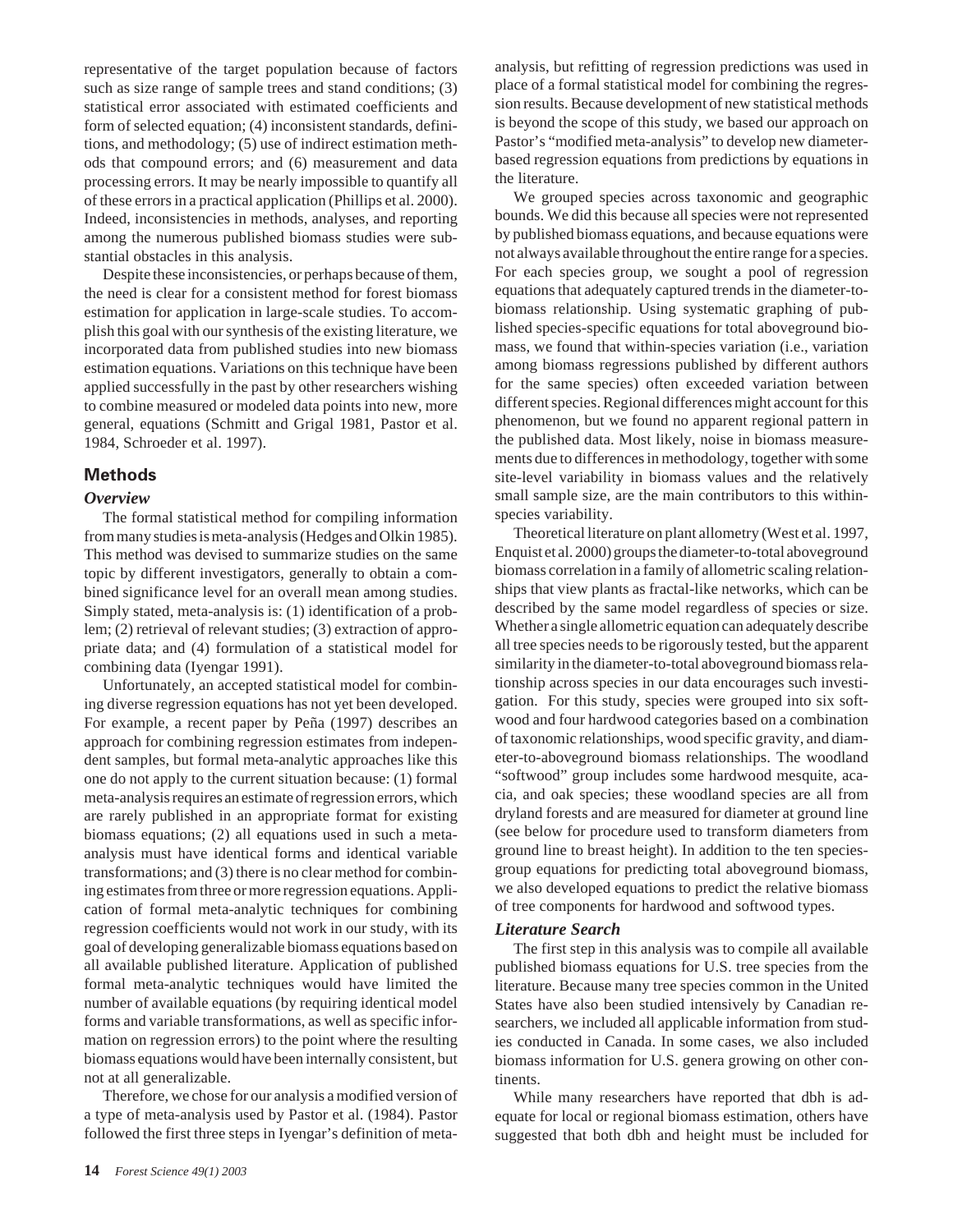larger scale application (Honer 1971, Crow 1978). We excluded biomass equations that required tree height as an independent variable because tree height is more difficult to measure accurately in closed-canopy stands than dbh and because we wished to make our equations as accessible to all researchers as possible. Furthermore, currently the publicly accessible version of the USDA Forest Service FIA Data Base includes height data only for western states (Hansen et al. 1992, Woudenberg and Farrenkopf 1995), and even for those states the height data are a mixture of true measurements and values estimated ocularly or predicted from dbh. Given that the FIA Data Base is the major source of largescale forest inventory data for the United States, it is most appropriate to use dbh only as the basis for equations meant to develop large-scale biomass and C estimates for the entire country. Finally, there is evidence that including height as an additional dependent variable adds only a marginal amount to the predictive capacity of a diameter-based regression (Madgwick and Satoo 1975, Wiant et al. 1979).

Because site level measurements other than dbh may be defined differently from site to site and from study to study, we also excluded from our compilation any equation that required additional site-level variables (such as site index or soil texture). In this first phase of the analysis, we compiled 2,456 equations for 64 eastern U.S. species and 40 western U.S. species. An additional 170 equations for western species were obtained from the "BIOPAK" compilation of Means et al. (1994). All of these equations use diameter as the single independent variable, with biomass (of any tree component or combination, for example "total aboveground biomass," "stem," "foliage," or another as defined by the author) as the single dependent variable. The full compilation of diameterbased equations from the literature, together with metadata describing methods used by the original authors, geographic origin, component definitions, and other information relevant for potential users of the equations, will be published by these authors as a USDA Forest Service General Technical Report. For this analysis, we assembled 318 total biomass equations (Tables 1, 2, and 3), and selected 389 component equations (Table 7) for over 100 species from 104 sources. The remaining equations were excluded primarily because component definitions did not correspond with the components identified as critical for this analysis, as described below.

#### *Identifying Equations for Inclusion*

To standardize component definitions for our consistent national-scale equations, and to provide the most flexible set of components for researchers wishing to estimate the biomass of portions of the tree, we developed estimation methods for the following five tree components: total aboveground (above the root collar), foliage, merchantable stem wood [from 12 in. (30.48 cm) stump height to  $4$  in. (10.16 cm) top diameter outside bark (dob)], merchantable stem bark, and coarse roots. We did not develop separate branch biomass equations because this component can be obtained by subtraction. Equations that were not consistent (with some transformations as described below) with these component definitions were excluded from the analysis.

When an author presented equations based on independent tree samples from different sites, we included all of the published equations in this analysis. However, if the same author also presented one equation based on "pooled" data from all sites sampled, we used the pooled equation only. Where a researcher presented a group of equations for different components that added together to total aboveground biomass, we used the additive equations for this analysis. However, if the same author also presented one equation for total aboveground biomass, we used that equation only.

If merchantable stem biomass was presented along with a description of limiting top diameter close to 4 in. (8 to 12 cm), then we used that equation directly in this analysis, with modifications to account for stump height as necessary (see section on stump calculations). No modifications were made for top diameter: if an author did not report the limiting top diameter for a stem biomass equation, that equation was excluded from this analysis. For some woodland species, the only equations available were based on diameter at the root collar (drc), rather than dbh. For these species, dbh was predicted from drc using algorithms as published in Chojnacky and Rogers (1999), and biomass was related to dbh as for all other species.

#### *Stump Calculations*

Many authors describe their equations as representing aboveground totals, when in fact the sampled trees were felled leaving a stump some height above ground level. Stump biomass can be an important source of error, especially if each measured tree represents tens or hundreds of trees per unit area. For example, in an analysis of forest biomass and productivity based on the USDA Forest Inventory and Analysis data for the mid-Atlantic region of the United States, stumps 6 in. (15.24 cm) tall comprised approximately 2.5% of aboveground biomass (Jenkins et al. 2001). To develop equations representing total aboveground biomass for this analysis, we added stump biomass to the aboveground totals presented by individual authors where appropriate. To develop merchantable stem equations for this analysis, it was more common to subtract the biomass of that portion of the stump between stump height and 12 in. (30.48 cm).

If the original authors reported stump height, it was used in the analysis. If no stump height was given, we assumed that the stump was 6 in. (15.24 cm) tall. Stump height was assumed to be zero if any one of the following were true: (1) the methods of Whittaker and Woodwell (1968) or Whittaker and Marks (1975) were used for sampling (these authors were very explicit about felling the trees at groundline); (2) the authors state that trees were "felled at groundline"; (3) the stump is described as "as short as possible"; (4) the same authors also report an equation for root biomass only (as opposed to stump plus root biomass); or (5) the authors discuss that they estimated (using their own method) that portion of the stump not included when the trees were felled.

To find stump biomass, tree diameters inside and outside bark were estimated from dbh at a height corresponding to the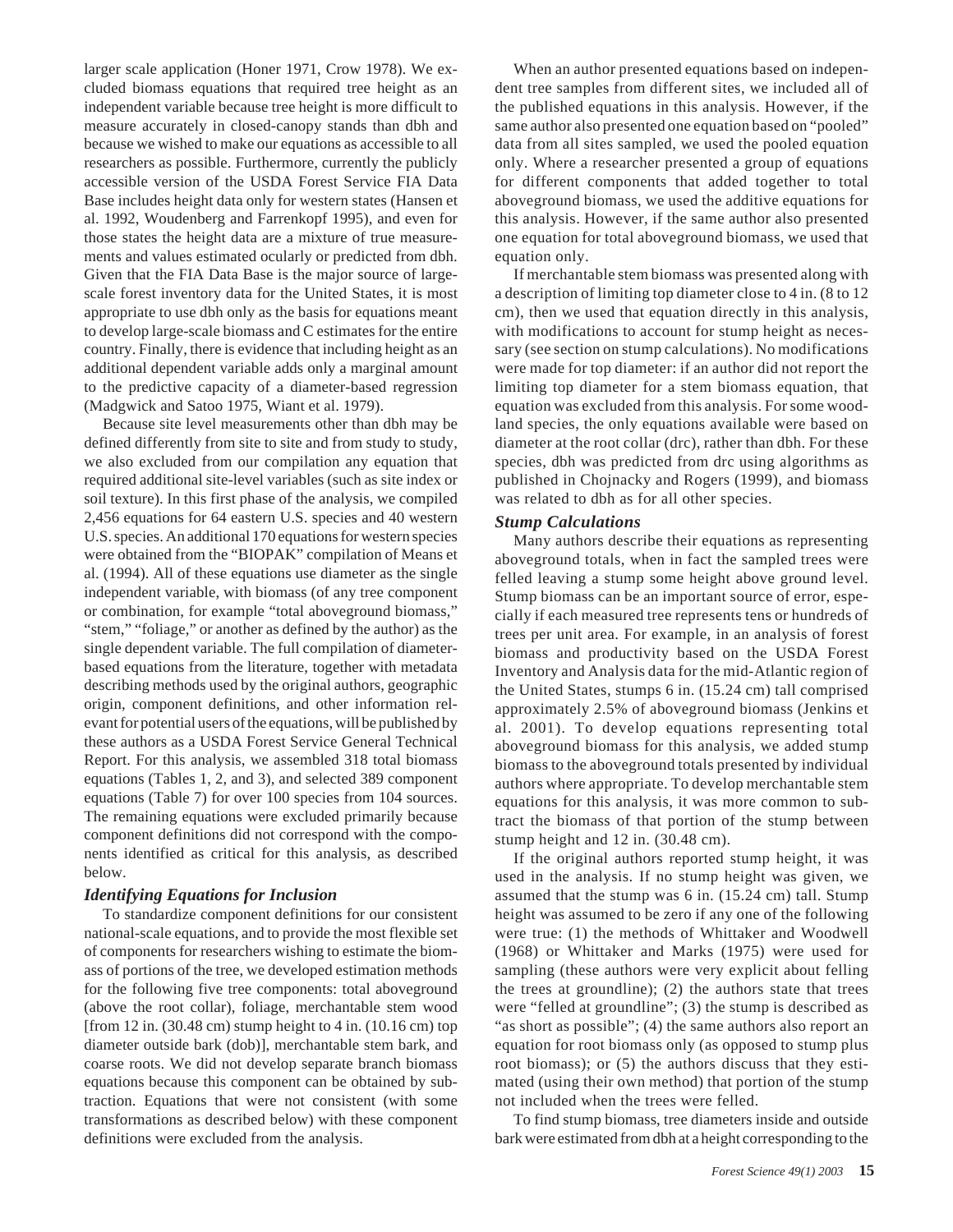|               | No. of |                              |                     | Wood-specific |                                                                      |
|---------------|--------|------------------------------|---------------------|---------------|----------------------------------------------------------------------|
| Species group | eqs.   | Genus                        | Species             | gravity*      | Literature reference <sup>†</sup>                                    |
| Aspen/alder/  | 36     | Alnus                        | rubra               | 0.37          | 7,8,44,55                                                            |
| cottonwood/   |        |                              | sinuata             |               | 7                                                                    |
| willow        |        |                              | spp.                | 0.37          | 71,83,101                                                            |
|               |        | Populus                      | balsamifera         | 0.31          | 90                                                                   |
|               |        |                              | deltoides           | 0.37          | 2,3,19,59                                                            |
|               |        |                              | grandidentata       | 0.36          | 32,54,100                                                            |
|               |        |                              | spp.                | 0.37          | 45,65,101                                                            |
|               |        |                              | tremuloides         | 0.35          | 16, 32, 47, 51, 58, 61, 72, 74, 76, 78, 83, 85, 90, 96               |
|               |        | Salix                        | spp.                | 0.36          | 83,101                                                               |
| Soft maple/   | 47     | Acer                         | macrophyllum        | 0.44          | 33                                                                   |
| birch         |        |                              | pensylvanicum       | 0.44          | 101                                                                  |
|               |        |                              | rubrum              | 0.49          | 12, 22, 23, 25, 26, 32, 45, 51, 53, 61, 63, 65, 77, 81, 83, 100, 101 |
|               |        |                              | spicatum            | 0.44          | 14,60,79,101                                                         |
|               |        | Betula                       | alleghaniensis      | 0.55          | 32,65,67,81,83,89,101                                                |
|               |        |                              | lenta               | 0.60          | 15,45,63                                                             |
|               |        |                              | papyrifera          | 0.48          | 6, 25, 45, 48, 51, 61, 81, 83, 101                                   |
|               |        |                              | populifolia         | 0.45          | 32,45,51,83,101                                                      |
| Mixed         | 40     | Aesculus                     | octandra            | 0.33          | 15                                                                   |
| hardwood      |        | Castanopsis                  | chrysophylla        | 0.42          | 33                                                                   |
|               |        | Cornus                       | florida             | 0.64          | 10,63,77                                                             |
|               |        | Fraxinus                     | americana           | 0.55          | 65,100,101                                                           |
|               |        |                              | nigra               | 0.45          | 71,81,101                                                            |
|               |        |                              | pennsylvanica       | 0.53          | 22                                                                   |
|               |        | Liquidambar                  | styraciflua         | 0.46          | 22, 23, 77                                                           |
|               |        | Liriodendron                 | tulipifera          | 0.40          | 15, 22, 23, 63, 77, 100                                              |
|               |        | Nyssa                        | aquatica            | 0.46          | 22                                                                   |
|               |        |                              | sylvatica           | 0.46          | 22,77,100                                                            |
|               |        | Oxydendrum                   | arboreum            | 0.50          | 63,77                                                                |
|               |        | Platanus                     | occidentalis        | 0.46          | 23                                                                   |
|               |        | Prunus                       | pensylvanica        | 0.36          | 15,61,83,101                                                         |
|               |        |                              | serotina            | 0.47          | 100                                                                  |
|               |        |                              | virginiana          | 0.36          | 83,101                                                               |
|               |        | Sassafras                    | albidum             | 0.42          | 100                                                                  |
|               |        | Tilia                        | americana           | 0.32          | 45,101                                                               |
|               |        |                              | heterophylla        | 0.32          | 15                                                                   |
|               |        | <b>Ulmus</b>                 | americana           | 0.46          | 81                                                                   |
|               |        |                              | spp.                | 0.50          | 23                                                                   |
| Hard maple/   | 49     | Acer                         | saccharum           | 0.56          | 15, 20, 25, 32, 45, 65, 67, 72, 83, 89, 100, 101                     |
| oak/hickory   |        | Carya                        | spp.                | 0.62          | 22, 23, 63, 77                                                       |
| beech         |        | Fagus                        | grandifolia         | 0.56          | 15,45,65,83,89,101                                                   |
|               |        | <i><u><b>Ouercus</b></u></i> | alba                | 0.60          | 22, 23, 63, 77, 81, 98                                               |
|               |        |                              | coccinea            | 0.60          | 23,63,98                                                             |
|               |        |                              | ellipsoidalis       | 0.56          | 81                                                                   |
|               |        |                              | falcata             | 0.52          | 23,77                                                                |
|               |        |                              |                     | 0.56          | 22                                                                   |
|               |        |                              | laurifolia<br>nigra | 0.56          | 22                                                                   |
|               |        |                              | prinus              | 0.57          | 23,63,77                                                             |
|               |        |                              | rubra               | 0.56          | 15, 20, 36, 45, 53, 63, 65, 101                                      |
|               |        |                              | stellata            | 0.60          | 23,77                                                                |
|               |        |                              | velutina            | 0.56          | 100                                                                  |
|               |        |                              |                     |               |                                                                      |

| Table 1. Hardwood species groups for the diameter-based aboveground biomass equations. |  |
|----------------------------------------------------------------------------------------|--|
|----------------------------------------------------------------------------------------|--|

US Forest Products Laboratory. 1974. Wood handbook: Wood as an engineering material. USDA Agric. Handb. 72, rev.

<sup>†</sup> Reference numbers are matched to authors in Table 2. Reference number 32 for Freedman's combined species equation is also included in each species group.

midpoint of the stump portion to be analyzed, using speciesspecific equations as described by Raile (1982). From these diameters, we computed total stump volume (outside bark) and stump wood volume (inside bark) assuming the stump was cylindrical. Stump bark volume was found by difference. Stump wood and bark volume were multiplied by specific gravity values appropriate for each species and component, and added together to find total stump biomass.

#### *Aboveground Biomass*

**"Pseudodata" from published equations.—**The first step in the Pastor et al. (1984) method was generation of "pseudodata" from published equations. Biomass values were calculated for each of five diameters equally spaced within the diameter range of the trees used to develop each published equation. The diameter and biomass values were log-transformed to linearize the dbh/biomass rela-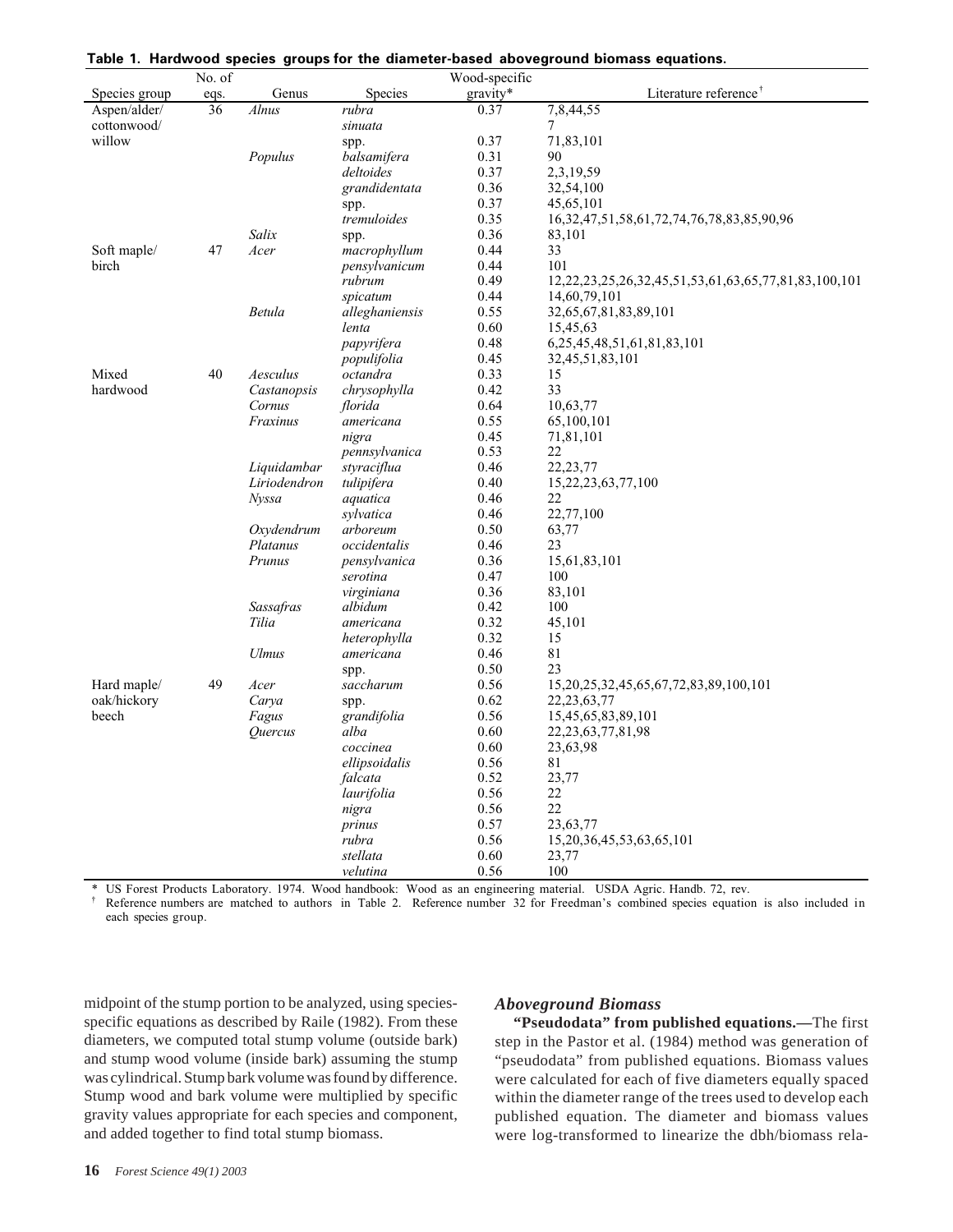**Table 2. Key to reference numbers in Tables 1 and 3.**

| Ref. no.                | Author reference                        | Ref. no. | Author reference                |
|-------------------------|-----------------------------------------|----------|---------------------------------|
| $\mathbf{1}$            | Acker and Easter (1994)                 | 52       | Ker and van Raalte (1981)       |
| $\overline{\mathbf{c}}$ | Anurag et al. (1989)                    | 53       | Kinerson and Bartholomew (1977) |
| 3                       | Bajrang et al. (1996)                   | 54       | Koerper and Richardson (1980)   |
| 4                       | Barclay et al. (1986)                   | 55       | Koerper (1994)                  |
| 5                       | Barney et al. (1978)                    | 56       | Krumlik (1974)                  |
| 6                       | Baskerville (1965)                      | 57       | Landis (1975)                   |
| 7                       | <b>Binkley</b> (1983)                   | 58       | Lieffers and Campbell (1984)    |
| 8                       | Binkley and Graham (1981)               | 59       | Lodhiyal et al. (1995)          |
| 9                       | Bockheim and Lee (1984)                 | 60       | Lovenstein and Berliner (1993)  |
| 10                      | Boerner and Kost (1986)                 | 61       | MacLean and Wein (1976)         |
| 11                      | Bormann (1990)                          | 62       | Marshall and Wang (1995)        |
| 12                      | Briggs et al. (1989)                    | 63       | Martin et al. (1998)            |
| 13                      | Brown (1978)                            | 64       | Miller et al. (1981)            |
| 14                      | Bunyavejchewin and Kiratiprayoon (1989) | 65       | Monteith (1979)                 |
| 15                      | Busing et al. (1993)                    | 66       | Moore and Verspoor (1973)       |
| 16                      | Campbell et al. (1985)                  | 67       | Morrison (1990)                 |
| 17                      | Carlyle and Malcolm (1986)              | 68       | Naidu et al. (1998)             |
| 18                      | Carpenter (1983)                        | 69       | Nelson and Switzer (1975)       |
| 19                      | Carter and White (1971)                 | 70       | <b>Ouellet</b> (1983)           |
| 20                      | Chapman and Gower (1991)                | $71\,$   | Parker and Schneider (1975)     |
| 21                      | Chojnacky (1984)                        | $72\,$   | Pastor and Bockheim (1981)      |
| 22                      | Clark et al. (1985)                     | 73       | Pearson et al. (1984)           |
| 23                      | Clark et al. (1986)                     | $74\,$   | Perala and Alban (1982)         |
| 24                      | Clary and Tiedemann (1987)              | 75       | Perala and Alban (1994)         |
| 25                      | Crow (1976)                             | 76       | Peterson et al. (1970)          |
| 26                      | Crow (1983)                             | $77\,$   | Phillips (1981)                 |
| 27                      | Darling (1967)                          | $78\,$   | Pollard (1972)                  |
| $28\,$                  | Dudley and Fownes (1992)                | 79       | Rajeev (1998)                   |
| 29                      | Felker et al. (1982)                    | $80\,$   | <b>Ralston</b> (1973)           |
| 30                      | Feller (1992)                           | $81\,$   | Reiners (1972)                  |
| 31                      | Freedman (1984)                         | 82       | Rencz and Auclair (1980)        |
| 32                      | Freedman et al. (1982)                  | 83       | Ribe (1973)                     |
| 33                      | Gholz et al. (1979)                     | 84       | Ross and Walstad (1986)         |
| 34                      | Gower et al. (1987)                     | 85       | Ruark and Bockheim (1988)       |
| 35                      | Gower et al. (1992)                     | 86       | Sachs (1984)                    |
| 36                      | Gower et al. (1993)                     | $87\,$   | Schnell (1976)                  |
| 37                      | Green and Grigal (1978)                 | 88       | Schubert et al. (1988)          |
| 38                      | Grier et al. (1984)                     | 89       | Siccama et al. (1994)           |
| 39                      | Grier et al. (1992)                     | 90       | Singh (1984)                    |
| 40                      | Grigal and Kernik (1984)                | 91       | St. Clair (1993)                |
| 41                      | Harding and Grigal (1985)               | 92       | Swank and Schreuder (1974)      |
| 42                      | Harmon (1994)                           | 93       | Teller (1988)                   |
| 43                      | Hegyi (1972)                            | 94       | Van Lear et al. (1984)          |
| 44                      | Helgerson et al. (1988)                 | 95       | Vertanen et al. (1993)          |
| 45                      | Hocker and Earley (1978)                | 96       | Wang et al. (1995)              |
| 46                      | Honer (1971)                            | 97       | Westman (1987)                  |
| 47                      | Johnston and Bartos (1977)              | 98       | Whittaker and Woodwell (1968)   |
| 48                      | Jokela et al. (1981)                    | 99       | Whittaker and Niering (1975)    |
| 49                      | Jokela et al. (1986)                    | 100      | Williams and McClenahen (1984)  |
| 50                      | Ker (1980a)                             | 101      | Young et al. (1980)             |
| 51                      | Ker (1980b)                             |          |                                 |

tionship, so that it could be fitted with simple linear regression rather than a more complicated nonlinear model. Finally, a new linear equation was fitted from the pseudodata. In this way, the new regression was a synthesis of the original published regressions.

We modified this approach slightly. In our analysis, if the range between the minimum and maximum diameters of the original equations was wider than 25 cm, the diameter range was divided by 5 to obtain (to the nearest integer) the number of diameter values included for that equation, spaced at 5 cm intervals. If the upper diameter limit for a given equation was

larger than 100 cm, we spaced the diameter values larger than 100 cm at 10 cm intervals to moderate the influence of the these few large-tree equations. The median number of pseudodata points per equation was 8, but 10% of the equations spanned diameter ranges that exceeded 100 cm; these large-tree equations were all developed for softwood species and represented between 20 and 50 pseudodata predictions each.

**Generalized regression for total aboveground biomass.—**The pseudodata developed from the published equations were used to predict the relationships between tree dbh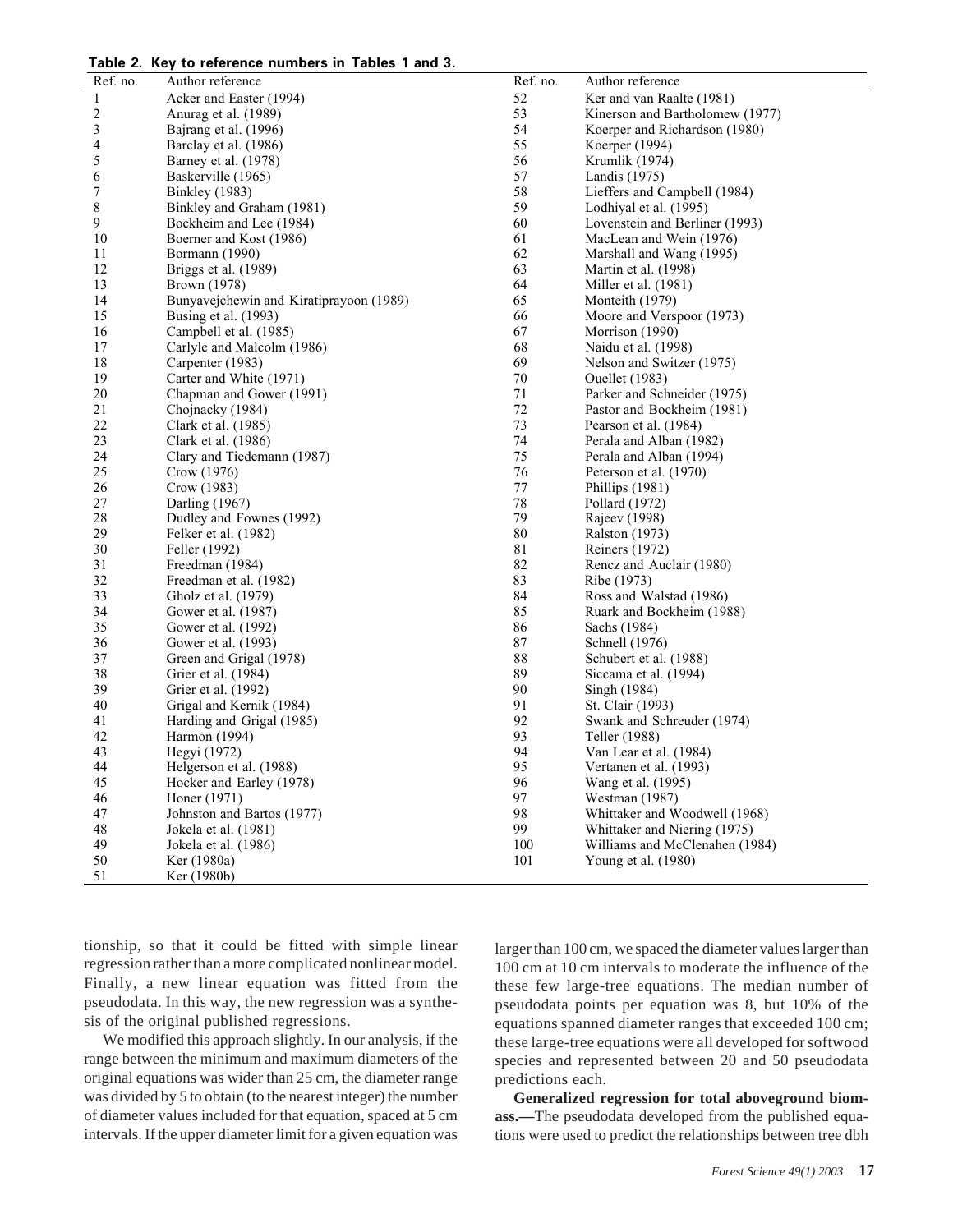| Species group | No. of eqs | Genus               | <b>Species</b> | Wood-specific gravity | Literature reference*                     |
|---------------|------------|---------------------|----------------|-----------------------|-------------------------------------------|
| Cedar/larch   | 21         | Calocedrus          | decurrens      | 0.37                  | 42                                        |
|               |            | Chamaecyparis       | nootkatensis   | 0.42                  | 42,56                                     |
|               |            | Chamaecyparis/Thuja | spp.           |                       | 33                                        |
|               |            | Juniperus           | virginiana     | 0.44                  | 87                                        |
|               |            | Larix               | laricina       | 0.49                  | 18,51,90,101                              |
|               |            |                     | occidentalis   | 0.48                  | 13,34                                     |
|               |            |                     | spp.           | 0.44                  | 36                                        |
|               |            | Sequoiadendron      | giganteum      | 0.34                  | 42                                        |
|               |            | Thuja               | occidentalis   | 0.29                  | 50,75,81,101                              |
|               |            |                     | plicata        | 0.31                  | 1,13,30,42                                |
| Douglas-fir   | 11         | Pseudotsuga         | menziesii      | 0.45                  | 4, 13, 30, 33, 34, 35, 38, 42, 44, 62, 91 |
| True fir/     | 32         | Abies               | amabilis       | 0.40                  | 33,42,56                                  |
| hemlock       |            |                     | balsamea       | 0.34                  | 6,32,46,51,61,101                         |
|               |            |                     | concolor       | 0.37                  | 42,97                                     |
|               |            |                     | grandis        | 0.35                  | 13                                        |
|               |            |                     | lasiocarpa     | 0.31                  | 13,42                                     |
|               |            |                     | magnifica      | 0.36                  | 42,97                                     |
|               |            |                     | procera        | 0.37                  | 33,42                                     |
|               |            |                     | spp.           | 0.34                  | 33                                        |
|               |            | Tsuga               | canadensis     | 0.38                  | 15,45,65,101                              |
|               |            |                     | heterophylla   | 0.42                  | 1, 13, 33, 42, 56, 86                     |
|               |            |                     | mertensiana    | 0.42                  | 33,42,56                                  |
| Pine          | 43         | Pinus               | albicaulis     | 0.37                  | 13                                        |
|               |            |                     | banksiana      | 0.40                  | 37,43,51,61,90                            |
|               |            |                     | contorta       | 0.38                  | 13, 17, 33, 34, 42, 73, 84                |
|               |            |                     | discolor       | 0.50                  | 99                                        |
|               |            |                     | edulis         | 0.50                  | 27,39                                     |
|               |            |                     | jeffreyi       | 0.37                  | 42                                        |
|               |            |                     | lambertiana    | 0.34                  | 33,42                                     |
|               |            |                     | monophylla     | 0.50                  | 64                                        |
|               |            |                     | monticola      | 0.35                  | 13                                        |
|               |            |                     | ponderosa      | 0.38                  | 13, 33, 36, 42, 84                        |
|               |            |                     | resinosa       | 0.41                  | 9,36,51,101                               |
|               |            |                     | rigida         | 0.47                  | 98                                        |
|               |            |                     | strobus        | 0.34                  | 36, 45, 53, 61, 65, 92, 101               |
|               |            |                     | taeda          | 0.47                  | 68,69,80,94                               |
| Spruce        | 28         | Picea               | abies          | 0.38                  | 36,49,93                                  |
|               |            |                     | engelmannii    | 0.33                  | 13,42,57                                  |
|               |            |                     | glauca         | 0.37                  | 6, 32, 41, 51, 52, 90                     |
|               |            |                     | mariana        | 0.38                  | 5, 32, 40, 51, 66, 70, 82, 90             |
|               |            |                     | rubens         | 0.38                  | 32,61,89                                  |
|               |            |                     | sitchensis     | 0.37                  | 11,42                                     |
|               |            |                     | spp.           | 0.38                  | 65,101                                    |
| Woodland      | 11         | Acacia              | spp.           | 0.60                  | 28,60,88                                  |
|               |            | Cercocarpus         | ledifolius     | 0.81                  | 21                                        |
|               |            | Juniperus           | monosperma     | 0.45                  | 39                                        |
|               |            |                     | osteosperma    | 0.44                  | 27,64                                     |
|               |            | Prosopis            | spp.           | 0.58                  | 29,95                                     |
|               |            | Quercus             | gambelii       | 0.64                  | 24                                        |
|               |            |                     | hypoleucoides  | 0.70                  | 99                                        |

|  |  |  |  |  |  | Table 3. Softwood and woodland species groups for the diameter-based aboveground biomass equations. |
|--|--|--|--|--|--|-----------------------------------------------------------------------------------------------------|
|--|--|--|--|--|--|-----------------------------------------------------------------------------------------------------|

\* Reference numbers are matched to authors in Table 2.

(as the independent variable) and aboveground biomass for each species group. The logarithmic model form, common in biomass studies, was used:

$$
bm = Exp(\beta_0 + \beta_1 \ln dbh) \tag{1}
$$

where

*bm* = total aboveground biomass (kg dry weight) for trees 2.5 cm *dbh* and larger *dbh* = diameter at breast height (cm)  $Exp =$  exponential function  $ln = log base e (2.718282)$ 

**Species groups.—**Species were assigned to 10 groups (Tables 1 and 3) for developing the generalized total aboveground biomass regressions. Specific factors considered in assigning groups were (in approximate order of importance): (1) phylogenetic relationships; (2) similarity of pseudodata; (3) adequate numbers of equations per species group; (4) ease of applying the equations for species not represented in the published literature; (5) adequate diameter range of pseudodata; and (6) similarity of wood specific gravity. Though we recognize that wood specific gravity is an important determinant of tree biomass, we chose not to emphasize this parameter as a primary means of assigning species to groups because specific gravity was rarely reported with the published equations, and when reported it often varied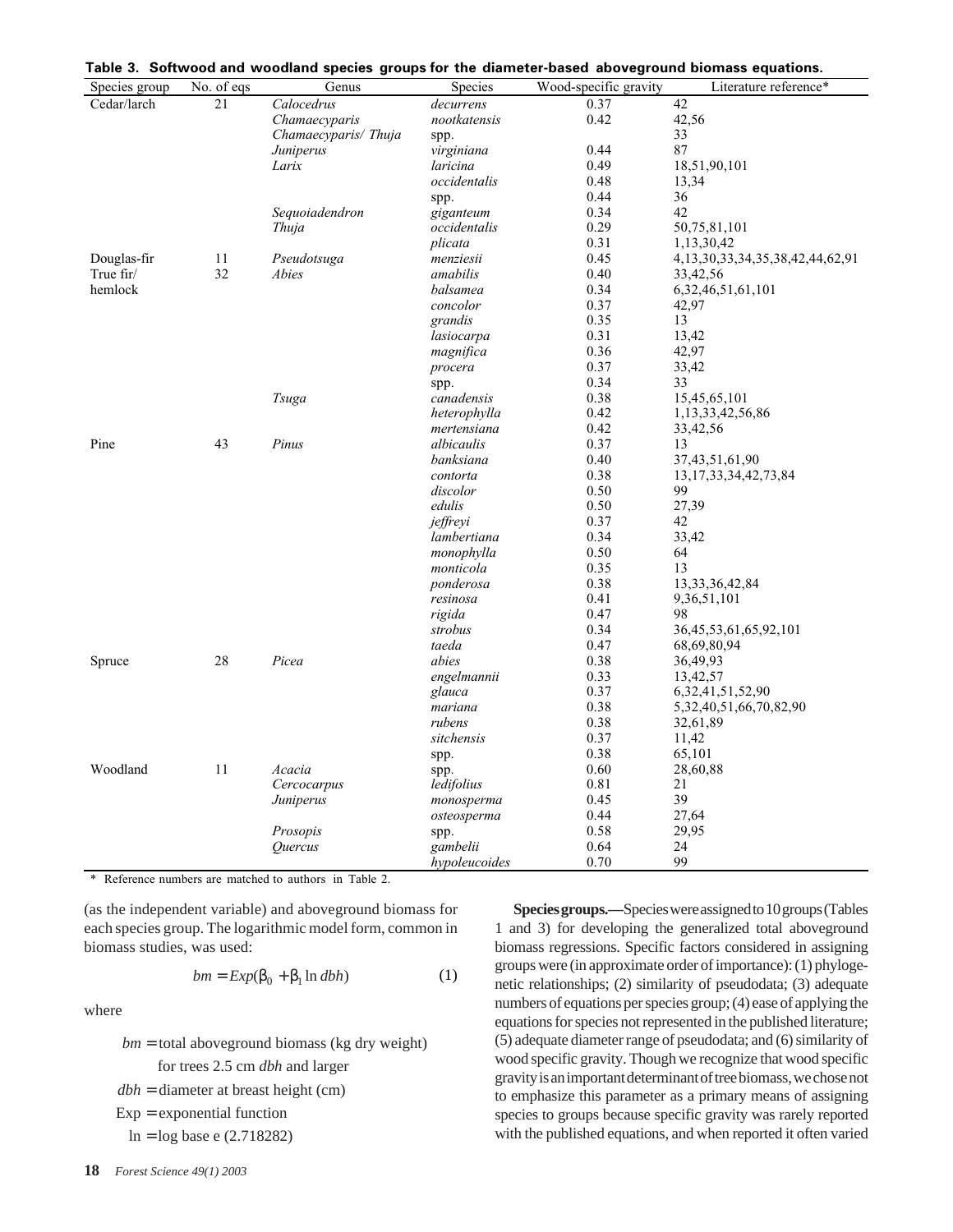among different portions of an individual tree. Instead, we grouped species primarily according to similarities in tree morphology, which are reflected in taxonomic affiliations. Where very few equations existed for species in a particular taxonomic group, pseudodata were examined and species were assigned to groups with similar dbh/biomass relationships.

Large trees.—In addition to ensuring that the species group equations were developed from adequate numbers of pseudodata, came from populations with reasonably similar dbh/biomass relationships and were appropriate for use with species not represented by a biomass equation, we ensured that each of the equations will be applicable for the entire dbh range of stems growing in the United States. Inclusion of large-tree equations for each group was especially critical because logistic regression equations may not extrapolate well beyond the range of data. Based on the full set of Eastwide and Westwide FIA data (Hansen et al. 1992, Woudenberg et al. 1995), the largest softwood and hardwood trees measured in the most recent inventory sample in the United States were 250 and 230 cm, respectively. Ample softwood pseudodata included trees as large as 250 cm dbh, such that we were able to include one equation with a dbh limit close to 250 cm in each of the softwood species groups.

However, published hardwood equations have upper dbh limits ranging only from 56 to 73 cm. To ensure that our generalized hardwood equations would be applicable at diameters substantially larger than this, the generalized hardwood equation published by Freedman (1984) was used to predict biomass values for diameters between 100 and 230 cm for each hardwood species group. This equation's stated upper limit is 31.3 cm, so we were concerned that it might bias biomass estimates at large dbh values. We plotted the generalized Freedman (1984) hardwood equation together with the pseudodata from the softwood equations based on measured data to 250 cm that were used to develop the generalized regressions in this analysis. The Freedman (1984) equation matched the large-tree softwood equations closely at all values of dbh, suggesting that this equation does not contribute to substantial bias at large dbh values.

While this solution is clearly not ideal, we re-emphasize that there are no published hardwood regression equations available for use in this analysis that were developed using hardwood trees as large as the largest trees in the inventory sample. Furthermore, we assert that: (1) it is important for our equations to be applicable at the large dbh values observed in nature; (2) equations developed without this correction were quite clearly biased upward at large diameters; (3) available mensurational datasets (e.g., Baker 1971, Sollins and Anderson 1971, Crow 1976, Briggs et al. 1989) do not include trees at diameters approaching 230 cm; and (4) the only other approach to estimate biomass for hardwood trees with very large diameters would have been to use pseudodata from equations developed for softwoods.

**Correction factors.—**Logarithmic regressions are reported to result in a slight downward bias when data are back-transformed to arithmetic units (Baskerville 1972, Beauchamp and Olson 1973, Sprugel 1983). To remedy this problem, it has been proposed that the back-transformed results (from natural logarithmic units) be multiplied by a correction factor (CF), defined as *exp(MSE/2)* (Sprugel 1983), where *MSE* refers to the mean squared error of a line fit by least-squares regression. Because *MSE* varies inversely with sample size, however, the CF also varies with sample size. This does not necessarily result in more accurate estimates, and the correction itself might be biased for small sample sizes (Flewelling and Pienaar 1981). To avoid the bias potentially introduced by using such CFs, we uncorrected any equation coefficients that were presented by the original authors as having been corrected, and we did not use CFs when they were presented separately. In addition, though our regressions are presented in logarithmic form, we do not include CFs for the reader to use after back-transformation. The root mean squared error (RMSE) for each regression is included in Table 4, however, for the reader who wishes to calculate CF values.

**Goodness-of-fit.—**Because our generalized regressions were refit from published equations without using a technique that included a measure of the variability of the equations, it was difficult to calculate confidence intervals or other standard regression statistics to assess prediction error. However, we examined regression residuals in terms of percentage of predicted value. The residuals (pseudodata minus predicted value) from the generalized regressions were first expressed in terms of "percent of the predicted value," and these percentage values were ranked. Table 5 lists the 10th and 90th percentiles of the residual distribution (expressed as percent of predicted value) for each species group, which is an upper and lower bound for 80% of the pseudodata. These results indicated that 80% of the pseudodata fell within about 20 to 35% of our generalized regression equations.

**Comparison with other datasets.—**As stated above, there is no available, representative, and complete set of tree mensurational data against which to compare our generalized biomass equations at the national scale. As a test of our equations, then, we compared our equations against other equations that were developed to be reasonably generalizable, and which have also been used to develop large-scale biomass estimates. While this comparison cannot determine unequivocally whether any of these equations truly represent the conditions observed in nature, it can point out areas of disagreement and suggest topics for further study.

We predicted biomass for dbh values between 5 and 80 cm using our equations and equations for northeastern species, which have also been applied to the USDA Forest Service FIA dataset for large-scale biomass estimation, published by Schroeder et al. (1997) and Brown et al. (1999). For this comparison, our four hardwood species group equations were compared with the general hardwood equation published by Schroeder et al. (1997); our spruce and true fir/ hemlock equations were compared with the spruce/fir equation published by Brown and Schroeder (1999); and our pine equation was compared directly with the equation for pine published by Brown and Schroeder (1999). Three of our species groups—Douglas-fir, woodland, and cedar/larch were excluded from this analysis because trees in these groups were not represented in the dataset used by Schroeder et al. (1997) and Brown and Schroeder (1999) to develop their equations.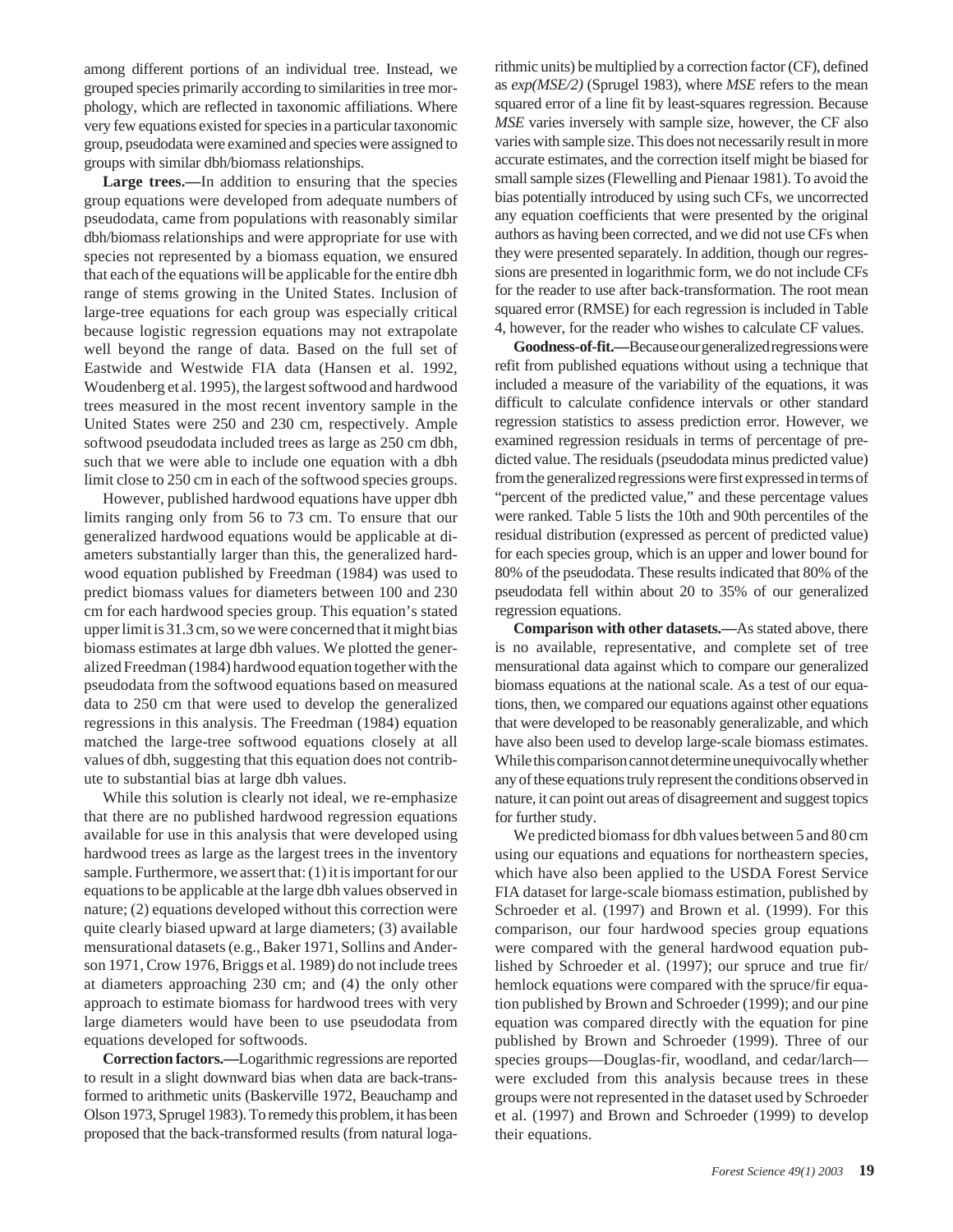|                       |                               |           | Parameters | Data                | $Max$ <sup>††</sup> dbh | $RMSE^{\S}$ |       |
|-----------------------|-------------------------------|-----------|------------|---------------------|-------------------------|-------------|-------|
|                       | Species group                 | ß,        |            | points <sup>†</sup> | cm                      | log units   | $R^2$ |
| Hardwood              | Aspen/alder/cottonwood/willow | $-2.2094$ | 2.3867     | 230                 | 70                      | 0.507441    | 0.953 |
|                       | Soft maple/birch              | $-1.9123$ | 2.3651     | 316                 | 66                      | 0.491685    | 0.958 |
|                       | Mixed hardwood                | $-2.4800$ | 2.4835     | 289                 | 56                      | 0.360458    | 0.980 |
|                       | Hard maple/oak/hickory/beech  | $-2.0127$ | 2.4342     | 485                 | 73                      | 0.236483    | 0.988 |
| Softwood              | Cedar/larch                   | $-2.0336$ | 2.2592     | 196                 | 250                     | 0.294574    | 0.981 |
|                       | Douglas-fir                   | $-2.2304$ | 2.4435     | 165                 | 210                     | 0.218712    | 0.992 |
|                       | True fir/hemlock              | $-2.5384$ | 2.4814     | 395                 | 230                     | 0.182329    | 0.992 |
|                       | Pine                          | $-2.5356$ | 2.4349     | 331                 | 180                     | 0.253781    | 0.987 |
|                       | Spruce                        | $-2.0773$ | 2.3323     | 212                 | 250                     | 0.250424    | 0.988 |
| Woodland <sup>#</sup> | Juniper/oak/mesquite          | $-0.7152$ | 1.7029     | 61                  | 78                      | 0.384331    | 0.938 |

#### **Table 4. Parameters and equations\* for estimating total aboveground biomass for all hardwood and softwood species in the United States.**

where

*bm* = total aboveground biomass (kg) for trees 2.5cm dbh and larger

*dbh* = diameter at breast height (cm)

 $Exp =$  exponential function

 $bm = \text{Exp}(\beta_0 + \beta_1 \ln dbh)$ 

 $\ln$  = natural log base "e" (2.718282)

Number of data points generated from published equations (generally at 5 cm dbh intervals) for parameter estimation.

†† Maximum dbh of trees measured in published equations.

Root mean squared error or estimate of the standard deviation of the regression error term in natural log units.

|| Woodland group includes both hardwood and softwood species from dryland forests.

#### *Component Biomass*

Biomass equation:

We could not determine if the species groups used for total aboveground biomass were appropriate for grouping components because adequate numbers of equations were not available to predict the biomass of each component in each of the species groups. Attempts to devise new species groupings raised suspicions that dbh-based allometric relationships for tree components are much more complex than for total aboveground biomass. As a result, equations were pooled into hardwood and softwood groups for component biomass estimation.

Merchantable stem and bark were defined from a 12 in.  $(30.48 \text{ cm})$  stump height to a 4 in.  $(10.16 \text{ cm})$  top  $(dob)$ . Foliage estimates exclude twigs and include the current year's foliage and petioles plus any previous year's foliage still on the tree. Due to the scarcity of root biomass equations, we included all equations describing root biomass, regardless of the author's definition of roots. While some authors did not specify a root definition, most equations limited roots to a minimum diameter ranging from 0.15 to 5 cm. Where an author specified that an equation referred to stump plus roots, the biomass of the stump portion was calculated as described above and then subtracted to find root biomass only.

Where allometric equations were available for each component of interest [coarse roots, merchantable stem (wood and bark computed separately), and foliage], biomass estimates of component biomass were made and expressed as proportions of aboveground total biomass. The logarithms of these proportions were modeled as functions of inverse diameter so that the ratios reach an asymptote for large trees:

$$
ratio = \exp\left(\beta_0 + \frac{\beta_1}{dbh}\right) \tag{2}
$$

|  | Table 5. Distribution percentiles of regression residuals-expressed as a percentage of predicted value-for |  |  |  |
|--|------------------------------------------------------------------------------------------------------------|--|--|--|
|  | aboveground biomass equations (Table 4) for all hardwood and softwood species in United States.            |  |  |  |

|                       |                               |              | Percent of predicted biomass |                 |  |
|-----------------------|-------------------------------|--------------|------------------------------|-----------------|--|
|                       | Species group                 | Data points* | 10th percentile              | 90th percentile |  |
| Hardwood              | Aspen/alder/cottonwood/willow | 230          | $-35.2$                      | 31.4            |  |
|                       | Soft maple/birch              | 316          | $-23.8$                      | 28.5            |  |
|                       | Mixed hardwood                | 289          | $-24.7$                      | 34.8            |  |
|                       | Hard maple/oak/hickory/beech  | 485          | $-19.2$                      | 22.3            |  |
| Softwood              | Cedar/larch                   | 196          | $-33.7$                      | 35.7            |  |
|                       | Douglas-fir                   | 165          | $-23.0$                      | 27.2            |  |
|                       | True fir/hemlock              | 395          | $-18.3$                      | 20.0            |  |
|                       | Pine                          | 331          | $-24.0$                      | 33.7            |  |
|                       | Spruce                        | 212          | $-24.4$                      | 28.7            |  |
| Woodland <sup>†</sup> | Juniper/oak/mesquite          | 61           | $-32.2$                      | 38.5            |  |

\* Number of data points generated from published equations (generally at 5 cm dbh intervals) for parameter estimation.

† Woodland group includes both hardwood and softwood species from dryland forests.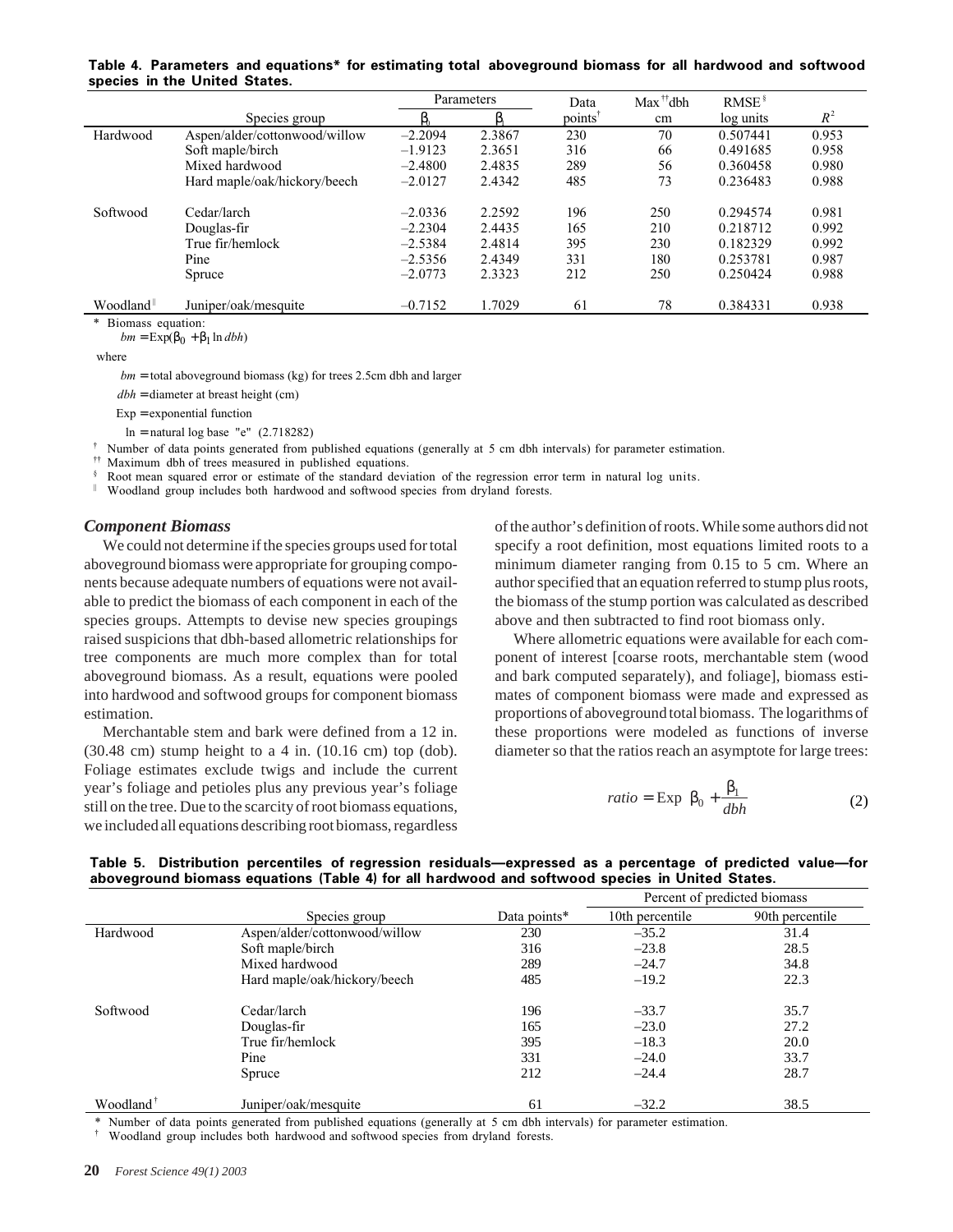where

ratio = ratio of component to total aboveground biomass (dry weight) for trees 2.5 cm *dbh* and larger  $dbh =$  diameter at breast height (cm)  $Exp =$  exponential function

Due to the scarcity of component biomass equations and the substantial variation in component estimates, no attempt was made to quantify variability among published estimates.

#### **Results and Discussion**

 $\ln = \log \text{base}$  e (2.718282)

#### *Aboveground Biomass Regressions*

Aboveground biomass regression equations were developed for four hardwood and six softwood species groups (Table 4). In general, the hardwood species had greater biomass at a given dbh than did the softwood species (Figure 1). Two hardwood species groups—hard maple/oak/hickory/ beech, and soft maple/birch—had the greatest biomass at a given dbh. The woodland species had the lowest biomass values for a given diameter, and three of the softwood species groups had the next-lowest biomass values: cedar/larch, pine, and spruce. The Douglas-fir species group had the largest of the softwood biomass values, while the aspen/alder/cottonwood/willow group had the smallest of the hardwood biomass values.

**Hardwood species groups.—**The aspen/alder/cottonwood/willow group, the lightest of the hardwood groups at a given dbh, is comprised of species belonging to the Salicaceae



**Figure 1. Graphs of ten equations for predicting total aboveground biomass by species group. Hardwoods are represented by dashed lines, softwoods by solid lines.**

(*Populus* and *Salix* spp.) and Betulaceae (*Alnus* spp.) families. Though specific gravity was not used as the primary determinant of species grouping, these fast-growing species do have similar small bole wood specific gravity values (Table 1). Additional representatives of the Betulaceae family (*Betula* spp.) occur in the soft maple/birch species group. These species were grouped with the soft maple species separate from the members of the Betulaceae family in the aspen/ alder/cottonwood/willow group. The pseudodata developed from published equations for *Betula* species indicated that they were heavier at a given dbh than the *Alnus* species, and that they were more similar to the soft maple species than to the other members of their taxonomic group.

Sugar maple (*Acer saccharum*) was grouped with the hard maple/oak/hickory/beech group, apart from the other members of its family Aceraceae. This split reflects the different dbh/biomass relationships in the soft and hard maple species, as well as the higher bole wood specific gravity in sugar maple compared to other species in the Aceraceae family. Species in the family Fagaceae, including oak (*Quercus* spp*.*) and American beech (*Fagus grandifolia*), had pseudodata that matched sugar maple closely and were thus included in this group, as were members of the Juglandaceae family (*Carya* spp.).

Forty equations were included in the mixed hardwood group, compared with 36 in aspen/alder/cottonwood, 47 in soft maple/birch, and 49 in the hard maple/oak/hickory/beech group. However, more species and families are represented in the mixed hardwood group—21 and 14, compared with 8 species and 2 families in both the aspen/alder/cottonwood/ willow and soft maple/birch groups, and 13 species in 3 families in the hard maple/oak/beech/hickory group. Because the pseudodata for different species and families, especially the species of intermediate bole wood specific gravity found in the mixed hardwood group, often overlapped with one another, we grouped the mixed hardwoods together unless it was clear that they belonged in one of the other three groups. This grouping was consistent with the pseudodata distribution, resulted in reasonable prediction intervals about each of the groups, and allowed for more systematic group assignment of species not represented in the published literature.

**Softwood and woodland species groups.—**Many of the softwood species in this analysis belong to the family Pinaceae*.* However, within the family, four genus groups—Douglasfir, fir/hemlock, pine, and spruce—display distinct patterns of dbh/biomass relationships. The relative biomass of the groups [Douglas-fir is the heaviest at a given dbh, followed by fir/hemlock, then spruce and pine (Figure 1)] reflects roughly the mean bole wood specific gravities of the different groups, with the exception of pine, which has a higher mean specific gravity than the spruce and fir/hemlock groups. Several members of the Pinaceae family, particularly of the genus *Taxodiaceae*, are included with members of the genus *Cupressaceae* in the cedar/larch group. Despite the general agreement about the shape of the dbh/biomass relationship within all of the species groups, there was as much variation within a single species as between different species in a group (this is illustrated for the genus *Pinus* in Figure 2).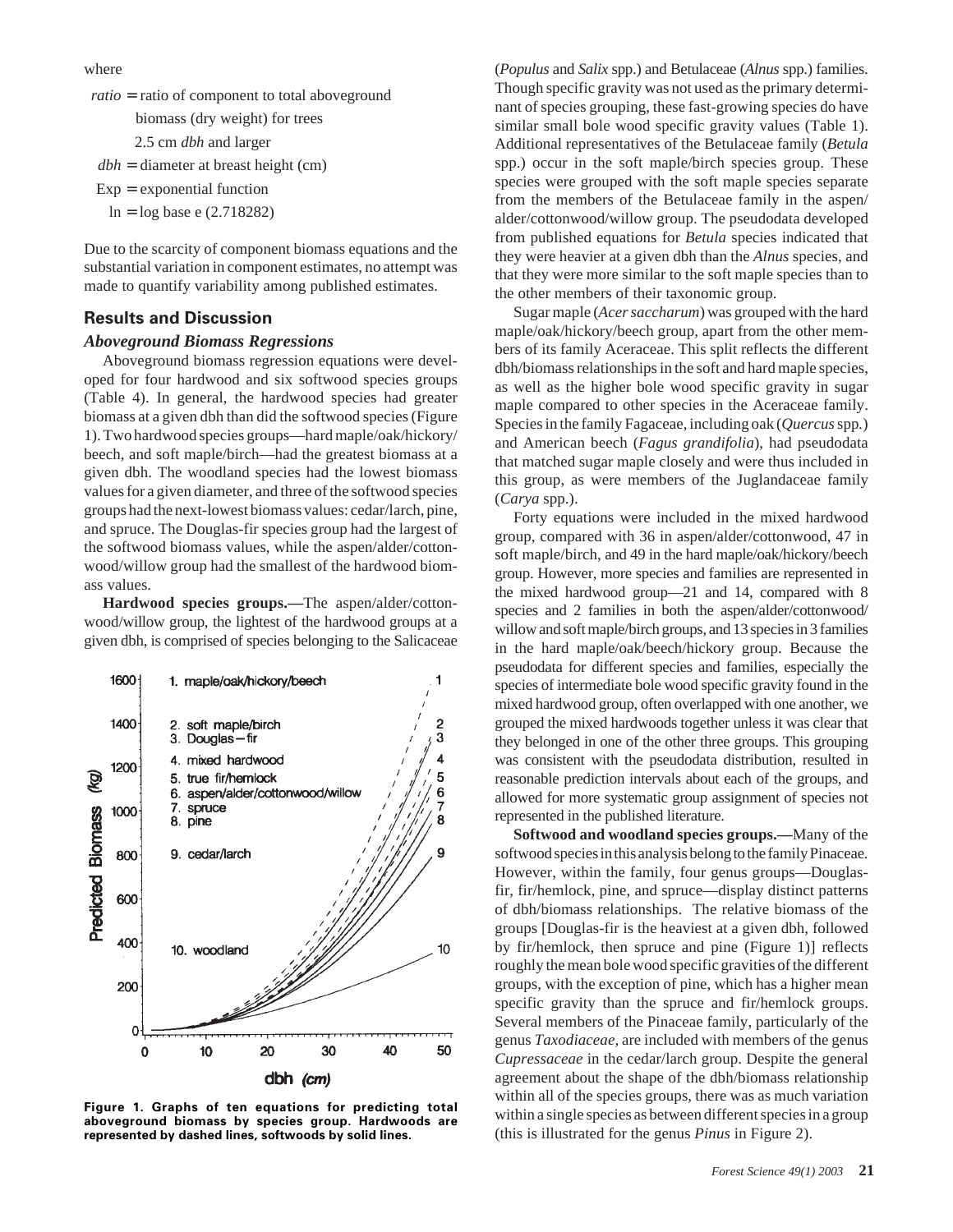The woodland group includes both softwood and hardwood species with very low biomass values at a given dbh; these species come from the Leguminoseae, Rosaceae, Cupressaceae, Betulaceae, and Fagaceae families. The mean bole wood specific gravity for this group is higher than for any of the other groups (hardwood or softwood). Several factors may contribute to the low biomass of woodland species at a given dbh: (1) increased proportions of biomass in branches and foliage (Grier et al. 1992), putting greater emphasis on accurate measurement of these hard-to-measure components; (2) increased proportions of dead wood in live trees (Chojnacky 1994), potentially altering the allometric relationship for these species; and (3) potential errors in applying the drc to dbh conversion, which was based on a small sample of stems from western Colorado.

**Prediction intervals.—**For the hardwood species group equations, the regression residuals (expressed as a percentage of the predicted value) in the 10th percentile fell, on average, 25.7% below the predicted values (Table 5). The regression residuals in the 90th percentile fell, on average, 29.3% higher than the predicted values (Table 5). For the softwood species groups, on average the regression residuals falling in the 10th and 90th percentiles fell, respectively, 24.7% below and 29.1% above the predicted values (Table 5). The group with the smallest prediction interval (i.e., 80% of the standardized residuals fell the closest to the predicted values) was the true fir/hemlock group, and the groups with the largest intervals were the woodland and the cedar/larch groups. These prediction intervals are a tool for evaluating the variability among the pseudodata relative to the predicted values; while they are a guide for interpreting our results, they are not meant to be quantitative estimators of uncertainty.

**Comparison with other datasets.—**Our results suggest that softwood biomass is, on average, lower than hardwood biomass for a given tree diameter. This result is consistent with that of Schroeder et al. (1997) and Brown and Schroeder (1999), who developed generalized equations from a combination of measured data and predicted data points from other equations. They found that softwood biomass (including pine, spruce, and fir species) was slightly lower than hardwood biomass in the northeastern maple-beech-birch forest. This result is also consistent with that of Freedman (1984), who developed generalized softwood and hardwood biomass equations from 285 measured trees in Nova Scotia and found that hardwood biomass was slightly higher than softwood biomass over all dbh values.

For hardwood species, there is general  $(\pm 30\%)$  agreement between biomass predictions made for individual trees using our species-group equations and the general hardwood equation of Schroeder et al. (1997) (Figure 3). While the mean difference between approaches is not excessively large, our equations predict lower biomass for the aspen/alder/cottonwood/willow group, and higher biomass for the hard maple/ oak/hickory/beech group than the Schroeder et al. (1997) equation at dbh values smaller than 110 cm. This difference is to be expected, as our equations are split by species group according to general trends in the dbh/biomass relationship, in contrast to the single hardwood equation published by Schroeder et al. (1997).

For softwood species, the mean difference between approaches was again less than 40%. However, our equation for pine biomass predicted lower biomass values for pine species in these four states than the Brown and Schroeder (1999)



**Figure 2. Example of pseudodata for Pinus species. Loblolly (gray square), lodgepole (large dot), and pinyon (star) species are highlighted. Smaller dots represent 11 other pine species. Dashed lines include 80% of the pseudo-data closest to regression equation (solid line).**



**Figure 3. Our equations differ by up to 30% from regional equations developed by Brown and Schroeder (1999) and Schroeder et al. (1997). Difference is represented by our equation minus the Brown/Schroeder equation divided by the mean of the two sets of predictions.**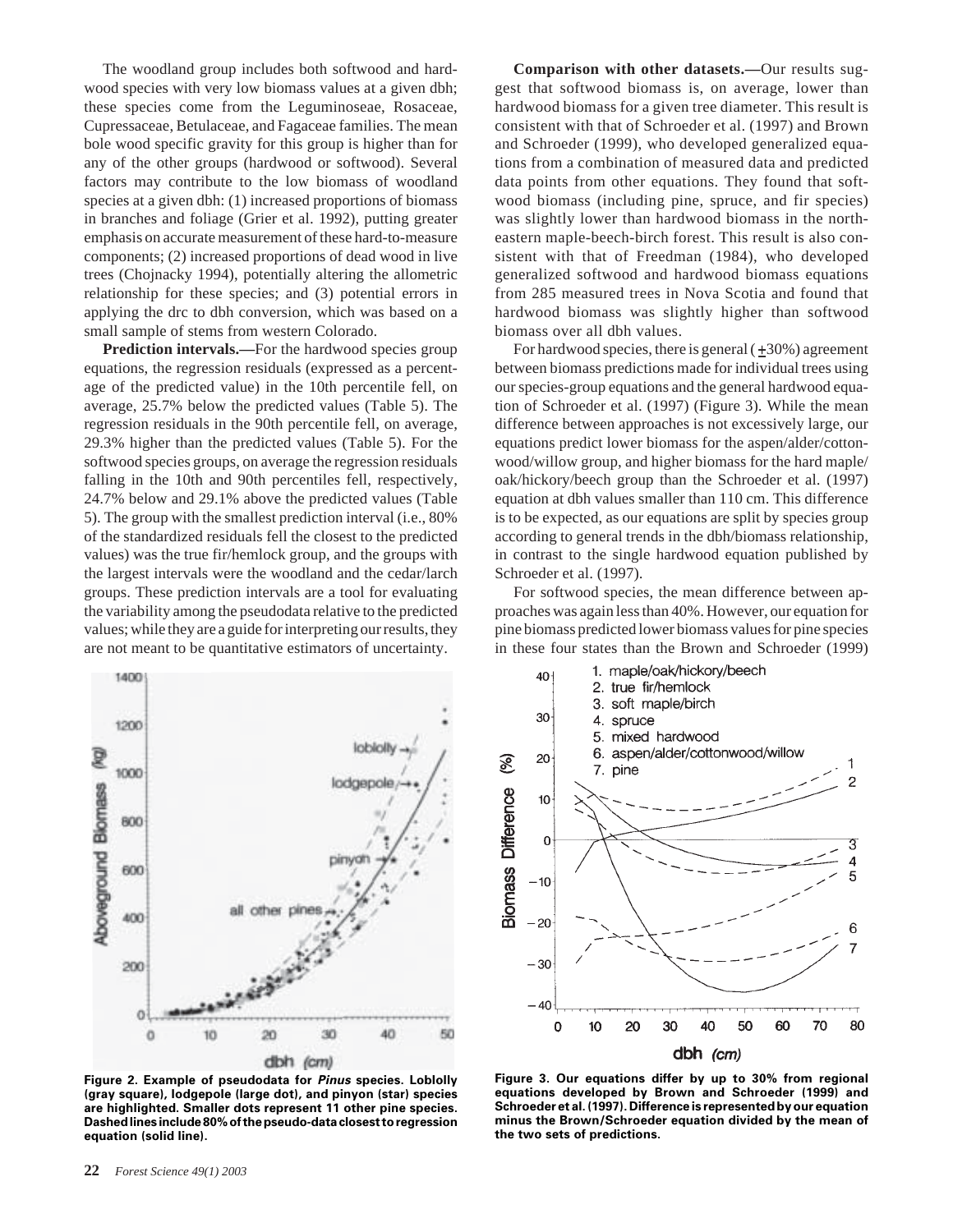equation. The rapidly increasing and decreasing shape of the difference between the two pine datasets suggests that the discrepancy is likely due more to equation-form differences than to actual differences in the overall biomass relationships represented by the two equations. We limited this comparison to the diameter range of the trees used to develop the Schroeder et al. (1997) and Brown and Schroeder (1999) equations; inclusion of additional large tree diameters show the Brown and Schroeder equations approach an asymptote while ours continue to increase (Figure 4).

Overall, the shape of the differences between the two approaches is due to different equation forms. The Schroeder et al. (1997) and Brown and Schroeder (1999) equations follow a logtransformed, nonlinear half-saturation shape with two inflection points, so that they increase quickly and begin to flatten out at dbh values above roughly 120 cm. The Schroeder et al. (1997) and Brown and Schroeder (1999) equations are based on trees with maximum diameter of 85.1 and 71.6 cm dbh for hardwoods and softwoods, respectively. Our analysis, which included predictions from equations developed using trees as large as 250 cm, suggests that the log-log equation form is more appropriate for very large trees.

While there is general agreement between our broad conclusions and those of other researchers, a similar comparison using these equations to predict biomass at the individual site level or at a local scale is problematic. Our equations were developed for application at regional to continental spatial scales and are designed to provide biomass estimates for regions containing a variety of site types. The most appropriate evaluation of our equations would be to compare against a large, representative, continental-scale set of biomass data taken from sites that span the observed range for each species. Such a large, unbiased, and representative data set does not exist, to our knowledge. If it



#### dbh (cm)

**Figure 4. Our equations predict higher biomass for large trees than do those from Brown and Schroeder (1999) and Schroeder et al. (1997). Hardwoods are represented by dashed lines, softwoods by solid lines.**

could be developed, however, it would be immeasurably useful for endeavors like this one—indeed, this is absolutely the only way the accuracy of our equations (or of any set of generalized biomass equations) can be verified with certainty.

#### *Component Biomass*

We developed equations representing the average proportion of aboveground biomass in foliage, stem bark, stem wood, and coarse roots for hardwood and softwood species as a function of dbh (Tables 6 and 7, Figures 5 and 6). Branch (bark and wood) biomass was found by difference. Because our equations represent many species over a large variety of sites, we expect a larger range in component biomass than those equations from studies of smaller scope.

**Comparisons with other datasets.—**The range in softwood stem wood biomass reported here, roughly 30 to 60% of aboveground biomass, corresponds to the range (44 to 66% for softwoods larger than 8 cm dbh) reported by Freedman et al. (1982). For hardwood stem wood biomass, the same authors report a range from 45 to 71% of aboveground tree biomass for stems larger than 8 cm; this corresponds to the range we report for hardwoods larger than 10 cm, from 40 to 60% of aboveground biomass. Ker (1980a) reported that 67% of aboveground dry weight was contained in the merchantable stem for softwoods and 70% for hardwoods. Other authors have thus reported somewhat larger percentages of biomass in stem wood than we found in this study. However, this direct comparison may be misleading: the studies appropriate for this comparison include species such as birch, aspen, and sugar maple, which have the largest stem wood percentages in our dataset (Table 7). In addition, our approach emphasizes the change in these percentages with tree diameter, while the studies cited lump together a number of medium to large trees to develop one estimate across all diameters. Finally, most of these authors give little indication of potential variability in their ratio estimates.

Freedman et al. (1982) reported that the percentage of biomass in merchantable stem bark varied from 8 to 11% for softwoods, and from 8 to 19% for hardwoods. Ker (1980b) reported that stem bark comprised 8 and 12% of softwood and hardwood biomass, respectively. These data fall roughly within the bounds reported from this analysis of 8 to 14% for softwoods and 10 to 15% for hardwoods.

Freedman et al. (1982) report that foliage comprises from 7 to 19% of aboveground biomass for softwoods, and from 2 to 6% for hardwoods, while Ker (1980b) reported 8% for softwoods and 2% for hardwoods. Our results, that foliage makes up between 10 and 30% of aboveground biomass for softwoods and from 3 to 12% for hardwoods, were somewhat larger (at the upper end) than the mean published values. However, the upper portion of the percentage range in our data is based on very small trees, while the data from the studies cited include predominantly larger trees.

Freedman et al. (1982) report that softwood branch biomass comprises between 7 and 20% of aboveground biomass for softwoods, and between 15 and 96% for hardwoods (where branches comprise a larger proportion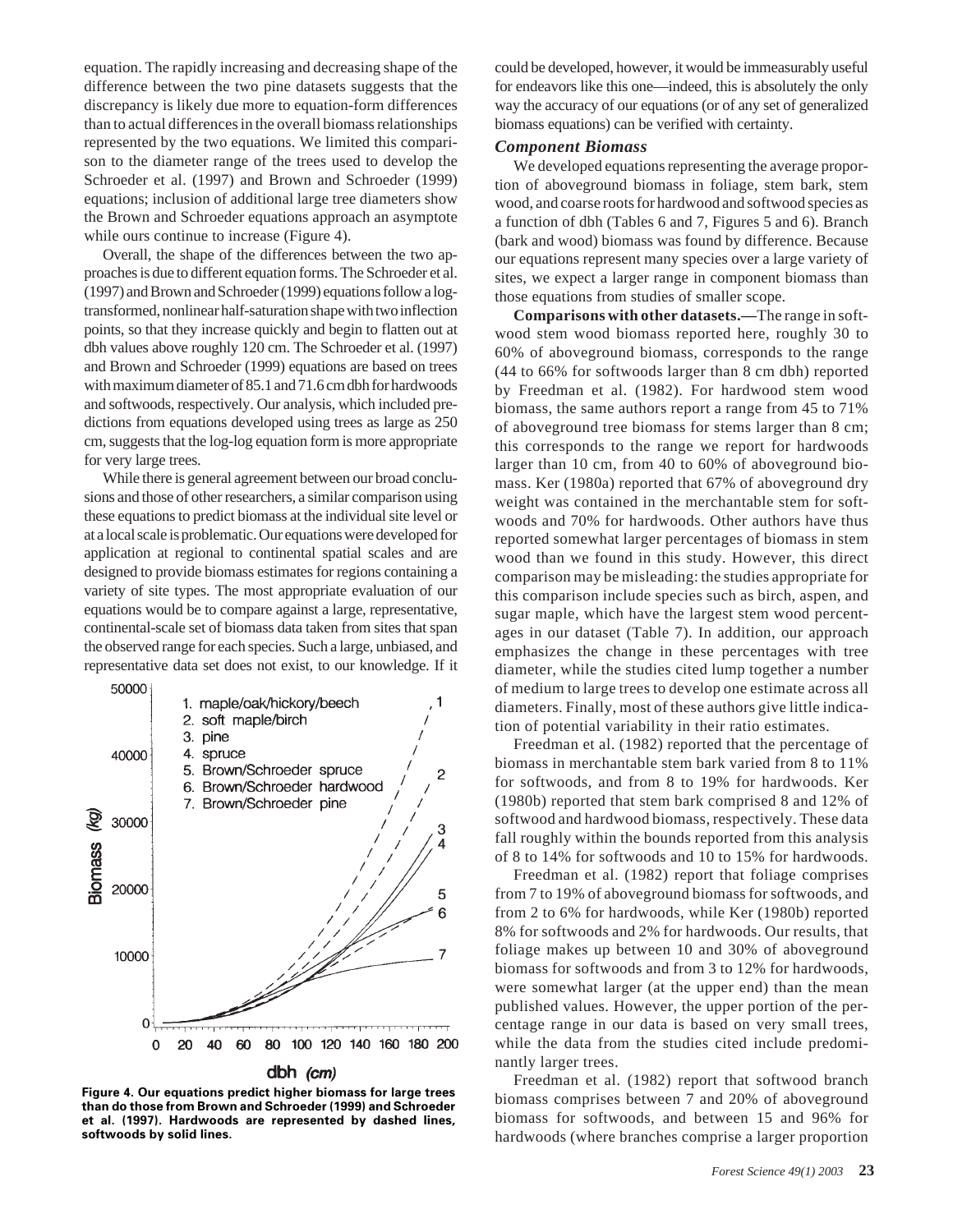|  | Table 6. Parameters and equations* for estimating component ratios of total     |  |  |  |  |
|--|---------------------------------------------------------------------------------|--|--|--|--|
|  | aboveground biomass for all hardwood and softwood species in the United States. |  |  |  |  |

|               |                   |           | Parameters |                 |       |
|---------------|-------------------|-----------|------------|-----------------|-------|
| Species class | Biomass component |           |            | Data points $†$ | $R^2$ |
| Hardwood      | Foliage           | $-4.0813$ | 5.8816     | 632             | 0.256 |
|               | Coarse roots      | $-1.6911$ | 0.8160     | 121             | 0.029 |
|               | Stem bark         | $-2.0129$ | $-1.6805$  | 63              | 0.017 |
|               | Stem wood         | $-0.3065$ | $-5.4240$  | 264             | 0.247 |
| Softwood      | Foliage           | $-2.9584$ | 4.4766     | 777             | 0.133 |
|               | Coarse roots      | $-1.5619$ | 0.6614     | 137             | 0.018 |
|               | Stem bark         | $-2.0980$ | $-1.1432$  | 799             | 0.006 |
|               | Stem wood         | $-0.3737$ | $-1.8055$  | 781             | 0.155 |
|               |                   |           |            |                 |       |

\* Biomass ratio equation:

 $ratio = \text{Exp}(\beta_0 + \frac{\beta_1}{\delta h}$ *dbh*

where

*ratio* = ratio of component to total aboveground biomass for trees

2.5 cm dbh and larger

dbh = diameter at breast height (cm)

 $Exp =$  exponential function

 $ln = log base e (2.718282)$ 

 $\dagger$  Number of data points generated from published equations (generally at 5 cm dbh intervals) for parameter estimation.

of aboveground biomass in smaller trees). Ker (1980b) writes that branch biomass comprises, on average, 17% of aboveground biomass for both hardwoods and softwoods. These figures are somewhat lower than the results from this study, which suggest branches comprise between 20 and 70% of aboveground biomass for hardwoods and between 20 and 30% for softwoods. However, Freedman et al. (1982) separated dead from live branches, while all branches were treated together in our study. In addition, both Freedman et al. (1982) and Ker (1980b) treated branches separately from the top of the stem (i.e., smaller than the minimum top diameter), while our method of finding branch biomass by subtraction lumps the unmerchantable stem portion together with the branches.

There is substantial within-species-group variability among the data used to develop our component ratio estimates (Table 7). We hypothesize that C allocation strategies may differ among individuals belonging to the same species (or species groups). The proportion of bio-mass in foliage, for example, might be different for an open-grown tree versus a



**Figure 5. Proportion of aboveground biomass calculated from our generalized component ratio equations for hardwood foliage, stem bark, stem wood, branches, and roots.**



**Figure 6. Proportion of aboveground biomass calculated from our generalized component ratio equations for softwood foliage, stem bark, stem wood, branches, and roots.**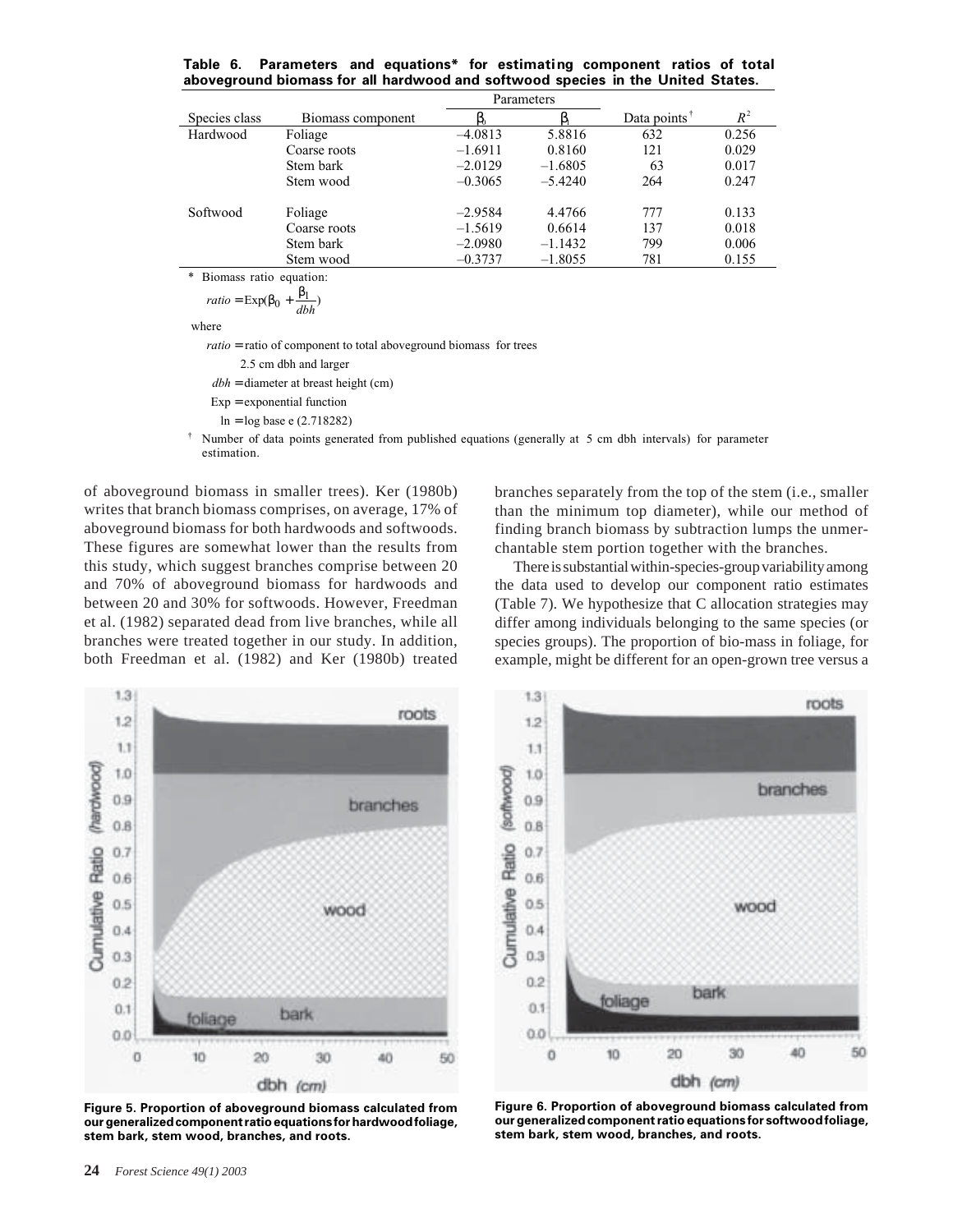|                                                                             | <b>Biomass</b> |                               |      |                                                                                                                                                                                                                                                                                                                                                                    |                  |     |     |
|-----------------------------------------------------------------------------|----------------|-------------------------------|------|--------------------------------------------------------------------------------------------------------------------------------------------------------------------------------------------------------------------------------------------------------------------------------------------------------------------------------------------------------------------|------------------|-----|-----|
|                                                                             | component      | Species group                 | 5th  | 95th                                                                                                                                                                                                                                                                                                                                                               | $k^*$            | min | max |
|                                                                             |                |                               |      |                                                                                                                                                                                                                                                                                                                                                                    |                  | .   |     |
| naruwood and sortwood species in the Onited Otates.<br>Hardwood<br>Softwood | Foliage        | Aspen/alder/cottonwood/willow | 0.01 | 0.20                                                                                                                                                                                                                                                                                                                                                               | 23               | 3   | 51  |
|                                                                             |                | Soft maple/birch              | 0.01 | 0.10                                                                                                                                                                                                                                                                                                                                                               | 32               | 3   | 66  |
|                                                                             |                | Mixed hardwood                | 0.01 | 0.09                                                                                                                                                                                                                                                                                                                                                               | 17               | 3   | 56  |
|                                                                             |                | Hard maple/oak/hickory/ beech | 0.01 | 0.07                                                                                                                                                                                                                                                                                                                                                               | 27               | 3   | 73  |
|                                                                             | Coarse roots   | Aspen/alder/cottonwood/willow | 0.16 | 0.33                                                                                                                                                                                                                                                                                                                                                               | 6                | 3   | 51  |
|                                                                             |                | Soft maple/birch              | 0.10 | 0.29                                                                                                                                                                                                                                                                                                                                                               | $\boldsymbol{7}$ | 3   | 66  |
|                                                                             |                | Mixed hardwood                | 0.21 | 0.37                                                                                                                                                                                                                                                                                                                                                               | 5                | 3   | 23  |
|                                                                             |                | Hard maple/oak/hickory/ beech | 0.13 | 0.30                                                                                                                                                                                                                                                                                                                                                               | $\overline{4}$   | 3   | 66  |
|                                                                             | Stem bark      | Aspen/alder/cottonwood/willow | 0.09 |                                                                                                                                                                                                                                                                                                                                                                    | 7                |     | 50  |
|                                                                             |                | Soft maple/birch              | 0.08 | 0.14                                                                                                                                                                                                                                                                                                                                                               | 4                | 12  | 42  |
|                                                                             |                | Mixed hardwood                | 0.10 | 0.20                                                                                                                                                                                                                                                                                                                                                               | $\mathbf{1}$     | 6   | 36  |
|                                                                             |                | Hard maple/oak/hickory/ beech | 0.07 | 0.10                                                                                                                                                                                                                                                                                                                                                               | 1                | 14  | 34  |
|                                                                             | Stem wood      | Aspen/alder/cottonwood/willow | 0.49 | 0.74                                                                                                                                                                                                                                                                                                                                                               | 6                | 12  | 50  |
|                                                                             |                | Soft maple/birch              | 0.44 | 0.80                                                                                                                                                                                                                                                                                                                                                               |                  | 12  | 42  |
|                                                                             |                | Mixed hardwood                | 0.44 | 0.75                                                                                                                                                                                                                                                                                                                                                               |                  |     | 53  |
|                                                                             |                | Hard maple/oak/hickory/ beech | 0.39 | 0.64                                                                                                                                                                                                                                                                                                                                                               | 9                | 11  | 56  |
|                                                                             |                |                               |      |                                                                                                                                                                                                                                                                                                                                                                    |                  |     |     |
|                                                                             | Foliage        | Cedar/larch                   | 0.02 | 0.18                                                                                                                                                                                                                                                                                                                                                               | 14               | 3   | 61  |
|                                                                             |                | Douglas-fir                   | 0.01 | 0.18                                                                                                                                                                                                                                                                                                                                                               | 10               |     | 190 |
|                                                                             |                | True fir/hemlock              | 0.02 | 0.16                                                                                                                                                                                                                                                                                                                                                               | 19               | 3   | 111 |
|                                                                             |                | Pine                          | 0.02 |                                                                                                                                                                                                                                                                                                                                                                    |                  | 3   | 99  |
|                                                                             |                | Spruce                        | 0.06 | 0.20                                                                                                                                                                                                                                                                                                                                                               | 17               | 3   | 78  |
|                                                                             |                | Woodland                      | 0.02 | 0.46                                                                                                                                                                                                                                                                                                                                                               | 7                | 3   | 78  |
|                                                                             | Coarse roots   | Cedar/larch                   | 0.15 | 0.34                                                                                                                                                                                                                                                                                                                                                               |                  |     | 51  |
|                                                                             |                | Douglas-fir                   | 0.16 | 0.29                                                                                                                                                                                                                                                                                                                                                               |                  |     | 135 |
|                                                                             |                | True fir/hemlock              | 0.16 | 0.29                                                                                                                                                                                                                                                                                                                                                               | $\overline{4}$   | 3   | 51  |
|                                                                             |                | Pine                          | 0.08 | 0.23                                                                                                                                                                                                                                                                                                                                                               | 3                | 3   | 66  |
|                                                                             |                | Spruce                        | 0.20 | Ratio percentiles<br>dbh range<br>0.21<br>11<br>5<br>8<br>6<br>3<br>0.20<br>29<br>3<br>3<br>$\overline{2}$<br>7<br>3<br>$\overline{4}$<br>0.33<br>12<br>4<br>0.31<br>0.20<br>3<br>8<br>0.29<br>19<br>7<br>8<br>$\overline{4}$<br>0.24<br>10<br>3<br>0.16<br>0.84<br>4<br>12<br>0.83<br>9<br>3<br>0.82<br>19<br>7<br>0.76<br>8<br>$\overline{4}$<br>0.87<br>10<br>3 | 66               |     |     |
|                                                                             | Stem bark      | Cedar/larch                   | 0.05 |                                                                                                                                                                                                                                                                                                                                                                    |                  |     | 615 |
|                                                                             |                | Douglas-fir                   | 0.09 |                                                                                                                                                                                                                                                                                                                                                                    |                  |     | 215 |
|                                                                             |                | True fir/hemlock              | 0.07 |                                                                                                                                                                                                                                                                                                                                                                    |                  |     | 235 |
|                                                                             |                | Pine                          | 0.01 |                                                                                                                                                                                                                                                                                                                                                                    |                  |     | 180 |
|                                                                             |                | Spruce                        | 0.02 |                                                                                                                                                                                                                                                                                                                                                                    |                  |     | 285 |
|                                                                             | Stem wood      | Cedar/larch                   | 0.54 |                                                                                                                                                                                                                                                                                                                                                                    |                  |     | 615 |
|                                                                             |                | Douglas-fir                   | 0.55 |                                                                                                                                                                                                                                                                                                                                                                    |                  |     | 215 |
|                                                                             |                | True fir/hemlock              | 0.51 |                                                                                                                                                                                                                                                                                                                                                                    |                  |     | 235 |
|                                                                             |                | Pine                          | 0.43 |                                                                                                                                                                                                                                                                                                                                                                    |                  |     | 180 |
|                                                                             |                | Spruce                        | 0.37 |                                                                                                                                                                                                                                                                                                                                                                    |                  |     | 285 |

|  |  |                                                     |  |  | Table 7. Data ranges for biomass component ratios expressed as the ratio of total aboveground biomass) for all |  |
|--|--|-----------------------------------------------------|--|--|----------------------------------------------------------------------------------------------------------------|--|
|  |  | hardwood and softwood species in the United States. |  |  |                                                                                                                |  |

\* Number of dbh-based biomass component equations in literature used to develop ratio equations for each species group. All references included in Table 2 except for Baldwin (1989), McCain (1994), and Thies and Cunningham (1996).

tree growing in a dense stand, and the proportion of biomass in the stem might change with variables such as wind exposure or water availability. These differences appear as noise in component ratios, but they are most likely the predictable results of site-level variability in abiotic conditions.

#### *Applying These Equations*

**Aboveground biomass.—**Equation parameters for total aboveground biomass prediction for each of the species groups are presented in Table 4. For future use, species represented in the dataset used to develop these equations should be assigned to the groups shown in Tables 1 and 3. For species not included in this dataset, we suggest that the species key in Appendix A be used as a guideline for species group assignment.

**Component biomass.—**The proportion of total aboveground biomass in a given biomass component can be calculated from dbh as a ratio, using the parameters for hardwood and softwood species given in Table 6. To find total biomass in a particular component, multiply the total aboveground biomass (found as described above) by the proportion in that component. Total biomass in branches and treetops may be found by difference. Note that stem bark and stem wood are defined from a 12 in. (30.48 cm) stump height to a 4 in. (10.16 cm) dob top.

**Large-scale biomass estimation***.—*The equations presented here are applicable to individual trees on a stem-bystem basis. To estimate forest biomass at large scales using these equations, several approaches based on ground data are possible. For example, one might apply these equations directly to measured tree diameters from a large-scale forest mensuration dataset such as the FIA dataset. Alternatively, measured tree parameters from FIA plots could be used with biomass and volume prediction equations to develop ratios between merchantable volume and biomass; these ratios could then be used to estimate plot biomass given its volume, as the approach used in the FORCARB model.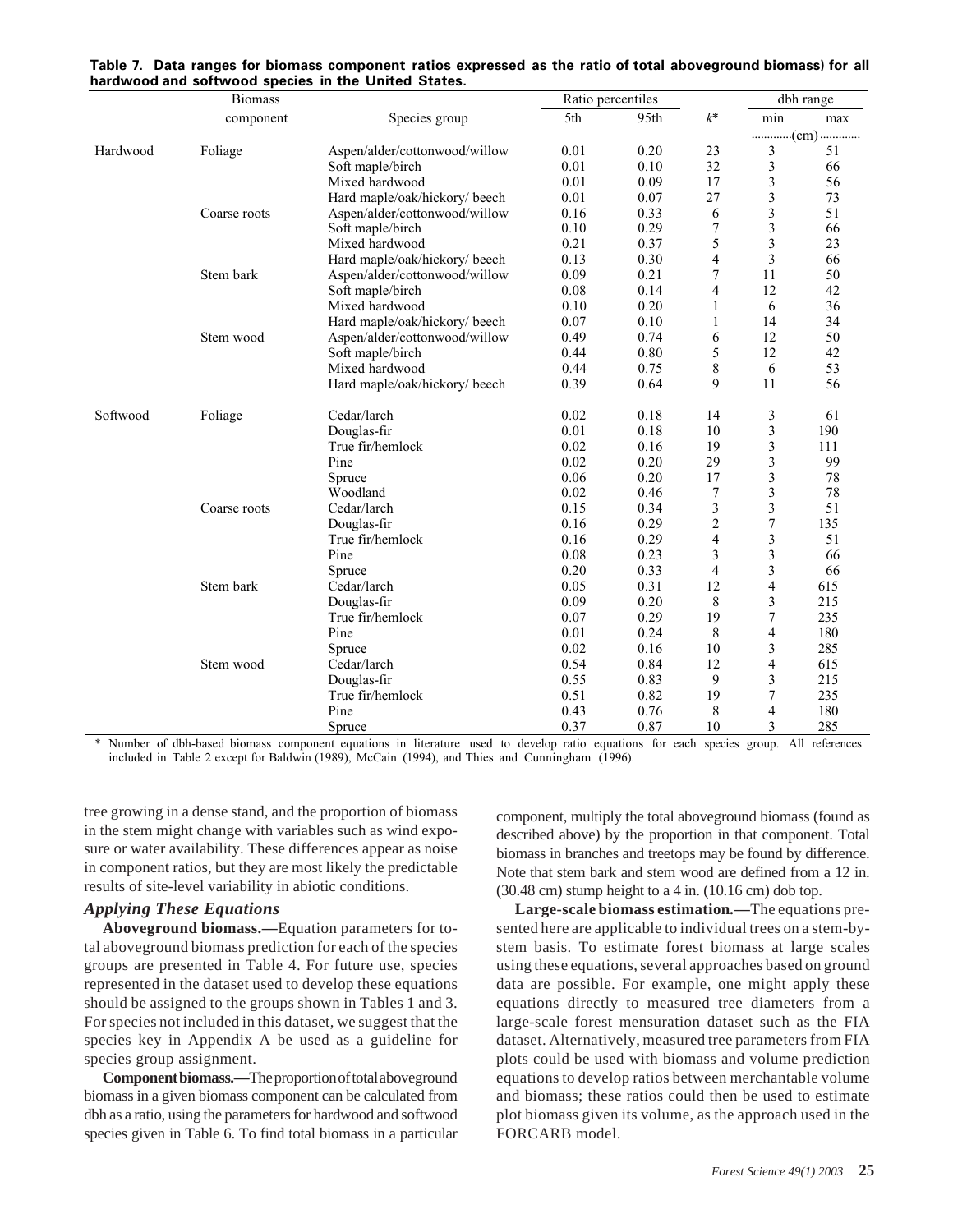There is potential error in using these equations. For clarity, we provide a summary of the potential errors inherent in using two different methods for large-scale biomass estimation (Table 8). For this purpose, we have compared errors potentially introduced in using individual species- and site-specific equations as they currently exist in the literature with the errors potentially introduced by using the generalized regression equations presented here. We emphasize, however, that: (1) errors are potentially introduced whenever an allometric method is used to estimate biomass, no matter what method and at what spatial scale; (2) it may not be feasible to ascertain whether any of these errors is actually introduced; and (3) our generalized equations represent the most comprehensive effort to date to develop consistent, accurate biomass equations for application all across the United States.

#### **Conclusions**

In this analysis, we performed a thorough review of available biomass literature and a rigorous analysis of a subset of pseudodata derived from that literature. We found that many of the published equations were unusable for largescale application because of inconsistencies in methodology and definitions, incomplete reporting of methods, lack of access to original data, and sampling from narrow segments of the population of trees of the United States. Our equations may be applied for large-scale analyses of biomass or carbon stocks and trends, but should be used cautiously at very small scales where local equations may be more appropriate.

The clear variability in tree C allocation from site to site and from study to study suggests that more information is needed about the differences in biomass and allocation among different tree species and sites. This variability

makes it difficult to estimate tree biomass accurately even when a site-specific regression equation is used. Development of continental-scale regressions of known accuracy requires a continental-scale measurement campaign, in which individuals of all species and sizes are measured, over the entire range of site conditions typical of each species. This would be a formidable task.

In future work, we strongly suggest that a consistent set of measurement and reporting protocols be adopted for biomass measurement studies (Clark 1979, Crow 1983) and that researchers publish the raw data from which their regressions were developed in addition to the equations themselves. This would facilitate future efforts to synthesize the biomass literature. We suggest that an effort be made to sample trees across the entire diameter range of a species, as well; any analysis of available biomass equations suffers from the clear lack of biomass equations for predicting biomass (especially for hardwoods) at large diameters.

#### **Literature Cited**

- ACKER, S., AND M. EASTER. 1994. Unpublished equations. *In* Software for computing plant biomass—BIOPAK Users Guide, Means, J., et al. (eds.). USDA For. Serv. Gen. Tech. Rep. PNW-GTR-340.
- ANURAG, R., M. SRIVASTAVA, AND A. RAIZADA. 1989. Biomass yield and biomass equations for *Populus deltoides* Marsh. Indian J. For. 12:56–61.
- BAJRANG, S., P. MISRA, AND B. SINGH. 1996. Biomass, energy content and fuel-wood properties of *Populus deltoides* clones raised in North Indian plains. Indian J. For. 18:278–284.
- BAKER, J. 1971. Response of sapling loblolly pine (*Pinus taeda* L.) to nitrogen fertilization: Growth, accumulation, and recovery. Ph.D. thesis, Mississippi State University, Mississippi State, MS.
- BALDWIN, V.J. 1989. Is sapwood area a better predictor of loblolly pine crown biomass than bole diameter? Biomass 20:177–185.

**Table 8. Potential sources of error in allometric biomass estimation at large scales using species- and regionspecific equations versus the generalized equations developed in this study.**

| Type of application                                                      | Potential source of error                                                                                                                                                   |
|--------------------------------------------------------------------------|-----------------------------------------------------------------------------------------------------------------------------------------------------------------------------|
| Species- and site-specific equations<br>(a)<br>applied to national scale | Coefficients developed for one species (or species group) may not apply to another species<br>(or species group).                                                           |
|                                                                          | (b) Coefficients developed for one site may not apply to another site.                                                                                                      |
|                                                                          | (c) Sample trees and wood density samples may not be representative of the target population<br>because of factors such as size range of sample trees and stand conditions. |
|                                                                          | (d) Relationship of trees used to develop specific regression to the target population (i.e., all<br>trees) is unknown.                                                     |
| (f)                                                                      | (e) Statistical error may be associated with estimated coefficients and form of selected equation.<br>Inconsistent standards, definitions, and methodology.                 |
| (g)                                                                      | Use of indirect estimation methods may compound errors.                                                                                                                     |
|                                                                          | (h) Measurement and data processing errors.                                                                                                                                 |
| (i)                                                                      | Regional boundaries may be sharply delineated due to differences in methodology.                                                                                            |
| Generalized equations (this study)                                       | (a) Generalized equations may be biased in favor of species for which published equations exist.                                                                            |
| applied to national scale                                                | (b) Relationship of trees used to develop generalized regression to the target population (i.e. all<br>trees) is unknown.                                                   |
|                                                                          | (c) Potential bias in applying generalized equations to species where no published equations<br>exist.                                                                      |
|                                                                          | (d) No obvious way to estimate uncertainty or variability.                                                                                                                  |
|                                                                          | (e) Generalized equations may inherit shortcomings of published equations, including:                                                                                       |
|                                                                          | statistical error associated with estimated coefficients and form of selected equation,<br>(i)                                                                              |
|                                                                          | (ii) inconsistent standards, definitions, and methodology,                                                                                                                  |
|                                                                          | (iii) use of indirect estimation methods that compound errors, and                                                                                                          |
|                                                                          | (iv) measurement and data processing errors.                                                                                                                                |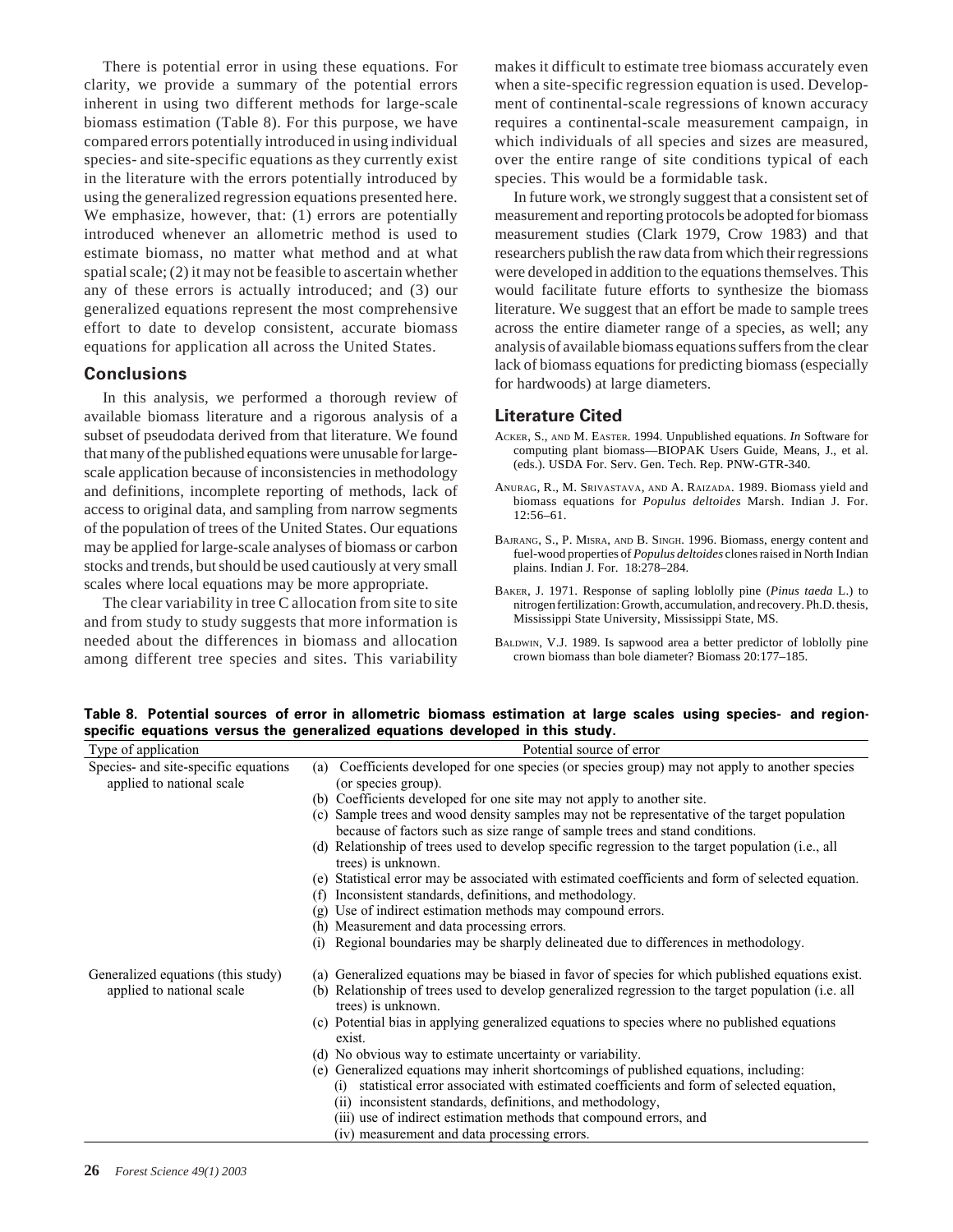- BARCLAY, H., P. PANG, AND D. POLLARD. 1986. Aboveground biomass distribution within trees and stands in thinned and fertilized Douglasfir. Can. J. For. Res. 16:438–442.
- BARNEY, R.J., K. VAN CLEVE, and SCHLENTNER. 1978. Biomass distribution and crown characteristics in two Alaskan Picea mariana ecosystems. Can. J. For. Res. 8:36–41.
- BASKERVILLE, G. 1965. Dry-matter production in immature balsam fir stands. For. Sci. Monogr. 9.
- BASKERVILLE, G.L. 1972. Use of logarithmic regression in the estimation of plant biomass. Can. J. For. Res. 2:49–53.
- BEAUCHAMP, J.J., AND J.S. OLSON. 1973. Corrections for bias in regression estimates after logarithmic transformation. Ecology 54:1403–1407.
- BINKLEY, D., AND R. GRAHAM. 1981. Biomass, production, and nutrient cycling of mosses in an old-growth Douglas-fir forest. Ecology 62:1387–1389.
- BINKLEY, D. 1983. Ecosystem production in Douglas-fir plantations: Interaction of red alder and site fertility. For. Ecol. Manage. 5:215–227.
- BIRDSEY, R.A., AND H.T. SCHREUDER. 1992. An overview of forest inventory and analysis estimation procedures in the Eastern United States—with an emphasis on the components of change. USDA For. Serv. Gen. Tech. Rep. RM-GTR-214.
- BIRDSEY, R.A., AND L.S. HEATH. 1995. Carbon changes in U.S. forests. P. 56–70, *in* Productivity of America's forests and climate change, Joyce, L.A. (ed.). USDA For. Serv. Gen. Tech. Rep. RM-GTR-271.
- BOCKHEIM, J., AND S. LEE. 1984. Biomass and net primary production equations for thinned red pine plantations in central Wisconsin. Univ. of Wisconsin Coll. of Agric. For. Res. Notes No. 256.
- BOERNER, R., AND J. KOST. 1986. Biomass equations for flowering dogwood, *Cornus florida* L. Castanea 51:153–155.
- BORMANN, B. 1990. Diameter-based biomass regression models ignore large sapwood-related variation in Sitka spruce. Can. J. For. Res. 20:1098–1104.
- BRIGGS, R., J. PORTER, AND E. WHITE. 1989. Component biomass equations for *Acer rubrum* and *Fagus grandifolia.* State Univ. of New York Coll. of Environ. Sci. and For., Fac. of For. Tech. Publ. No. 4.
- BROWN, J. 1978. Weight and density of crowns of Rocky Mountain conifers. USDA For. Serv. Res. Pap. INT–197.
- BROWN, S.L., P. SCHROEDER, AND J.S. KERN. 1999. Spatial distribution of biomass in forests of the Eastern USA. For. Ecol. Manage. 123:81–90.
- BUNYAVEJCHEWIN, S., AND S. KIRATIPRAYOON. 1989. Primary production of plots of five young close–spaced fast-growing tree species I. Biomass equations. Natur. Hist. Bull. Siam Soc, 37:47–56.
- BUSING, R., E. CLEBSCH, AND P. WHITE. 1993. Biomass and production of southern Appalachian cove forests reexamined. Can. J. For. Res. 23:760–765.
- CAMPBELL, J.S., V.J. LIEFFERS, AND E.C. PIELOU. 1985. Regression equations for estimating single tree biomass of trembling aspen: Assessing their applicability to more than one population. For. Ecol. Manage. 11:283–295.
- CARLYLE, J., AND D. MALCOLM. 1986. Biomass and element capital of a 7 year-old lodgepole pine (*Pinus contorta* Dougl.) stand growing on deep peat. For. Ecol. Manage. 14:285–291.
- CARPENTER, E. 1983. Above-ground weights for tamarack in northeastern Minnesota. USDA For. Serv. Res. Pap. NC-245.
- CARTER, M., AND E. WHITE. 1971. Dry weight and nutrient accumulation in young stands of cottonwood (*Populus deltoides* Bartr.). Auburn Univ. Agric. Exp. Sta. Circ. 190.
- CHAPMAN, J., AND S. GOWER. 1991. Aboveground production and canopy dynamics in sugar maple and red oak trees in southwestern Wisconsin. Can. J. For. Res. 21:1533–1543.
- CHOJNACKY, D. 1984. Volume and biomass for curlleaf cercocarpus in Nevada. USDA For. Serv. Res. Pap. INT-332.
- CHOJNACKY, D. 1994. Volume equations for New Mexico's pinyon-juniper dryland forests. USDA For. Serv. Res. Pap. INT-471.
- CHOJNACKY, D.C., AND P. ROGERS. 1999. Converting tree diameter measured at root collar to diameter at breast height. West. J. Appl. For. 14:14–16.
- CLARK, A.I. 1979. Suggested procedures for measuring tree biomass and reporting tree prediction equations. P. 615–628 *in* Forest resource inventories. Vol. 2. Frayer, W. (ed.). Colorado State Univ., Fort Collins, CO.
- CLARK, A.I., AND J. SCHROEDER. 1986. Weight, volume, and physical properties of major hardwood species in the southern Appalachian mountains. USDA For. Serv. Res. Pap. SE-153.
- CLARK, A.I., D. PHILLIPS, AND D. FREDERICK. 1985. Weight, volume, and physical properties of major hardwood species in the Gulf and Atlantic Coastal Plains. USDA For. Serv. Res. Pap. SE-250.
- CLARK, A.I., D. PHILLIPS, AND D. FREDERICK. 1986a. Weight, volume, and physical properties of major hardwood species in the Piedmont. USDA For. Serv. Res. Pap. SE-255.
- CLARK, A.I., D. PHILLIPS, AND D. FREDERICK. 1986b. Weight, volume, and physical properties of major hardwood species in the upland south. USDA For. Serv. Res. Pap. SE-257.
- CLARY, W., AND A. TIEDEMANN. 1987. Fuelwood potential in large-tree *Quercus gambelii* stands. West. J. Appl. For. 2:87–90.
- CROW, T.R. 1976. Biomass and production regressions for trees and woody shrubs common to the Enterprise Forest. P. 63–67 *in* The Enterprise radiation forest: Radioecological studies, Zavitkovski, J. (ed.). US Energy Res. Dev. Adm. Rep. TID-26113-P2.
- CROW, T.R. 1978. Biomass and production in three contiguous forests in northern Wisconsin. Ecology 59:265–273.
- CROW, T.R. 1983. Comparing biomass regressions by site and stand age for red maple. Can. J. For. Res. 13:283–288.
- DARLING, M.L. 1967. Structure and productivity of pinyon-juniper woodland in northern Arizona. Ph.D. Diss., Duke University, Durham, NC.
- DUDLEY, N., AND J. FOWNES. 1992. Preliminary biomass equations for eight species of fast-growing tropical trees. J. Trop. For. Sci. 5:68–73.
- ENQUIST, B., G. WEST, *and* J. BROWN. 2000. Quarter-power allometric scaling in vascular plants: functional basis and ecological consequences. P. 167–199 *in* Scaling in biology, Brown, J., and G. West (eds.). Oxford University Press, Oxford.
- FELKER, P., P. CLARK, J. OSBORN, *and* G. CANNELL. 1982. Biomass estimation in a young stand of mesquite (*Prosopis*spp.), ironwood (*Olneya tesota*), palo verde (*Cercidium floridium* and *Parkinsonia aculeata*), and leucaena (*Leucaena leucocephala*). J. Range Manage. 35(1):87–89.
- FELLER, M. 1992. Generalized versus site-specific biomass regression equations for *Pseudotsuga menziesii* var. *menziesii* and *Thuja plicata* in coastal British Columbia. Bioresource Tech. 39:9–16.
- FLEWELLING, J.W., AND L.V. PIENAAR. 1981. Multiplicative regression with lognormal errors. For. Sci. 27:281–289.
- FREEDMAN, B. 1984. The relationship between the aboveground dry weight and diameter for a wide size range of erect land plants. Can. J. Bot. 62:2370–2374.
- FREEDMAN, B., P. DUINKER, H. BARCLAY, R. MORASH, AND U. PRAGER. 1982. Forest biomass and nutrient studies in central Nova Scotia. Maritimes Forest Research Centre, Can. For. Serv., Dep. of the Environ. Inf. Rep. M-X-134.
- GHOLZ, H.L., C.C. GRIER, A.G. CAMPBELL, AND A.T. BROWN. 1979. Equations for estimating biomass and leaf area of plants in the Pacific Northwest. Oregon State Univ. School of For. For. Res. Lab Res. Pap. No. 41.
- GOWER, S., C. GRIER, D. VOGT, AND K. VOGT. 1987. Allometric relations of deciduous (*Larix occidentalis*) and evergreen conifers (*Pinus contorta* and *Pseudotsuga menziesii*) of the Cascade Mountains in central Washington. Can. J. For. Res. 17:630–634.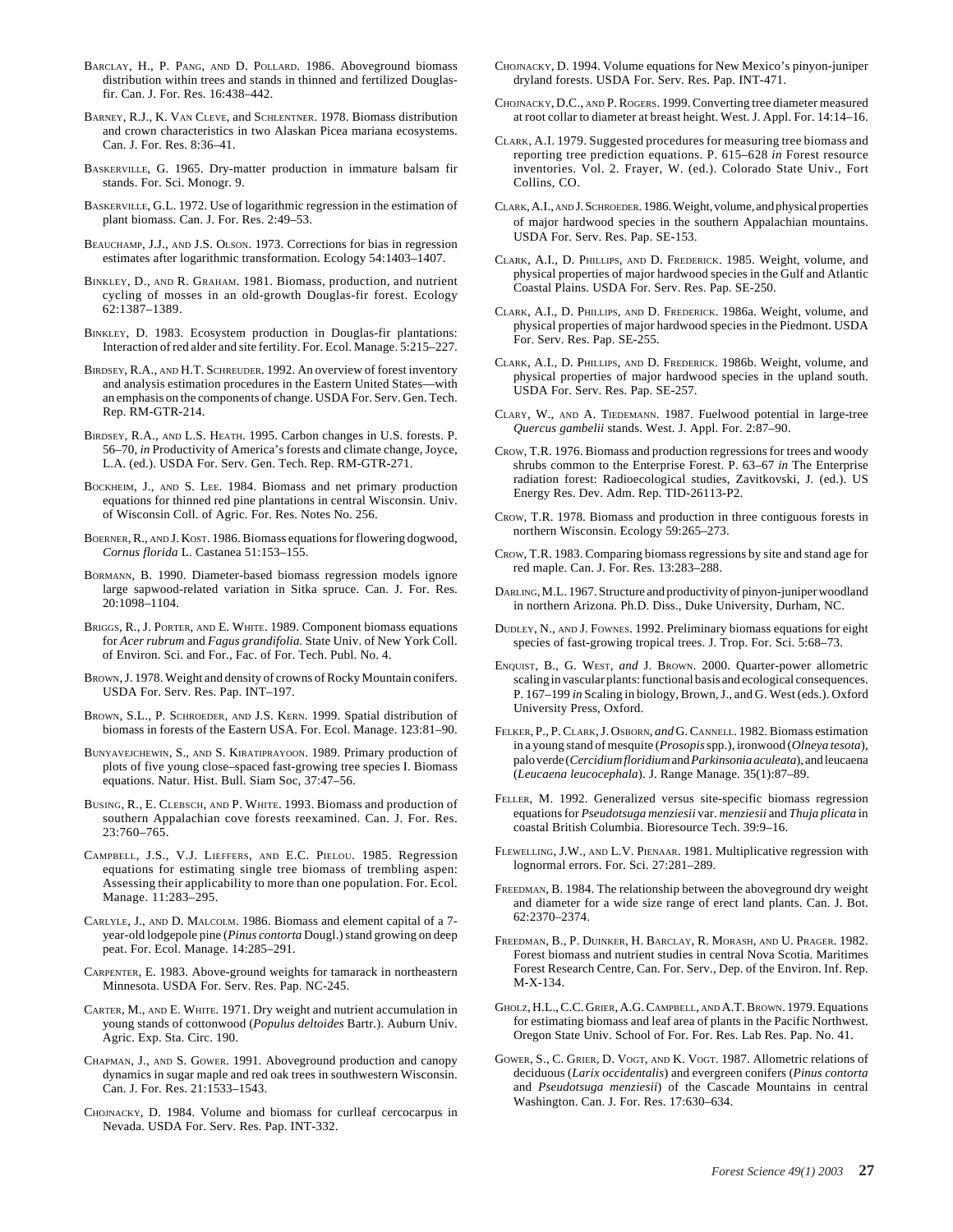- GOWER, S.T., K.A. VOGT, AND C.C. GRIER. 1992. Carbon dynamics of Rocky Mountain douglas-fir: Influence of water and nutrient availability. Ecol. Monogr. 62:43–65.
- GOWER, S.T., P.B. REICH, AND Y. SON. 1993. Canopy dynamics and aboveground production of five tree species with different leaf longevities. Tree Physiol. 12:327–345.
- GREEN, D., AND D. GRIGAL. 1978. Generalized biomass estimation equations for jack pine. Coll. of For., Univ. of Minnesota, Minnesota For. Res. Notes No. 268.
- GRIER, C., K. LEE, AND R. ARCHIBALD. 1984. Effect of urea fertilization on allometric relations in young Douglas-fir trees. Can. J. For. Res. 14:900–904.
- GRIER, C., K. ELLIOTT, AND D. MCCULLOUGH. 1992. Biomass distribution and productivity of *Pinus edulis*–*Juniperus monosperma* woodlands of north-central Arizona. For. Ecol. Manage. 50:331–350.
- GRIGAL, D., AND L. KERNIK. 1984. Generality of black spruce biomass estimation equations. Can. J. For. Res. 14:468–470.
- HANSEN, M.H., T. FRIESWYK, J.F. GLOVER, AND J.F. KELLY. 1992. The Eastwide Forest Inventory Data Base: Users Manual. USDA For. Serv. Gen. Tech. Rep. GTR-NC-151.
- HARDING, R.B., AND D.F. GRIGAL. 1985. Individual tree biomass estimation equations for plantation-grown white spruce in northern Minnesota. Can. J. For. Res. 15:738–739.
- HARMON, M. 1994. Unpublished equations. *In* Software for computing plant biomass—BIOPAK Users Guide, Means, J., et al. (eds.) USDA For. Serv. Gen. Tech. Rep. PNW-GTR-340.
- HEATH, L., AND R. BIRDSEY. 1993. Impacts of alternative forest management policies on carbon sequestration on U.S. timberlands. World Resour. Rev. 5:171–179.
- HEATH, L., R. BIRDSEY, C. ROW, AND A. PLANTINGA. 1996. Carbon pools and fluxes in US forest products. P. 271–278 *in* Forest ecosystems, forest management and the global carbon cycle, Apps, M., and D. Price (eds.). Springer-Verlag, Berlin.
- HEDGES, L., AND I. OLKIN. 1985. Statistical methods for meta-analysis. Academic Press, New York. 369 p.
- HEGYI, F. 1972. Dry matter distribution in jack pine stands in northern Ontario. For. Chron. 48:193–197.
- HELGERSON, O., K. CROMACK, S. STAFFORD, R. MILLER, AND R. SLAGLE. 1988. Equations for estimating aboveground components of young Douglas-fir and red alder in a coastal Oregon plantation. Can. J. For. Res. 18:1082–1085.
- HOCKER, H.W., AND D.J. EARLY. 1978. Biomass and leaf area equations for northern forest species. University of New Hampshire, New Hampshire Agric. Exp. Sta., Res. Rep. Number 102. Durham, NH.
- HONER, T. 1971. Weight relationships in open- and forest-grown balsam fir trees. P. 65–78 *in* Forest biomass studies: IUFRO working group on forest biomass studies, Young, H. (ed.). Univ. of Maine Coll. of Life Sci. and Agric., Orono, ME.
- IYENGAR, S. 1991. Much ado about meta-analysis. Chance 4:33–40.
- JENKINS, J.C., R.A. BIRDSEY, AND Y. PAN. 2001. Biomass and NPP estimation for the mid-Atlantic region (USA) using plot-level forest inventory data. Ecol. Appl. 11:1174–1193.
- **28** *Forest Science 49(1) 2003*
- JOHNSTON, R., AND D.L. BARTOS. 1977. Summary of nutrient and biomass data from two aspen sites in the western United States. USDA For. Serv. Res. Pap. INT-227.
- JOKELA, E., C. SHANNON, AND E. WHITE. 1981. Biomass and nutrient equations for mature *Betula papyrifera* Marsh. Can. J. For. Res. 11:298–304.
- JOKELA, E.J., K.P. VAN GURP, R.D. BRIGGS, AND E.H. WHITE. 1986. Biomass estimation equations for Norway spruce in New York. Can. J. For. Res. 16:413–415.
- KAUPPI, P., M. POSCH, P. HANNINEN, H. HENTTONEN, A. IHALAINEN, E. LAPPALAINEN, M. STARR, AND P. TAMMINEN. 1997. Carbon reservoirs in peatlands and forests in the boreal regions of Finland. Silva Fennica 31:13–25.
- KER, M. 1980a. Tree biomass equations for ten major species in Cumberland County, Nova Scotia. Maritime For. Res. Cent. Inf. Rep. M-X-108.
- KER, M. 1980b. Tree biomass equations for seven species in southwestern New Brunswick. Maritime For. Res. Cent. Inf. Rep. M-X-114.
- KER, M., AND G. VAN RAALTE. 1981. Tree biomass equations for *Abies balsamea* and *Picea glauca* in northwestern New Brunswick. Can. J. For. Res. 11:13–17.
- KINERSON, A., AND I. BARTHOLOMEW. 1977. Biomass estimation equations and nutrient composition of white pine, white birch, red maple, and red oak in New Hampshire. New Hampshire Agric. Exp. Sta., Univ. of New Hampshire Res. Rep. Number 62.
- KOERPER, G., AND C. RICHARDSON. 1980. Biomass and net annual primary production regressions for *Populus grandidentata* on three sites in northern lower Michigan. Can. J. For. Res. 10:92–101.
- KOERPER, G.J. 1994. Unpublished equations. *In* Software for computing plant biomass—BIOPAK Users' Guide, Means, J.E., et al. (eds.). USDA For. Serv. Gen. Tech. Rep. PNW-GTR-340.
- KRUMLIK, J.G. 1974. Biomass and nutrient distribution in two old growth forest ecosystems in south coastal British Columbia. M.S. Thesis, Univ. of British Columbia, Vancouver, BC.
- KURZ, W., AND M. APPS. 1999. A 70-year retrospective analysis of carbon fluxes in the Canadian forest sector. Ecol. Appl. 9:526–547.
- LANDIS, T., AND E. MOGREN. 1975. Tree strata biomass of subalpine spruce-fir stands in southwestern Colorado. For. Sci. 21:9–12.
- LIEFFERS, V., AND J. CAMPBELL. 1984. Biomass and growth of *Populus tremuloides*in northeastern Alberta: Estimates using hierarchy in tree size. Can. J. For. Res. 14:610–616.
- LODHIYAL, L., R. SINGH, AND S. SINGH. 1995. Structure and function of an age series of poplar plantations in central Himalaya: I. Dry matter dynamics. Ann. Bot. 76:191–199.
- LOVENSTEIN, H., AND P. BERLINER. 1993. Biometric relationships for non-destructive above ground biomass estimations in young plantations of *Acacia salicina*Lindl. and *Eucalyptus occidentalis* Endl. New For. 7:255–273.
- MACLEAN, D.A., AND R.W. WEIN. 1976. Biomass of jack pine and mixed hardwood stands in northeastern New Brunswick. Can. J. For. Res. 6:441–447.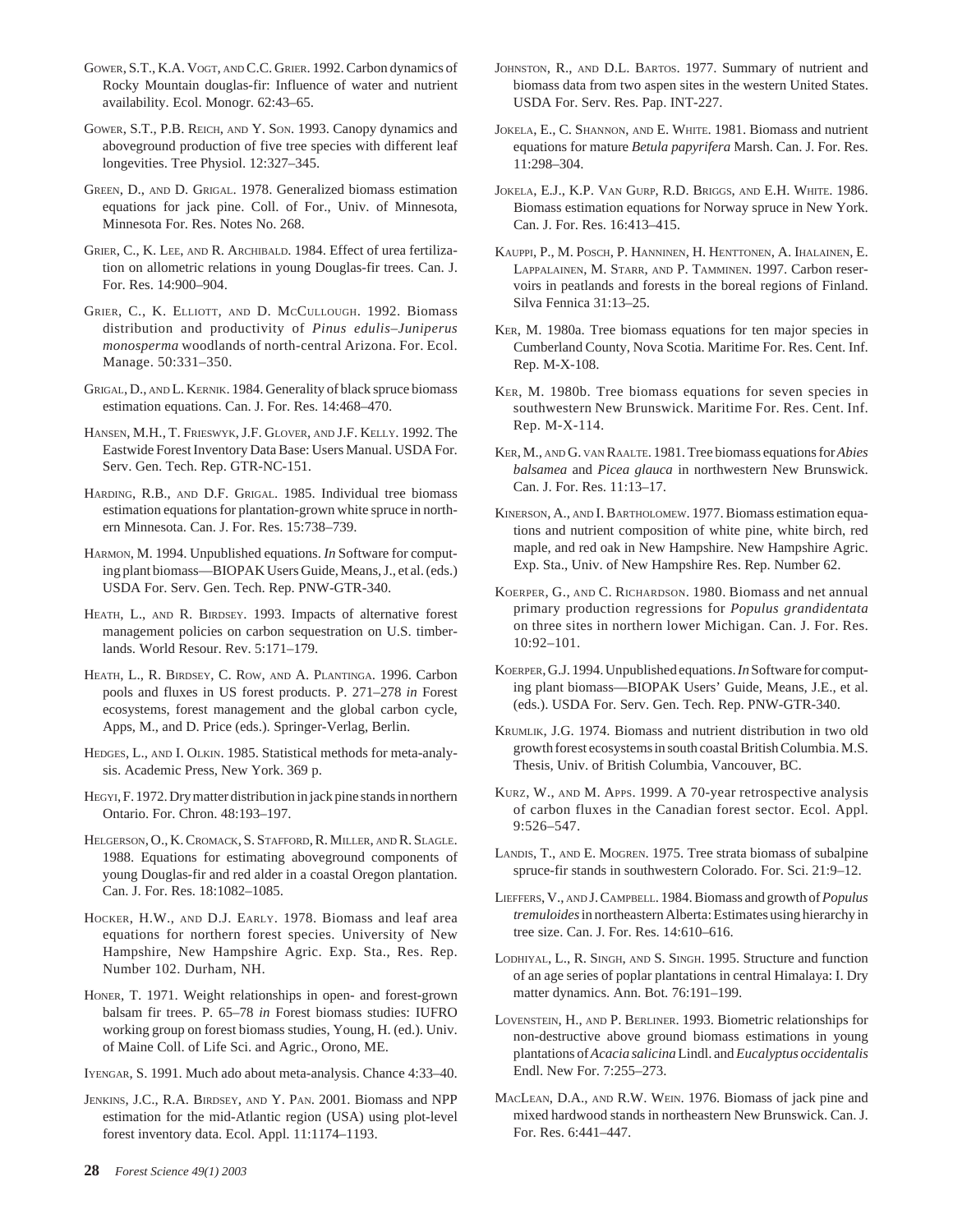- MADGWICK, H., AND T. SATOO. 1975. On estimating the aboveground weights of tree stands. Ecology 56:1446–1450.
- MARSHALL, P.L., AND Y. WANG. 1995. Above ground tree biomass of interior uneven-aged Douglas-fir stands. Canada-British Columbia Partnership Agreement on Forest Resource Development, Univ. of British Columbia Work. Pap. WP-1.5-003.
- MARTIN, J., B. KLOEPPEL, T. SCHAEFER, D. KIMBLER, AND S. MCNULTY. 1998. Aboveground biomass and nitrogen allocation of ten deciduous southern Appalachian tree species. Can. J. For. Res. 28:1648–1659.
- MCCAIN, C. 1994. Unpublished equations. *In* Software for computing plant biomass — BIOPAK Users Guide, Means, J., et al., (eds.). USDA For. Serv. Gen. Tech. Rep. PNW-GTR-340, Portland, OR.
- MEANS, J., H. HANSEN, G. KOERPER, P. ALABACK, AND M. KLOPSCH. 1994. *In* Software for computing plant biomass—BIOPAK Users' Guide, Means, J.E., et al. (eds.). USDA For. Serv. Gen. Tech. Rep. PNW-GTR-340.
- MILLER, E., R. MEEUWIG, AND J. BUDY. 1981. Biomass of singleleaf pinyon and Utah juniper. USDA For. Serv. Research Paper INT-273.
- MONTEITH, D. 1979. Whole tree weight tables for New York State. University of New York Coll. of Environ. Sci. and For., Appl. For. Res. Inst. AFRI Res. Rep. No. 40.
- MOORE, T.R., AND E. VERSPOOR. 1973. Aboveground biomass of black spruce stands in subarctic Quebec. Can. J. For. Res. 3:596–598.
- MORRISON, I. 1990. Organic matter and mineral distribution in an oldgrowth *Acer saccharum*forest near the northern limit of its range. Can. J. For. Res. 20:1332–1342.
- NABUURS, G.-J., R. PAIVINEN, R. SIKKEMA, AND G. MOHREN. 1997. The role of European forests in the global carbon cycle—a review. Biomass Bioenergy 13:345–358.
- NAIDU, S., E. DELUCIA, AND R. THOMAS. 1998. Contrasting patterns of biomass allocation in dominant and suppressed loblolly pine. Can. J. For. Res. 28:1116–1124.
- NELSON, L., AND G. SWITZER. 1975. Estimating weights of loblolly pine trees and their components in natural stands and plantations in central Mississippi. Miss. Agric. and For. Exp. Sta. Tech. Bull. 73.
- NIKLAS, K.J. 1994. Plant allometry: The scaling of form and process. The Univ. of Chicago Press, Chicago. 395 p.
- NILSSON, S., A. SHVIDENKO, V. STOLBOVOI, M. GLUCK, M. JONAS, AND M. OBERSTEINER. 2000. Full carbon account for Russia. Internat. Inst. for Appl. Sys. Anal., A-2361 Laxenburg, Austria. IIASA Interim Rep. IR-00-021.
- OUELLET, D. 1983. Biomass equations for black spruce in Quebec. Laurentian For. Res. Cent., Can. For. Serv., Environ. Canada. Inf. Rep. LAU-X-60E.
- PARKER, G., AND G. SCHNEIDER. 1975. Biomass and productivity of an alder swamp in northern Michigan. Can. J. For. Res. 5:403–409.
- PASTOR, J., AND J. BOCKHEIM. 1981. Biomass and production of an aspen-mixed hardwood-spodosol ecosystem in northern Wisconsin. Can. J. For. Res. 11:132–138.
- PASTOR, J., J.D. ABER, AND J.M. MELILLO. 1984. Biomass prediction using generalized allometric regressions for some northeast tree species. For. Ecol. Manage. 7:265–274.
- PEARSON, J., T. FAHEY, AND D. KNIGHT. 1984. Biomass and leaf area in contrasting lodgepole pine forests. Can. J. For. Res. 14:259–265.
- PENA, D. 1997. Combining information in statistical modeling. Am. Stat. 51:326–332.
- PERALA, D., AND D. ALBAN. 1982. Biomass, nutrient distribution and litterfall in *Populus*, *Pinus* and *Picea* stands on two different soils in Minnesota. Plant Soil 64:177–192.
- PERALA, D.A., AND D.H. ALBAN. 1994. Allometric biomass estimators for aspen-dominated ecosystems in the upper Great Lakes. USDA For. Serv. Res. Pap. NC-314.
- PETERSON, E.B., Y.H. CHAN, AND J.B. CRAGG. 1970. Aboveground standing crop, leaf area, and caloric value in an aspen clone near Calgary, Alberta. Can. J. Bot. 48:1459–1469.
- PHILLIPS, D. 1981. Predicted total–tree biomass of understory hardwoods. USDA For. Serv. Res. Pap. SE-223.
- PHILLIPS, D., S. BROWN, P. SCHROEDER, AND R. BIRDSEY. 2000. Toward error analysis of large-scale forest carbon budgets. Global Ecol. Biogeog. 9(4):305–314.
- PLANTINGA, A., AND R. BIRDSEY. 1993. Carbon fluxes resulting from U.S. private timberland management. Clim. Change 23:37–53.
- POLLARD, D. 1972. Above-ground dry matter production in three stands of trembling aspen. Can. J. For. Res. 2:27–33.
- RAILE, G.K. 1982. Estimating stump volume. USDA For. Serv. Res. Pap. NC-224.
- RAJEEV, M., D. BANKHWAL, R. PACHOLI, V. SINGH, AND R. MISHRA. 1998. Biomass status of mixed dry deciduous forest of Shiwalik hills in Haryana. Indian For. 124:287–291.
- RALSTON, C. 1973. Annual primary productivity in a loblolly pine plantation. P. 105–117 *in* IUFRO biomass studies, Proc. of the working party of the mensuration of the forest biomass. Internat. Div. of For. Res. Org. 54.01 Mensuration, Growth, and Yield, Vancouver, BC, Canada.
- REINERS, W.A. 1972. Structure and energetics of three Minnesota forests. Ecol. Monogr. 42:71–94.
- RENCZ, A.N., AND A.N. AUCLAIR. 1980. Dimension analysis of various components of black spruce in subarctic lichen woodland. Can. J. For. Res. 10:491–497.
- RIBE, J. 1973. Puckerbrush weight tables. Life Sci. and Agric. Exp. Sta., Univ. of Maine. Misc. Rep. 152.
- ROSS, D.W., AND J.D. WALSTAD. 1986. Estimating aboveground biomass of shrubs and young ponderosa and lodgepole pines. For. Res. Lab., Oregon State Univ. Res. Bull. 57.
- RUARK, G.A., AND J.G. BOCKHEIM. 1988. Biomass, net primary production, and nutrient distribution for an age sequence of *Populus tremuloides* ecosystems. Can. J. For. Res. 18:435–443.
- SACHS, D. 1984. Management effects on nitrogen nutrition and longterm productivity of western hemlock stands. M.S. Thesis, Oregon State Univ., Corvallis, OR.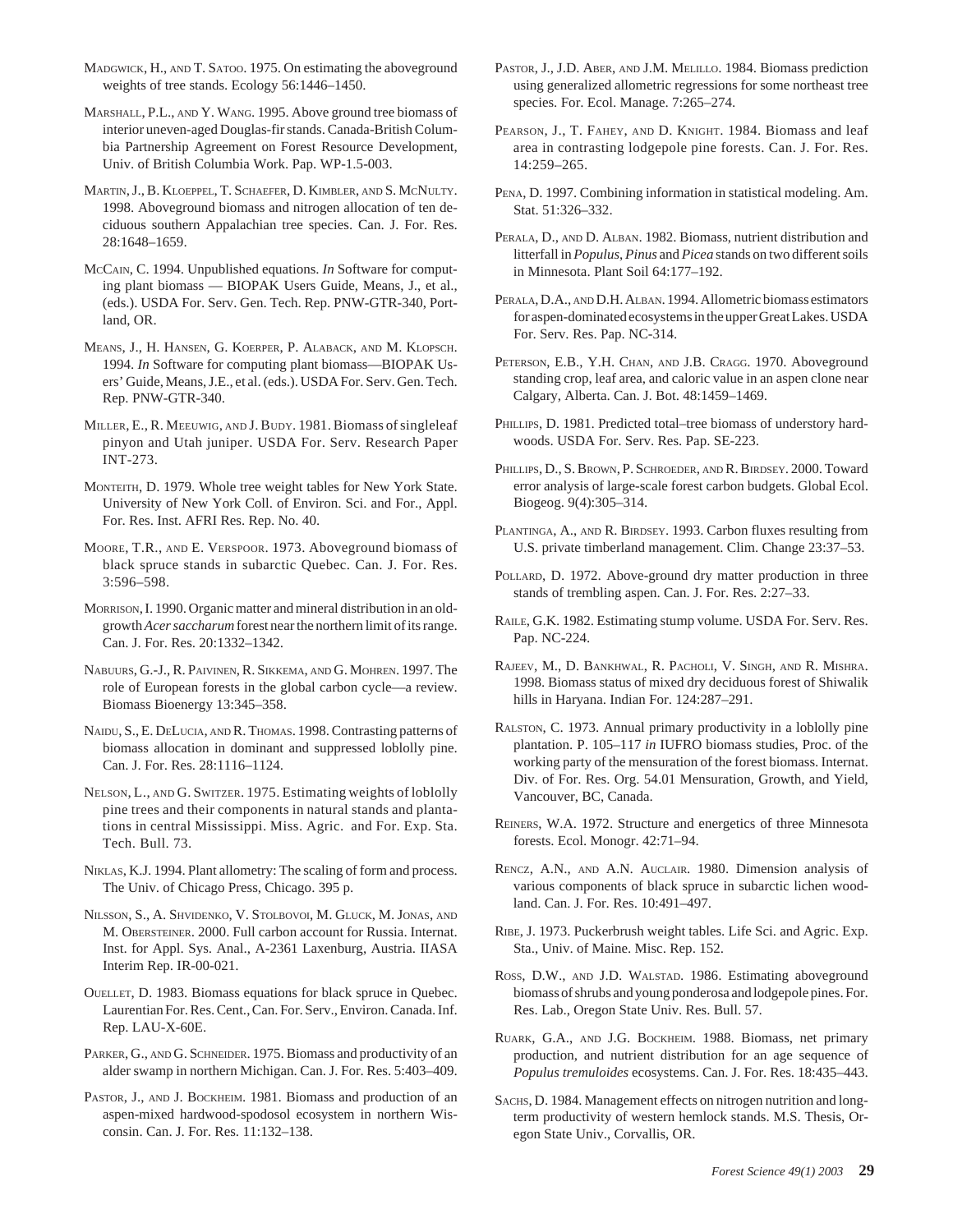- SCHMITT, M.D.C., AND D.F. GRIGAL. 1981. Generalized biomass estimation equations for *Betula papyrifera* Marsh. Can. J. For. Res. 11:837–840.
- SCHNELL, R. 1976. Biomass estimates of eastern redcedar tree components. Div. of For., Fisheries and Wildl. Dev., Tennessee Valley Authority Tech. Note No. B15.
- SCHROEDER, P., S. BROWN, J. MO, R. BIRDSEY, AND C. CIESZEWSKI. 1997. Biomass estimation for temperate broadleaf forests of the United States using inventory data. For. Sci. 43:424–434.
- SCHUBERT, T., R. STRand, T. COLE, AND K. MCDUFFIE. 1988. Equations for predicting biomass of six introduced subtropical tree species, Island of Hawaii. USDA For. Serv. Res. Note PSW-401.
- SICCAMA, T.G., S.P. HAMBURG, M.A. ARTHUR, R.D. YANAI, F.H. BORMANN, AND G.E. LIKENS. 1994. Corrections to allometric equations and plant tissue chemistry for Hubbard Brook Exp. For. Ecology 75:246–248.
- SINGH, T. 1984. Biomass equations for six major tree species of the Northwest Territories. North. For. Res. Cent., Can. For. Serv. Inf. Rep. NOR-X-257.
- SOLLINS, P., AND R. ANSERSON. 1971. Dry-weight and other data for trees and woody shrubs of the southeastern United States. Oak Ridge National Laboratory. Ecol. Sci. Publ. No. 407. ORNL-IBP-71-6. Oak Ridge, TN.
- SPRUGEL, D.G. 1983. Correcting for bias in long-transformed allometric equations. Ecology 64:209–210.
- ST. CLAIR, B. 1993. Family differences in equations for predicting biomass and leaf area in Douglas-fir (*Pseudotsuga menziesii* var. *Menziesii*). For. Sci. 39:743–755.
- SWANK, W.T., AND H.T. SCHREUDER. 1974. Comparison of three methods of estimating surface area and biomass for a forest of young eastern white pine. For. Sci. 20:91–100.
- TELLER, A. 1988. Biomass productivity and wood waste evaluation in a spruce (*Picea abies*) forest (Strainchamps 1983). Commonw. For. Rev. 67:129–139.
- TER-MIKAELIAN, M., AND M. KORZUKHIN. 1997. Biomass equations for sixtyfive North American tree species. For. Ecol. Manage. 97:1–24.
- THIES, W.G., AND P.G. CUNNINGHAM. 1996. Estimating large-root biomass from stump and breast-height diameters for Douglas fir in western Oregon. Can. J. For. Res. 26:237–243.
- TRITTON, L.M., AND J.W. HORNBECK. 1982. Biomass equations for major tree species of the northeast. USDA For. Serv. Gen. Tech. Rep. NE-GTR-69.
- TURNER, D.P., G.J. KOERPER, M.E. HARMON, AND J.J. LEE. 1995. A carbon budget for forests of the coterminous United States. Ecol. Appl. 5:421–436.
- VAN LEAR, D., J. WAIDE, AND M. TEUKE. 1984. Biomass and nutrient content of a 41-year-old loblolly pine (*Pinus taeda* L.) plantation on a poor site in South Carolina. For. Sci. 30:395–404.
- WANG, J., A. ZHONG, P. COMEAU, M. TSZE, AND J. KIMMINS. 1995. Aboveground biomass and nutrient accumulation in an age sequence of aspen (*Populus tremuloides*) stands in the boreal white and black spruce zone, British Columbia. For. Ecol. Manage. 78:127–138.
- WEST, G., R. BROWN, AND B. ENQUIST. 1997. A general model for the origin of allometric scaling laws in biology. Science 276:122–126.
- WESTMAN, W. 1987. Aboveground biomass, surface area, and production relations of red fir (*Abies magnifica*) and white fir (*A. concolor*). Can. J. For. Res. 17:311–319.
- WHARTON, E., AND T. CUNIA. 1986. Estimating tree biomass regressions and their error. USDA For. Serv. Gen. Tech. Rep. NE-GTR-117.
- WHARTON, E.H., AND D.M. GRIFFITH. 1998. Estimating total forest biomass in Maine, 1995. USDA For. Serv. Resour. Bull. NE-142.
- WHARTON, E.H., A.L. ALERICH, AND D.A. DRAKE. 1997. Estimating total forest biomass in New York, 1993. USDA For. Serv. Resour. Bull. NE-139.
- WHITTAKER, R., AND W. NIERING. 1975. Vegetation of the Santa Catalina Mountains, Arizona. V. Biomass, production, and diversity along the elevation gradient. Ecology 56:771–790.
- WHITTAKER, R.H., AND G.M. WOODWELL. 1968. Dimension and production relations of trees and shrubs in the Brookhaven forest, New York. J. Ecology 56:1–25.
- WHITTAKER, R.H., AND P.L. MARKS. 1975. Methods of assessing terrestrial productivity. P. 55–118 *in* Primary productivity of the biosphere, Lieth, H., and R.H. Whittaker (eds.). Springer-Verlag, New York.
- WIANT, H.J., F. CASTANEDA, C. SHEETZ, A. COLANINNO, AND J. DEMOSS. 1979. Equations for predicting weights of some Appalachian hardwoods. West Virginia Univ. Agric. and For. Exp. Sta., Coll. of Agric. and For. West Virginia For. Notes, No. 7.
- WILLIAMS, R.A., AND J.R. MCCLENAHEN. 1984. Biomass prediction equations for seedlings, sprouts, and saplings of ten central hardwood species. For. Sci. 30:523–527.
- WOUDENBERG, S.W., AND T.O. FARRENKOPF. 1995. The Westwide forest inventory inventory data base: User's manual. USDA For. Serv. Gen. Tech. Rep. INT-GT-317.
- YOUNG, H.E., J.H. RIBE, AND K. WAINWRIGHT. 1980. Weight tables for tree and shrub species in Univ. of Maine Life Sci. and Agric. Exp. Sta., Maine Misc. Rep. 230.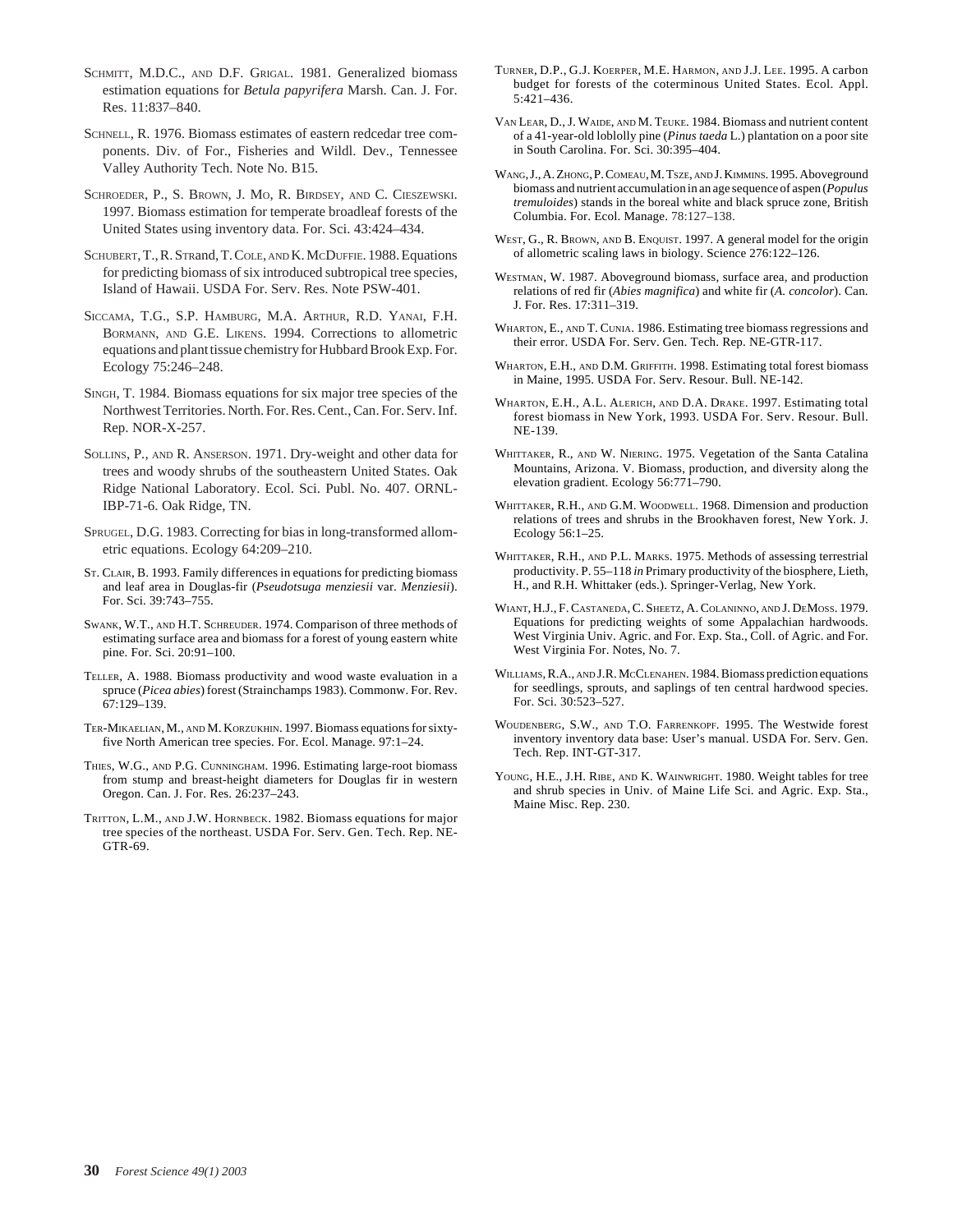|          |                       |                           |            | APPENDIX A. Species groups (SG*) identified for Forest Inventory and Analysis (FIA <sup>†</sup> ) species list. |
|----------|-----------------------|---------------------------|------------|-----------------------------------------------------------------------------------------------------------------|
| SG       | Genus                 | Species                   | <b>FIA</b> | Common name                                                                                                     |
| aa       | Alnus                 | rhombifolia               | 352        | White alder                                                                                                     |
| aa       |                       | rubra                     | 351        | Red alder                                                                                                       |
| aa       |                       | rugosa                    |            | Speckled alder                                                                                                  |
| aa       | Populus               | alba                      | 752        | Silver poplar                                                                                                   |
| aa       |                       | angustifolia              | 753        | Narrowleaf cottonwood                                                                                           |
| aa       |                       | balsamifera               | 741        | Balsam poplar                                                                                                   |
| aa       |                       | deltoides                 | 742        | Eastern cottonwood                                                                                              |
| aa       |                       | fremontii                 | 748        | Fremont cottonwood                                                                                              |
| aa       |                       | grandidentata             | 743        | Bigtooth aspen                                                                                                  |
| aa       |                       | heterophylla              | 744        | Swamp cottonwood                                                                                                |
| aa       |                       | sargentii                 | 745        | Plains cottonwood                                                                                               |
| aa       |                       | spp.                      | 740        | Cottonwood                                                                                                      |
| aa       |                       | tremuloides               | 746        | Quaking aspen                                                                                                   |
| aa       |                       | trichocarpa               | 747        | Black cottonwood                                                                                                |
| aa       | Salix                 | amygdaloides              | 921        | Peachleaf willow                                                                                                |
| aa       |                       | eriocephala               | 923        | Diamond willow                                                                                                  |
| aa       |                       | nigra                     | 922        | <b>Black willow</b>                                                                                             |
| aa       |                       | spp.                      | 920        | Willow                                                                                                          |
| mo       | Acer                  | nigrum                    | 314        | Black maple                                                                                                     |
| mo       |                       | saccharum                 | 318        | Sugar maple                                                                                                     |
| mo       | Carya                 | aquatica                  | 401        | Water hickory                                                                                                   |
| mo       |                       | cordiformis               | 402        | Bitternut hickory                                                                                               |
| mo       |                       | glabra                    | 403        | Pignut hickory                                                                                                  |
| mo       |                       | illinoensis               | 404        | Pecan                                                                                                           |
|          |                       | laciniosa                 | 405        | Shellbark hickory                                                                                               |
| mo<br>mo |                       | ovata                     | 407        | Shagbark hickory                                                                                                |
|          |                       |                           | 400        | Hickory spp.                                                                                                    |
| mo       |                       | spp.<br>texana            | 408        | <b>Black hickory</b>                                                                                            |
| mo       |                       |                           | 409        | Mockernut hickory                                                                                               |
| mo       |                       | tomentosa                 | 531        | American beech                                                                                                  |
| mo       | Fagus                 | grandifolia               | 801        | California live oak                                                                                             |
| mo       | Quercus               | agrifolia<br>alba         | 802        | White oak                                                                                                       |
| mo       |                       |                           | 804        |                                                                                                                 |
| mo       |                       | bicolor                   |            | Swamp white oak                                                                                                 |
| mo       |                       | chrysolepis               | 805        | Canyon live oak                                                                                                 |
| mo       |                       | coccinea                  | 806        | Scarlet oak                                                                                                     |
| mo       |                       | douglasii                 | 807        | Blue oak                                                                                                        |
| mo       |                       | durandii                  | 808        | Durand oak                                                                                                      |
| mo       |                       | ellipsoidalis             | 809        | Northern pin oak                                                                                                |
| mo       |                       | engelmannii               | 811        | Engelmann oak                                                                                                   |
| mo       |                       | falcata var. falcata      | 812        | Southern red oak                                                                                                |
| mo       |                       | falcata var. pagodaefolia | 813        | Cherrybark oak, swamp red oak                                                                                   |
| mo       |                       | garryana                  | 815        | Oregon white oak                                                                                                |
| mo       |                       | ilicifolia                | 816        | Bear oak, scrub oak                                                                                             |
| mo       |                       | imbricaria                | 817        | Shingle oak                                                                                                     |
| mo       |                       | incana                    | 840        | Bluejack oak                                                                                                    |
| mo       |                       | kelloggii                 | 818        | California black oak                                                                                            |
| mo       |                       | laevis                    | 819        | Turkey oak                                                                                                      |
| mo       |                       | laurifolia                | 820        | Laurel oak                                                                                                      |
| mo       |                       | lobata                    | 821        | California white oak                                                                                            |
| mo       |                       | lyrata                    | 822        | Overcup oak                                                                                                     |
| mo       |                       | macrocarpa                | 823        | Bur oak                                                                                                         |
| mo       |                       | marilandica               | 824        | Blackjack oak                                                                                                   |
| mo       |                       | michauxii                 | 825        | Swamp chestnut oak                                                                                              |
| mo       |                       | muehlenbergii             | 826        | Chinkapin oak                                                                                                   |
| mo       |                       | nigra                     | 827        | Water oak                                                                                                       |
| mo       | <i><u>Ouercus</u></i> | nuttalii                  | 828        | Nuttall oak                                                                                                     |
| mo       |                       | palustris                 | 830        | Pin oak                                                                                                         |
| mo       |                       | phellos                   | 831        | Willow oak                                                                                                      |
| mo       |                       | prinus                    | 832        | Chestnut oak                                                                                                    |
| mo       |                       | rubra                     | 833        | Northern red oak                                                                                                |
| mo       |                       | shumardii                 | 834        | Shumard oak                                                                                                     |
| mo       |                       | spp.                      | 899        | Scrub oak                                                                                                       |
| mo       |                       | stellata                  | 835        | Post oak                                                                                                        |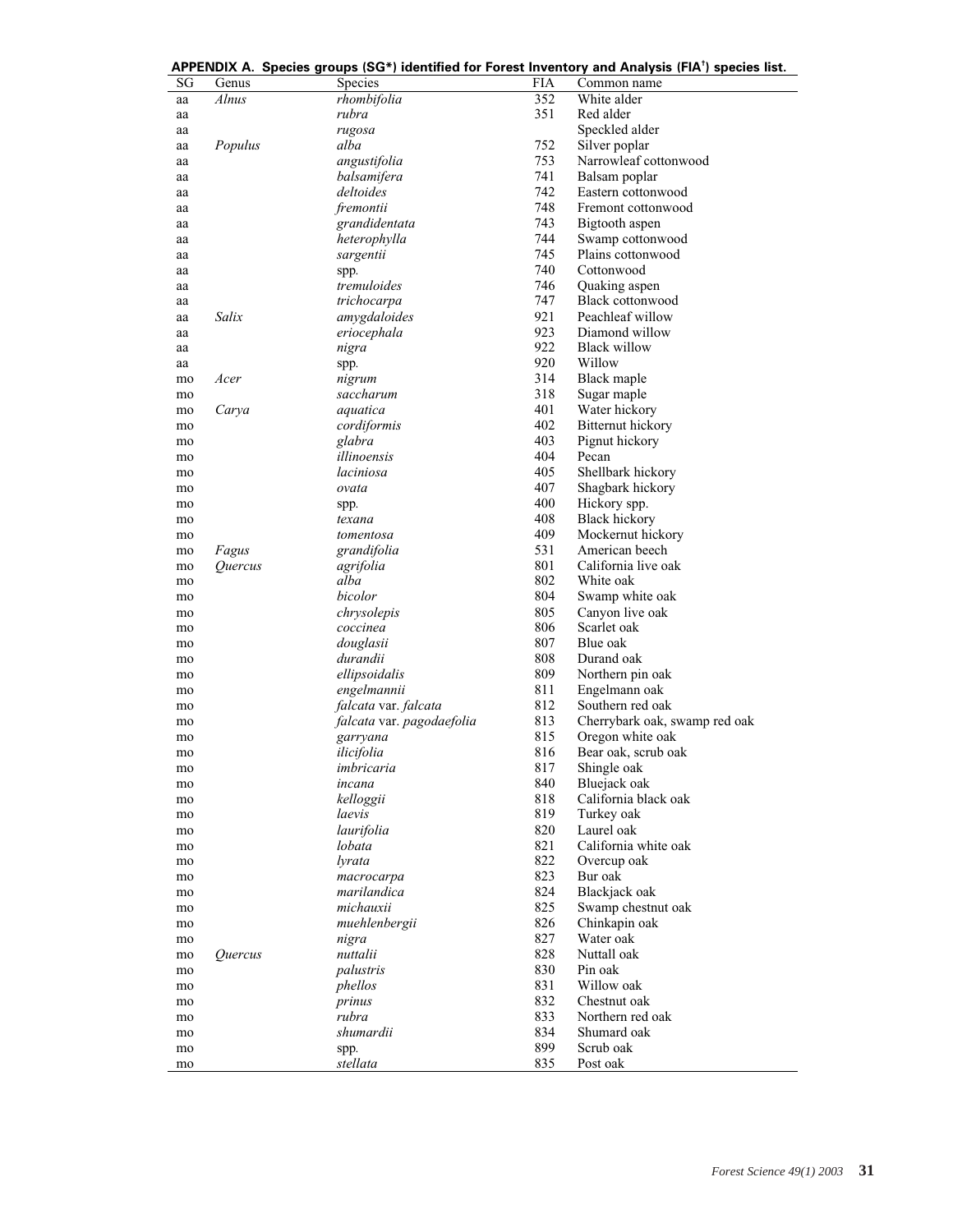| 836<br>stellata var. mississippiensis<br>Delta post oak<br>Quercus<br>mo<br>837<br>velutina<br>Black oak<br>mo<br>virginiana<br>838<br>Live oak<br>mo<br>839<br>Interior live oak<br>wislizeni<br>mo<br>Aesculus<br>californica<br>330<br>California buckeye<br>mh |                               |
|--------------------------------------------------------------------------------------------------------------------------------------------------------------------------------------------------------------------------------------------------------------------|-------------------------------|
|                                                                                                                                                                                                                                                                    |                               |
|                                                                                                                                                                                                                                                                    |                               |
|                                                                                                                                                                                                                                                                    |                               |
|                                                                                                                                                                                                                                                                    |                               |
|                                                                                                                                                                                                                                                                    |                               |
| 331<br>Ohio buckeye<br>mh<br>glabra                                                                                                                                                                                                                                |                               |
| 332<br>octandra<br>Yellow buckeye<br>mh                                                                                                                                                                                                                            |                               |
| 330<br>Buckeye, horsechestnut<br>mh<br>spp.                                                                                                                                                                                                                        |                               |
| 333<br>Buckeye (except 331, 332)<br>mh<br>spp.                                                                                                                                                                                                                     |                               |
| 341<br>mh<br>Ailanthus<br>altissima<br>Ailanthus                                                                                                                                                                                                                   |                               |
| 980<br>Tung-oil tree<br>mh<br>fordii                                                                                                                                                                                                                               |                               |
| Amelanchier<br>355<br>Serviceberry<br>mh<br>spp.                                                                                                                                                                                                                   |                               |
| 361<br>Pacific madrone<br><i>Arbutus</i><br>menziesii<br>mh                                                                                                                                                                                                        |                               |
| triloba<br>367<br>mh<br>Asimina<br>Pawpaw                                                                                                                                                                                                                          |                               |
| Bumelia<br>381<br>Chittamwood, gum bumelia<br>mh<br>lanuginosa                                                                                                                                                                                                     |                               |
| 391<br>Carpinus<br>caroliniana<br>mh<br>421                                                                                                                                                                                                                        | American hornbeam, musclewood |
| dentata<br>American chestnut<br>mh<br>Castanea                                                                                                                                                                                                                     |                               |
| ozarkensis<br>423<br>Ozark chinkapin<br>mh<br>422                                                                                                                                                                                                                  |                               |
| Allegheny chinkapin<br>pumila<br>mh<br>431                                                                                                                                                                                                                         |                               |
| Golden chinkapin<br>Castanopsis<br>chrysophylla<br>mh<br>430<br>mh                                                                                                                                                                                                 |                               |
| Chinkapin<br>spp.<br>451<br>bignonioides<br>Southern catalpa<br>mh<br>Catalpa                                                                                                                                                                                      |                               |
| 452<br>Northern catalpa<br>mh<br>speciosa                                                                                                                                                                                                                          |                               |
| 450<br>Catalpa<br>mh                                                                                                                                                                                                                                               |                               |
| spp.<br>461<br>Celtis<br>laevigata<br>Sugarberry<br>mh                                                                                                                                                                                                             |                               |
| occidentalis<br>462<br>Hackberry<br>mh                                                                                                                                                                                                                             |                               |
| 460<br>Hackberry spp.<br>mh<br>spp.                                                                                                                                                                                                                                |                               |
| canadensis<br>Eastern redbud<br>471<br>mh<br>Ceriss                                                                                                                                                                                                                |                               |
| 491<br>florida<br>Flowering dogwood<br>mh<br>Cornus                                                                                                                                                                                                                |                               |
| nuttallii<br>492<br>Pacific dogwood<br>mh                                                                                                                                                                                                                          |                               |
| 985<br>Smoketree<br>Cotinus<br>obovatus<br>mh                                                                                                                                                                                                                      |                               |
| 500<br>Hawthorn<br>Crataegus<br>mh<br>spp.                                                                                                                                                                                                                         |                               |
| 521<br>Common persimmon<br>mh<br>Diospyros<br>virginiana                                                                                                                                                                                                           |                               |
| 510<br>Eucalyptus<br>Eucalyptus<br>mh<br>spp.                                                                                                                                                                                                                      |                               |
| 541<br>Fraxinus<br>White ash<br>mh<br>americana                                                                                                                                                                                                                    |                               |
| 542<br>Oregon ash<br>mh<br>latifolia                                                                                                                                                                                                                               |                               |
| 543<br>Black ash<br>mh<br>nigra                                                                                                                                                                                                                                    |                               |
| 544<br>pennsylvanica<br>mh<br>Green ash                                                                                                                                                                                                                            |                               |
| profunda<br>545<br>Pumpkin ash<br>mh                                                                                                                                                                                                                               |                               |
| 546<br>Blue ash<br>quadrangulata<br>mh                                                                                                                                                                                                                             |                               |
| 540<br>Ash<br>mh<br>spp.                                                                                                                                                                                                                                           |                               |
| Gleditsia<br>551<br>Waterlocust<br>mh<br>aquatica                                                                                                                                                                                                                  |                               |
| 552<br>triacanthos<br>Honeylocust<br>mh                                                                                                                                                                                                                            |                               |
| 555<br>lasianthus<br>Loblolly-bay<br>mh<br>Gordonia                                                                                                                                                                                                                |                               |
| 571<br>Gymnocladus<br>Kentucky coffeetree<br>mh<br>dioicus                                                                                                                                                                                                         |                               |
| 580<br>Silverbell<br>Halesia<br>mh<br>spp.                                                                                                                                                                                                                         |                               |
| 1000<br>Hardwoods (general)<br>Hardwood<br>mh<br>spp.                                                                                                                                                                                                              |                               |
| 591<br>American holly<br>$\mathit{Hex}$<br>mh<br>opaca                                                                                                                                                                                                             |                               |
| 601<br><b>Butternut</b><br>Juglans<br>mh<br>cinerea                                                                                                                                                                                                                |                               |
| 602<br>Black walnut<br>mh<br>nigra                                                                                                                                                                                                                                 |                               |
| Walnut<br>600<br>mh<br>spp.                                                                                                                                                                                                                                        |                               |
| styraciflua<br>611<br>Sweetgum<br>Liquidambar<br>mh                                                                                                                                                                                                                |                               |
| 621<br>Liriodendron<br>tulipifera<br>Yellow-poplar<br>mh                                                                                                                                                                                                           |                               |
| 631<br>Lithocarpus<br>densiflorus<br>Tanoak<br>mh<br>Maclura<br>641                                                                                                                                                                                                |                               |
| Osage-orange<br>pomifera<br>mh<br>651<br>Cucumbertree<br>acuminata                                                                                                                                                                                                 |                               |
| Magnolia<br>mh<br>grandiflora<br>652                                                                                                                                                                                                                               |                               |
| Southern magnolia<br>mh<br>654<br>Bigleaf magnolia<br>mh                                                                                                                                                                                                           |                               |
| macrophylla<br>650<br>Magnolia spp.<br>mh<br>spp.                                                                                                                                                                                                                  |                               |
| Sweetbay<br>virginiana<br>653<br>mh                                                                                                                                                                                                                                |                               |
| 660<br>mh<br>Malus<br>Apple<br>spp.                                                                                                                                                                                                                                |                               |
| azedarach<br>983<br>Chinaberry<br>mh<br>Melia                                                                                                                                                                                                                      |                               |
| White mulberry<br><b>Morus</b><br>alba<br>681<br>mh                                                                                                                                                                                                                |                               |
| 682<br>Red mulberry<br>mh<br>rubra                                                                                                                                                                                                                                 |                               |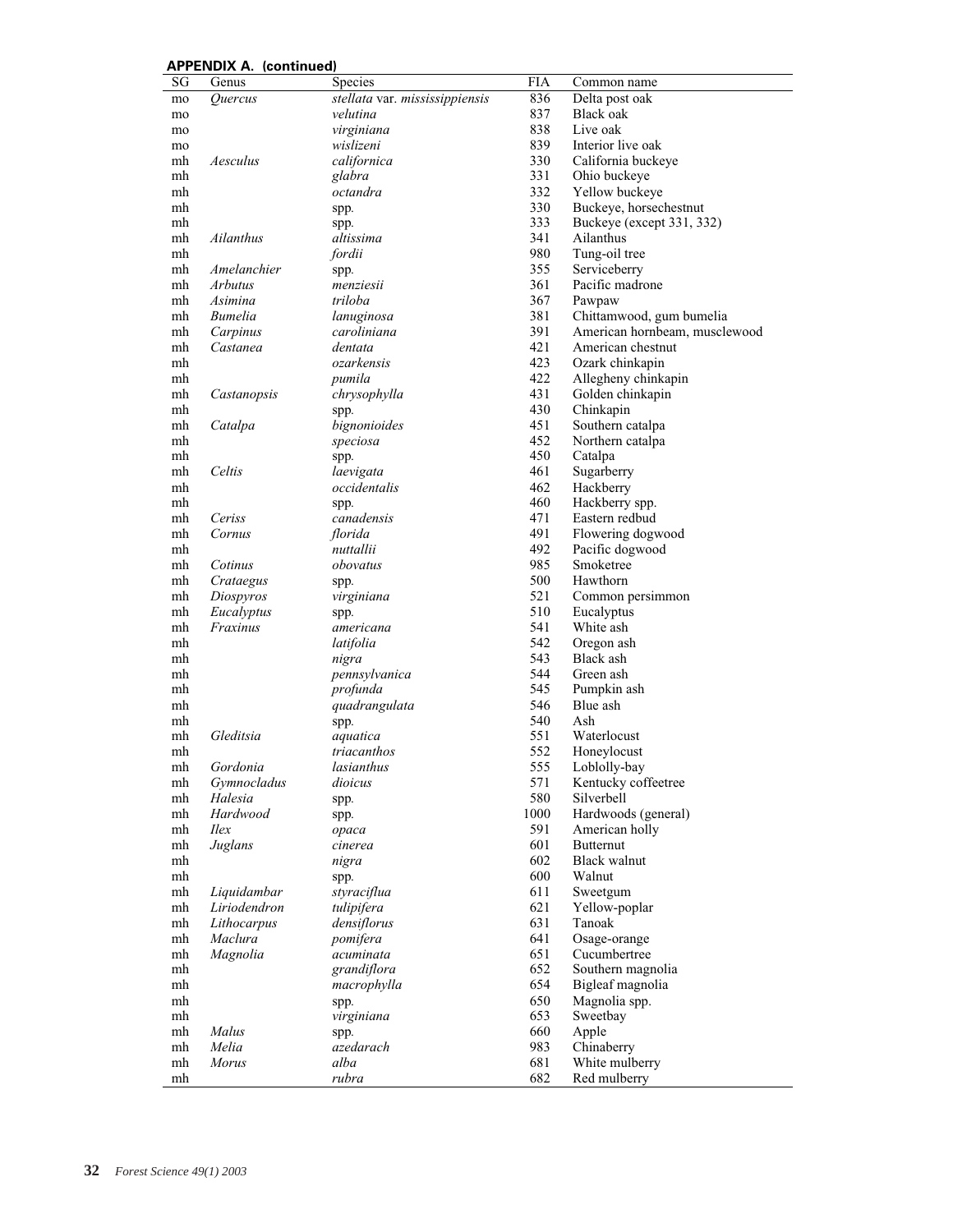| 680<br>mh<br><b>Morus</b><br>Mulberry spp.<br>spp.<br>691<br>Water tupelo<br>mh<br><b>Nyssa</b><br>aquatica<br>692<br>Ogeechee tupelo<br>ogeche<br>mh<br>693<br>sylvatica<br>Blackgum<br>mh<br>694<br>sylvatica var. biflora<br>Swamp tupelo<br>mh<br>701<br>Eastern hophornbeam, ironwood<br>mh<br>Ostrya<br>virginiana<br>711<br>Oxydendrum<br>arboreum<br>Sourwood<br>mh<br>712<br>Paulownia<br>Paulownia, Empress tree<br>mh<br>tomentosa<br>721<br>Persea<br>borbonia<br>Redbay<br>mh<br>984<br>Water-elm<br>mh<br>Planera<br>aquatica<br>731<br>mh<br>Platanus<br>occidentalis<br>Sycamore<br>730<br>California sycamore<br>mh<br>racemosa<br>mh<br>Prunus<br>766<br>Wild plum<br>americana<br>765<br>Canada plum<br>mh<br>nigra<br>pensylvanica<br>761<br>Pin cherry<br>mh<br>762<br>serotina<br>Black cherry<br>mh<br>760<br>Cherry, plum spp.<br>mh<br>spp.<br>764<br>Plums, cherries, except 762<br>mh<br>spp.<br>763<br>mh<br>virginiana<br>Chokecherry<br>901<br><b>Black locust</b><br>Robinia<br>psuedoacacia<br>mh<br>925<br>Chinese tallowtree<br>Sapium<br>sebiferum<br>mh<br>931<br>Sassafras<br>Sassafras<br>albidum<br>mh<br>935<br>Sorbus<br>American mountain-ash<br>mh<br>americana<br>936<br>European mountain-ash<br>mh<br>aucuparia<br>Tilia<br>951<br>American basswood<br>americana<br>mh<br>952<br>White basswood<br>mh<br>heterophylla<br>950<br>Basswood<br>mh<br>spp.<br>971<br>mh<br><b>Ulmus</b><br>alata<br>Winged elm<br>972<br>American elm<br>americana<br>mh<br>973<br>crassifolia<br>Cedar elm<br>mh<br>974<br>pumila<br>Siberian elm<br>mh<br>rubra<br>975<br>Slippery elm<br>mh<br>976<br>September elm<br>mh<br>serotina<br>970<br>mh<br>Elm<br>spp.<br>977<br>Rock elm<br>mh<br>thomasii<br>981<br>Umbellularia<br>californica<br>California-laurel<br>mh<br>981<br>Vaccinium<br>arboreum<br>Sparkleberry<br>mh<br>311<br>barbatum<br>Florida maple<br>mb<br>Acer<br>312<br>Bigleaf maple<br>mb<br>Acer<br>macrophyllum<br>313<br>Boxelder<br>negundo<br>mb<br>315<br>pensylvanicum<br>Striped maple<br>mb<br>rubrum<br>Red maple<br>mb<br>316<br>saccharinum<br>317<br>Silver maple<br>mb<br>319<br>mb<br>Mountain maple<br>spicatum<br>Betula<br>alleghaniensis<br>371<br>Yellow birch<br>mb<br>372<br>Sweet birch<br>mb<br>lenta<br>373<br>nigra<br>River birch<br>mb<br>occidentalis<br>374<br>Water birch<br>mb<br>375<br>Paper birch<br>mb<br>papyrifera<br>376<br>Western paper birch<br>papyrifera var. commutata<br>mb<br>379<br>Gray birch<br>mb<br>populifolia<br>370<br>Birch spp.<br>mb<br>spp.<br>Calocedrus<br>81<br>cl<br>decurrens<br>Incense-cedar<br>Chamaecyparis<br>41<br>cl<br>lawsoniana<br>Port-Orford-cedar<br>cl<br>42<br>nootkatensis<br>Alaska-cedar<br>43<br>cl<br>thyoides<br>Atlantic white-cedar<br>cl<br>Southern redcedar<br>silicicola<br>67<br>Juniperus<br>cl<br>68<br>Eastern redcedar<br>virginiana<br>cl<br>Larix<br>laricina<br>71<br>Tamarack (native)<br>cl<br>72<br>Subalpine larch<br>lyallii<br>cl<br>occidentalis<br>73<br>Western larch<br>70<br>cl<br>Larch (introduced)<br>spp.<br>cl<br>211<br>Redwood<br>Sequoia<br>sempervirens | SG | Genus          | <b>Species</b> | <b>FIA</b> | Common name   |
|----------------------------------------------------------------------------------------------------------------------------------------------------------------------------------------------------------------------------------------------------------------------------------------------------------------------------------------------------------------------------------------------------------------------------------------------------------------------------------------------------------------------------------------------------------------------------------------------------------------------------------------------------------------------------------------------------------------------------------------------------------------------------------------------------------------------------------------------------------------------------------------------------------------------------------------------------------------------------------------------------------------------------------------------------------------------------------------------------------------------------------------------------------------------------------------------------------------------------------------------------------------------------------------------------------------------------------------------------------------------------------------------------------------------------------------------------------------------------------------------------------------------------------------------------------------------------------------------------------------------------------------------------------------------------------------------------------------------------------------------------------------------------------------------------------------------------------------------------------------------------------------------------------------------------------------------------------------------------------------------------------------------------------------------------------------------------------------------------------------------------------------------------------------------------------------------------------------------------------------------------------------------------------------------------------------------------------------------------------------------------------------------------------------------------------------------------------------------------------------------------------------------------------------------------------------------------------------------------------------------------------------------------------------------------------------------------------------------------------------------------------------------------------------------------------------------------------------------------------------------------------------------------------------------------------------------------------------------------------------------------------------------------------------------------------------------------------------------------------------------------------|----|----------------|----------------|------------|---------------|
|                                                                                                                                                                                                                                                                                                                                                                                                                                                                                                                                                                                                                                                                                                                                                                                                                                                                                                                                                                                                                                                                                                                                                                                                                                                                                                                                                                                                                                                                                                                                                                                                                                                                                                                                                                                                                                                                                                                                                                                                                                                                                                                                                                                                                                                                                                                                                                                                                                                                                                                                                                                                                                                                                                                                                                                                                                                                                                                                                                                                                                                                                                                                  |    |                |                |            |               |
|                                                                                                                                                                                                                                                                                                                                                                                                                                                                                                                                                                                                                                                                                                                                                                                                                                                                                                                                                                                                                                                                                                                                                                                                                                                                                                                                                                                                                                                                                                                                                                                                                                                                                                                                                                                                                                                                                                                                                                                                                                                                                                                                                                                                                                                                                                                                                                                                                                                                                                                                                                                                                                                                                                                                                                                                                                                                                                                                                                                                                                                                                                                                  |    |                |                |            |               |
|                                                                                                                                                                                                                                                                                                                                                                                                                                                                                                                                                                                                                                                                                                                                                                                                                                                                                                                                                                                                                                                                                                                                                                                                                                                                                                                                                                                                                                                                                                                                                                                                                                                                                                                                                                                                                                                                                                                                                                                                                                                                                                                                                                                                                                                                                                                                                                                                                                                                                                                                                                                                                                                                                                                                                                                                                                                                                                                                                                                                                                                                                                                                  |    |                |                |            |               |
|                                                                                                                                                                                                                                                                                                                                                                                                                                                                                                                                                                                                                                                                                                                                                                                                                                                                                                                                                                                                                                                                                                                                                                                                                                                                                                                                                                                                                                                                                                                                                                                                                                                                                                                                                                                                                                                                                                                                                                                                                                                                                                                                                                                                                                                                                                                                                                                                                                                                                                                                                                                                                                                                                                                                                                                                                                                                                                                                                                                                                                                                                                                                  |    |                |                |            |               |
|                                                                                                                                                                                                                                                                                                                                                                                                                                                                                                                                                                                                                                                                                                                                                                                                                                                                                                                                                                                                                                                                                                                                                                                                                                                                                                                                                                                                                                                                                                                                                                                                                                                                                                                                                                                                                                                                                                                                                                                                                                                                                                                                                                                                                                                                                                                                                                                                                                                                                                                                                                                                                                                                                                                                                                                                                                                                                                                                                                                                                                                                                                                                  |    |                |                |            |               |
|                                                                                                                                                                                                                                                                                                                                                                                                                                                                                                                                                                                                                                                                                                                                                                                                                                                                                                                                                                                                                                                                                                                                                                                                                                                                                                                                                                                                                                                                                                                                                                                                                                                                                                                                                                                                                                                                                                                                                                                                                                                                                                                                                                                                                                                                                                                                                                                                                                                                                                                                                                                                                                                                                                                                                                                                                                                                                                                                                                                                                                                                                                                                  |    |                |                |            |               |
|                                                                                                                                                                                                                                                                                                                                                                                                                                                                                                                                                                                                                                                                                                                                                                                                                                                                                                                                                                                                                                                                                                                                                                                                                                                                                                                                                                                                                                                                                                                                                                                                                                                                                                                                                                                                                                                                                                                                                                                                                                                                                                                                                                                                                                                                                                                                                                                                                                                                                                                                                                                                                                                                                                                                                                                                                                                                                                                                                                                                                                                                                                                                  |    |                |                |            |               |
|                                                                                                                                                                                                                                                                                                                                                                                                                                                                                                                                                                                                                                                                                                                                                                                                                                                                                                                                                                                                                                                                                                                                                                                                                                                                                                                                                                                                                                                                                                                                                                                                                                                                                                                                                                                                                                                                                                                                                                                                                                                                                                                                                                                                                                                                                                                                                                                                                                                                                                                                                                                                                                                                                                                                                                                                                                                                                                                                                                                                                                                                                                                                  |    |                |                |            |               |
|                                                                                                                                                                                                                                                                                                                                                                                                                                                                                                                                                                                                                                                                                                                                                                                                                                                                                                                                                                                                                                                                                                                                                                                                                                                                                                                                                                                                                                                                                                                                                                                                                                                                                                                                                                                                                                                                                                                                                                                                                                                                                                                                                                                                                                                                                                                                                                                                                                                                                                                                                                                                                                                                                                                                                                                                                                                                                                                                                                                                                                                                                                                                  |    |                |                |            |               |
|                                                                                                                                                                                                                                                                                                                                                                                                                                                                                                                                                                                                                                                                                                                                                                                                                                                                                                                                                                                                                                                                                                                                                                                                                                                                                                                                                                                                                                                                                                                                                                                                                                                                                                                                                                                                                                                                                                                                                                                                                                                                                                                                                                                                                                                                                                                                                                                                                                                                                                                                                                                                                                                                                                                                                                                                                                                                                                                                                                                                                                                                                                                                  |    |                |                |            |               |
|                                                                                                                                                                                                                                                                                                                                                                                                                                                                                                                                                                                                                                                                                                                                                                                                                                                                                                                                                                                                                                                                                                                                                                                                                                                                                                                                                                                                                                                                                                                                                                                                                                                                                                                                                                                                                                                                                                                                                                                                                                                                                                                                                                                                                                                                                                                                                                                                                                                                                                                                                                                                                                                                                                                                                                                                                                                                                                                                                                                                                                                                                                                                  |    |                |                |            |               |
|                                                                                                                                                                                                                                                                                                                                                                                                                                                                                                                                                                                                                                                                                                                                                                                                                                                                                                                                                                                                                                                                                                                                                                                                                                                                                                                                                                                                                                                                                                                                                                                                                                                                                                                                                                                                                                                                                                                                                                                                                                                                                                                                                                                                                                                                                                                                                                                                                                                                                                                                                                                                                                                                                                                                                                                                                                                                                                                                                                                                                                                                                                                                  |    |                |                |            |               |
|                                                                                                                                                                                                                                                                                                                                                                                                                                                                                                                                                                                                                                                                                                                                                                                                                                                                                                                                                                                                                                                                                                                                                                                                                                                                                                                                                                                                                                                                                                                                                                                                                                                                                                                                                                                                                                                                                                                                                                                                                                                                                                                                                                                                                                                                                                                                                                                                                                                                                                                                                                                                                                                                                                                                                                                                                                                                                                                                                                                                                                                                                                                                  |    |                |                |            |               |
|                                                                                                                                                                                                                                                                                                                                                                                                                                                                                                                                                                                                                                                                                                                                                                                                                                                                                                                                                                                                                                                                                                                                                                                                                                                                                                                                                                                                                                                                                                                                                                                                                                                                                                                                                                                                                                                                                                                                                                                                                                                                                                                                                                                                                                                                                                                                                                                                                                                                                                                                                                                                                                                                                                                                                                                                                                                                                                                                                                                                                                                                                                                                  |    |                |                |            |               |
|                                                                                                                                                                                                                                                                                                                                                                                                                                                                                                                                                                                                                                                                                                                                                                                                                                                                                                                                                                                                                                                                                                                                                                                                                                                                                                                                                                                                                                                                                                                                                                                                                                                                                                                                                                                                                                                                                                                                                                                                                                                                                                                                                                                                                                                                                                                                                                                                                                                                                                                                                                                                                                                                                                                                                                                                                                                                                                                                                                                                                                                                                                                                  |    |                |                |            |               |
|                                                                                                                                                                                                                                                                                                                                                                                                                                                                                                                                                                                                                                                                                                                                                                                                                                                                                                                                                                                                                                                                                                                                                                                                                                                                                                                                                                                                                                                                                                                                                                                                                                                                                                                                                                                                                                                                                                                                                                                                                                                                                                                                                                                                                                                                                                                                                                                                                                                                                                                                                                                                                                                                                                                                                                                                                                                                                                                                                                                                                                                                                                                                  |    |                |                |            |               |
|                                                                                                                                                                                                                                                                                                                                                                                                                                                                                                                                                                                                                                                                                                                                                                                                                                                                                                                                                                                                                                                                                                                                                                                                                                                                                                                                                                                                                                                                                                                                                                                                                                                                                                                                                                                                                                                                                                                                                                                                                                                                                                                                                                                                                                                                                                                                                                                                                                                                                                                                                                                                                                                                                                                                                                                                                                                                                                                                                                                                                                                                                                                                  |    |                |                |            |               |
|                                                                                                                                                                                                                                                                                                                                                                                                                                                                                                                                                                                                                                                                                                                                                                                                                                                                                                                                                                                                                                                                                                                                                                                                                                                                                                                                                                                                                                                                                                                                                                                                                                                                                                                                                                                                                                                                                                                                                                                                                                                                                                                                                                                                                                                                                                                                                                                                                                                                                                                                                                                                                                                                                                                                                                                                                                                                                                                                                                                                                                                                                                                                  |    |                |                |            |               |
|                                                                                                                                                                                                                                                                                                                                                                                                                                                                                                                                                                                                                                                                                                                                                                                                                                                                                                                                                                                                                                                                                                                                                                                                                                                                                                                                                                                                                                                                                                                                                                                                                                                                                                                                                                                                                                                                                                                                                                                                                                                                                                                                                                                                                                                                                                                                                                                                                                                                                                                                                                                                                                                                                                                                                                                                                                                                                                                                                                                                                                                                                                                                  |    |                |                |            |               |
|                                                                                                                                                                                                                                                                                                                                                                                                                                                                                                                                                                                                                                                                                                                                                                                                                                                                                                                                                                                                                                                                                                                                                                                                                                                                                                                                                                                                                                                                                                                                                                                                                                                                                                                                                                                                                                                                                                                                                                                                                                                                                                                                                                                                                                                                                                                                                                                                                                                                                                                                                                                                                                                                                                                                                                                                                                                                                                                                                                                                                                                                                                                                  |    |                |                |            |               |
|                                                                                                                                                                                                                                                                                                                                                                                                                                                                                                                                                                                                                                                                                                                                                                                                                                                                                                                                                                                                                                                                                                                                                                                                                                                                                                                                                                                                                                                                                                                                                                                                                                                                                                                                                                                                                                                                                                                                                                                                                                                                                                                                                                                                                                                                                                                                                                                                                                                                                                                                                                                                                                                                                                                                                                                                                                                                                                                                                                                                                                                                                                                                  |    |                |                |            |               |
|                                                                                                                                                                                                                                                                                                                                                                                                                                                                                                                                                                                                                                                                                                                                                                                                                                                                                                                                                                                                                                                                                                                                                                                                                                                                                                                                                                                                                                                                                                                                                                                                                                                                                                                                                                                                                                                                                                                                                                                                                                                                                                                                                                                                                                                                                                                                                                                                                                                                                                                                                                                                                                                                                                                                                                                                                                                                                                                                                                                                                                                                                                                                  |    |                |                |            |               |
|                                                                                                                                                                                                                                                                                                                                                                                                                                                                                                                                                                                                                                                                                                                                                                                                                                                                                                                                                                                                                                                                                                                                                                                                                                                                                                                                                                                                                                                                                                                                                                                                                                                                                                                                                                                                                                                                                                                                                                                                                                                                                                                                                                                                                                                                                                                                                                                                                                                                                                                                                                                                                                                                                                                                                                                                                                                                                                                                                                                                                                                                                                                                  |    |                |                |            |               |
|                                                                                                                                                                                                                                                                                                                                                                                                                                                                                                                                                                                                                                                                                                                                                                                                                                                                                                                                                                                                                                                                                                                                                                                                                                                                                                                                                                                                                                                                                                                                                                                                                                                                                                                                                                                                                                                                                                                                                                                                                                                                                                                                                                                                                                                                                                                                                                                                                                                                                                                                                                                                                                                                                                                                                                                                                                                                                                                                                                                                                                                                                                                                  |    |                |                |            |               |
|                                                                                                                                                                                                                                                                                                                                                                                                                                                                                                                                                                                                                                                                                                                                                                                                                                                                                                                                                                                                                                                                                                                                                                                                                                                                                                                                                                                                                                                                                                                                                                                                                                                                                                                                                                                                                                                                                                                                                                                                                                                                                                                                                                                                                                                                                                                                                                                                                                                                                                                                                                                                                                                                                                                                                                                                                                                                                                                                                                                                                                                                                                                                  |    |                |                |            |               |
|                                                                                                                                                                                                                                                                                                                                                                                                                                                                                                                                                                                                                                                                                                                                                                                                                                                                                                                                                                                                                                                                                                                                                                                                                                                                                                                                                                                                                                                                                                                                                                                                                                                                                                                                                                                                                                                                                                                                                                                                                                                                                                                                                                                                                                                                                                                                                                                                                                                                                                                                                                                                                                                                                                                                                                                                                                                                                                                                                                                                                                                                                                                                  |    |                |                |            |               |
|                                                                                                                                                                                                                                                                                                                                                                                                                                                                                                                                                                                                                                                                                                                                                                                                                                                                                                                                                                                                                                                                                                                                                                                                                                                                                                                                                                                                                                                                                                                                                                                                                                                                                                                                                                                                                                                                                                                                                                                                                                                                                                                                                                                                                                                                                                                                                                                                                                                                                                                                                                                                                                                                                                                                                                                                                                                                                                                                                                                                                                                                                                                                  |    |                |                |            |               |
|                                                                                                                                                                                                                                                                                                                                                                                                                                                                                                                                                                                                                                                                                                                                                                                                                                                                                                                                                                                                                                                                                                                                                                                                                                                                                                                                                                                                                                                                                                                                                                                                                                                                                                                                                                                                                                                                                                                                                                                                                                                                                                                                                                                                                                                                                                                                                                                                                                                                                                                                                                                                                                                                                                                                                                                                                                                                                                                                                                                                                                                                                                                                  |    |                |                |            |               |
|                                                                                                                                                                                                                                                                                                                                                                                                                                                                                                                                                                                                                                                                                                                                                                                                                                                                                                                                                                                                                                                                                                                                                                                                                                                                                                                                                                                                                                                                                                                                                                                                                                                                                                                                                                                                                                                                                                                                                                                                                                                                                                                                                                                                                                                                                                                                                                                                                                                                                                                                                                                                                                                                                                                                                                                                                                                                                                                                                                                                                                                                                                                                  |    |                |                |            |               |
|                                                                                                                                                                                                                                                                                                                                                                                                                                                                                                                                                                                                                                                                                                                                                                                                                                                                                                                                                                                                                                                                                                                                                                                                                                                                                                                                                                                                                                                                                                                                                                                                                                                                                                                                                                                                                                                                                                                                                                                                                                                                                                                                                                                                                                                                                                                                                                                                                                                                                                                                                                                                                                                                                                                                                                                                                                                                                                                                                                                                                                                                                                                                  |    |                |                |            |               |
|                                                                                                                                                                                                                                                                                                                                                                                                                                                                                                                                                                                                                                                                                                                                                                                                                                                                                                                                                                                                                                                                                                                                                                                                                                                                                                                                                                                                                                                                                                                                                                                                                                                                                                                                                                                                                                                                                                                                                                                                                                                                                                                                                                                                                                                                                                                                                                                                                                                                                                                                                                                                                                                                                                                                                                                                                                                                                                                                                                                                                                                                                                                                  |    |                |                |            |               |
|                                                                                                                                                                                                                                                                                                                                                                                                                                                                                                                                                                                                                                                                                                                                                                                                                                                                                                                                                                                                                                                                                                                                                                                                                                                                                                                                                                                                                                                                                                                                                                                                                                                                                                                                                                                                                                                                                                                                                                                                                                                                                                                                                                                                                                                                                                                                                                                                                                                                                                                                                                                                                                                                                                                                                                                                                                                                                                                                                                                                                                                                                                                                  |    |                |                |            |               |
|                                                                                                                                                                                                                                                                                                                                                                                                                                                                                                                                                                                                                                                                                                                                                                                                                                                                                                                                                                                                                                                                                                                                                                                                                                                                                                                                                                                                                                                                                                                                                                                                                                                                                                                                                                                                                                                                                                                                                                                                                                                                                                                                                                                                                                                                                                                                                                                                                                                                                                                                                                                                                                                                                                                                                                                                                                                                                                                                                                                                                                                                                                                                  |    |                |                |            |               |
|                                                                                                                                                                                                                                                                                                                                                                                                                                                                                                                                                                                                                                                                                                                                                                                                                                                                                                                                                                                                                                                                                                                                                                                                                                                                                                                                                                                                                                                                                                                                                                                                                                                                                                                                                                                                                                                                                                                                                                                                                                                                                                                                                                                                                                                                                                                                                                                                                                                                                                                                                                                                                                                                                                                                                                                                                                                                                                                                                                                                                                                                                                                                  |    |                |                |            |               |
|                                                                                                                                                                                                                                                                                                                                                                                                                                                                                                                                                                                                                                                                                                                                                                                                                                                                                                                                                                                                                                                                                                                                                                                                                                                                                                                                                                                                                                                                                                                                                                                                                                                                                                                                                                                                                                                                                                                                                                                                                                                                                                                                                                                                                                                                                                                                                                                                                                                                                                                                                                                                                                                                                                                                                                                                                                                                                                                                                                                                                                                                                                                                  |    |                |                |            |               |
|                                                                                                                                                                                                                                                                                                                                                                                                                                                                                                                                                                                                                                                                                                                                                                                                                                                                                                                                                                                                                                                                                                                                                                                                                                                                                                                                                                                                                                                                                                                                                                                                                                                                                                                                                                                                                                                                                                                                                                                                                                                                                                                                                                                                                                                                                                                                                                                                                                                                                                                                                                                                                                                                                                                                                                                                                                                                                                                                                                                                                                                                                                                                  |    |                |                |            |               |
|                                                                                                                                                                                                                                                                                                                                                                                                                                                                                                                                                                                                                                                                                                                                                                                                                                                                                                                                                                                                                                                                                                                                                                                                                                                                                                                                                                                                                                                                                                                                                                                                                                                                                                                                                                                                                                                                                                                                                                                                                                                                                                                                                                                                                                                                                                                                                                                                                                                                                                                                                                                                                                                                                                                                                                                                                                                                                                                                                                                                                                                                                                                                  |    |                |                |            |               |
|                                                                                                                                                                                                                                                                                                                                                                                                                                                                                                                                                                                                                                                                                                                                                                                                                                                                                                                                                                                                                                                                                                                                                                                                                                                                                                                                                                                                                                                                                                                                                                                                                                                                                                                                                                                                                                                                                                                                                                                                                                                                                                                                                                                                                                                                                                                                                                                                                                                                                                                                                                                                                                                                                                                                                                                                                                                                                                                                                                                                                                                                                                                                  |    |                |                |            |               |
|                                                                                                                                                                                                                                                                                                                                                                                                                                                                                                                                                                                                                                                                                                                                                                                                                                                                                                                                                                                                                                                                                                                                                                                                                                                                                                                                                                                                                                                                                                                                                                                                                                                                                                                                                                                                                                                                                                                                                                                                                                                                                                                                                                                                                                                                                                                                                                                                                                                                                                                                                                                                                                                                                                                                                                                                                                                                                                                                                                                                                                                                                                                                  |    |                |                |            |               |
|                                                                                                                                                                                                                                                                                                                                                                                                                                                                                                                                                                                                                                                                                                                                                                                                                                                                                                                                                                                                                                                                                                                                                                                                                                                                                                                                                                                                                                                                                                                                                                                                                                                                                                                                                                                                                                                                                                                                                                                                                                                                                                                                                                                                                                                                                                                                                                                                                                                                                                                                                                                                                                                                                                                                                                                                                                                                                                                                                                                                                                                                                                                                  |    |                |                |            |               |
|                                                                                                                                                                                                                                                                                                                                                                                                                                                                                                                                                                                                                                                                                                                                                                                                                                                                                                                                                                                                                                                                                                                                                                                                                                                                                                                                                                                                                                                                                                                                                                                                                                                                                                                                                                                                                                                                                                                                                                                                                                                                                                                                                                                                                                                                                                                                                                                                                                                                                                                                                                                                                                                                                                                                                                                                                                                                                                                                                                                                                                                                                                                                  |    |                |                |            |               |
|                                                                                                                                                                                                                                                                                                                                                                                                                                                                                                                                                                                                                                                                                                                                                                                                                                                                                                                                                                                                                                                                                                                                                                                                                                                                                                                                                                                                                                                                                                                                                                                                                                                                                                                                                                                                                                                                                                                                                                                                                                                                                                                                                                                                                                                                                                                                                                                                                                                                                                                                                                                                                                                                                                                                                                                                                                                                                                                                                                                                                                                                                                                                  |    |                |                |            |               |
|                                                                                                                                                                                                                                                                                                                                                                                                                                                                                                                                                                                                                                                                                                                                                                                                                                                                                                                                                                                                                                                                                                                                                                                                                                                                                                                                                                                                                                                                                                                                                                                                                                                                                                                                                                                                                                                                                                                                                                                                                                                                                                                                                                                                                                                                                                                                                                                                                                                                                                                                                                                                                                                                                                                                                                                                                                                                                                                                                                                                                                                                                                                                  |    |                |                |            |               |
|                                                                                                                                                                                                                                                                                                                                                                                                                                                                                                                                                                                                                                                                                                                                                                                                                                                                                                                                                                                                                                                                                                                                                                                                                                                                                                                                                                                                                                                                                                                                                                                                                                                                                                                                                                                                                                                                                                                                                                                                                                                                                                                                                                                                                                                                                                                                                                                                                                                                                                                                                                                                                                                                                                                                                                                                                                                                                                                                                                                                                                                                                                                                  |    |                |                |            |               |
|                                                                                                                                                                                                                                                                                                                                                                                                                                                                                                                                                                                                                                                                                                                                                                                                                                                                                                                                                                                                                                                                                                                                                                                                                                                                                                                                                                                                                                                                                                                                                                                                                                                                                                                                                                                                                                                                                                                                                                                                                                                                                                                                                                                                                                                                                                                                                                                                                                                                                                                                                                                                                                                                                                                                                                                                                                                                                                                                                                                                                                                                                                                                  |    |                |                |            |               |
|                                                                                                                                                                                                                                                                                                                                                                                                                                                                                                                                                                                                                                                                                                                                                                                                                                                                                                                                                                                                                                                                                                                                                                                                                                                                                                                                                                                                                                                                                                                                                                                                                                                                                                                                                                                                                                                                                                                                                                                                                                                                                                                                                                                                                                                                                                                                                                                                                                                                                                                                                                                                                                                                                                                                                                                                                                                                                                                                                                                                                                                                                                                                  |    |                |                |            |               |
|                                                                                                                                                                                                                                                                                                                                                                                                                                                                                                                                                                                                                                                                                                                                                                                                                                                                                                                                                                                                                                                                                                                                                                                                                                                                                                                                                                                                                                                                                                                                                                                                                                                                                                                                                                                                                                                                                                                                                                                                                                                                                                                                                                                                                                                                                                                                                                                                                                                                                                                                                                                                                                                                                                                                                                                                                                                                                                                                                                                                                                                                                                                                  |    |                |                |            |               |
|                                                                                                                                                                                                                                                                                                                                                                                                                                                                                                                                                                                                                                                                                                                                                                                                                                                                                                                                                                                                                                                                                                                                                                                                                                                                                                                                                                                                                                                                                                                                                                                                                                                                                                                                                                                                                                                                                                                                                                                                                                                                                                                                                                                                                                                                                                                                                                                                                                                                                                                                                                                                                                                                                                                                                                                                                                                                                                                                                                                                                                                                                                                                  |    |                |                |            |               |
|                                                                                                                                                                                                                                                                                                                                                                                                                                                                                                                                                                                                                                                                                                                                                                                                                                                                                                                                                                                                                                                                                                                                                                                                                                                                                                                                                                                                                                                                                                                                                                                                                                                                                                                                                                                                                                                                                                                                                                                                                                                                                                                                                                                                                                                                                                                                                                                                                                                                                                                                                                                                                                                                                                                                                                                                                                                                                                                                                                                                                                                                                                                                  |    |                |                |            |               |
|                                                                                                                                                                                                                                                                                                                                                                                                                                                                                                                                                                                                                                                                                                                                                                                                                                                                                                                                                                                                                                                                                                                                                                                                                                                                                                                                                                                                                                                                                                                                                                                                                                                                                                                                                                                                                                                                                                                                                                                                                                                                                                                                                                                                                                                                                                                                                                                                                                                                                                                                                                                                                                                                                                                                                                                                                                                                                                                                                                                                                                                                                                                                  |    |                |                |            |               |
|                                                                                                                                                                                                                                                                                                                                                                                                                                                                                                                                                                                                                                                                                                                                                                                                                                                                                                                                                                                                                                                                                                                                                                                                                                                                                                                                                                                                                                                                                                                                                                                                                                                                                                                                                                                                                                                                                                                                                                                                                                                                                                                                                                                                                                                                                                                                                                                                                                                                                                                                                                                                                                                                                                                                                                                                                                                                                                                                                                                                                                                                                                                                  |    |                |                |            |               |
|                                                                                                                                                                                                                                                                                                                                                                                                                                                                                                                                                                                                                                                                                                                                                                                                                                                                                                                                                                                                                                                                                                                                                                                                                                                                                                                                                                                                                                                                                                                                                                                                                                                                                                                                                                                                                                                                                                                                                                                                                                                                                                                                                                                                                                                                                                                                                                                                                                                                                                                                                                                                                                                                                                                                                                                                                                                                                                                                                                                                                                                                                                                                  |    |                |                |            |               |
|                                                                                                                                                                                                                                                                                                                                                                                                                                                                                                                                                                                                                                                                                                                                                                                                                                                                                                                                                                                                                                                                                                                                                                                                                                                                                                                                                                                                                                                                                                                                                                                                                                                                                                                                                                                                                                                                                                                                                                                                                                                                                                                                                                                                                                                                                                                                                                                                                                                                                                                                                                                                                                                                                                                                                                                                                                                                                                                                                                                                                                                                                                                                  |    |                |                |            |               |
|                                                                                                                                                                                                                                                                                                                                                                                                                                                                                                                                                                                                                                                                                                                                                                                                                                                                                                                                                                                                                                                                                                                                                                                                                                                                                                                                                                                                                                                                                                                                                                                                                                                                                                                                                                                                                                                                                                                                                                                                                                                                                                                                                                                                                                                                                                                                                                                                                                                                                                                                                                                                                                                                                                                                                                                                                                                                                                                                                                                                                                                                                                                                  |    |                |                |            |               |
|                                                                                                                                                                                                                                                                                                                                                                                                                                                                                                                                                                                                                                                                                                                                                                                                                                                                                                                                                                                                                                                                                                                                                                                                                                                                                                                                                                                                                                                                                                                                                                                                                                                                                                                                                                                                                                                                                                                                                                                                                                                                                                                                                                                                                                                                                                                                                                                                                                                                                                                                                                                                                                                                                                                                                                                                                                                                                                                                                                                                                                                                                                                                  |    |                |                |            |               |
|                                                                                                                                                                                                                                                                                                                                                                                                                                                                                                                                                                                                                                                                                                                                                                                                                                                                                                                                                                                                                                                                                                                                                                                                                                                                                                                                                                                                                                                                                                                                                                                                                                                                                                                                                                                                                                                                                                                                                                                                                                                                                                                                                                                                                                                                                                                                                                                                                                                                                                                                                                                                                                                                                                                                                                                                                                                                                                                                                                                                                                                                                                                                  |    |                |                |            |               |
|                                                                                                                                                                                                                                                                                                                                                                                                                                                                                                                                                                                                                                                                                                                                                                                                                                                                                                                                                                                                                                                                                                                                                                                                                                                                                                                                                                                                                                                                                                                                                                                                                                                                                                                                                                                                                                                                                                                                                                                                                                                                                                                                                                                                                                                                                                                                                                                                                                                                                                                                                                                                                                                                                                                                                                                                                                                                                                                                                                                                                                                                                                                                  |    |                |                |            |               |
|                                                                                                                                                                                                                                                                                                                                                                                                                                                                                                                                                                                                                                                                                                                                                                                                                                                                                                                                                                                                                                                                                                                                                                                                                                                                                                                                                                                                                                                                                                                                                                                                                                                                                                                                                                                                                                                                                                                                                                                                                                                                                                                                                                                                                                                                                                                                                                                                                                                                                                                                                                                                                                                                                                                                                                                                                                                                                                                                                                                                                                                                                                                                  |    |                |                |            |               |
|                                                                                                                                                                                                                                                                                                                                                                                                                                                                                                                                                                                                                                                                                                                                                                                                                                                                                                                                                                                                                                                                                                                                                                                                                                                                                                                                                                                                                                                                                                                                                                                                                                                                                                                                                                                                                                                                                                                                                                                                                                                                                                                                                                                                                                                                                                                                                                                                                                                                                                                                                                                                                                                                                                                                                                                                                                                                                                                                                                                                                                                                                                                                  |    |                |                |            |               |
|                                                                                                                                                                                                                                                                                                                                                                                                                                                                                                                                                                                                                                                                                                                                                                                                                                                                                                                                                                                                                                                                                                                                                                                                                                                                                                                                                                                                                                                                                                                                                                                                                                                                                                                                                                                                                                                                                                                                                                                                                                                                                                                                                                                                                                                                                                                                                                                                                                                                                                                                                                                                                                                                                                                                                                                                                                                                                                                                                                                                                                                                                                                                  |    |                |                |            |               |
|                                                                                                                                                                                                                                                                                                                                                                                                                                                                                                                                                                                                                                                                                                                                                                                                                                                                                                                                                                                                                                                                                                                                                                                                                                                                                                                                                                                                                                                                                                                                                                                                                                                                                                                                                                                                                                                                                                                                                                                                                                                                                                                                                                                                                                                                                                                                                                                                                                                                                                                                                                                                                                                                                                                                                                                                                                                                                                                                                                                                                                                                                                                                  |    |                |                |            |               |
|                                                                                                                                                                                                                                                                                                                                                                                                                                                                                                                                                                                                                                                                                                                                                                                                                                                                                                                                                                                                                                                                                                                                                                                                                                                                                                                                                                                                                                                                                                                                                                                                                                                                                                                                                                                                                                                                                                                                                                                                                                                                                                                                                                                                                                                                                                                                                                                                                                                                                                                                                                                                                                                                                                                                                                                                                                                                                                                                                                                                                                                                                                                                  |    |                |                |            |               |
|                                                                                                                                                                                                                                                                                                                                                                                                                                                                                                                                                                                                                                                                                                                                                                                                                                                                                                                                                                                                                                                                                                                                                                                                                                                                                                                                                                                                                                                                                                                                                                                                                                                                                                                                                                                                                                                                                                                                                                                                                                                                                                                                                                                                                                                                                                                                                                                                                                                                                                                                                                                                                                                                                                                                                                                                                                                                                                                                                                                                                                                                                                                                  | cl | Sequoiadendron | giganteum      | 212        | Giant sequoia |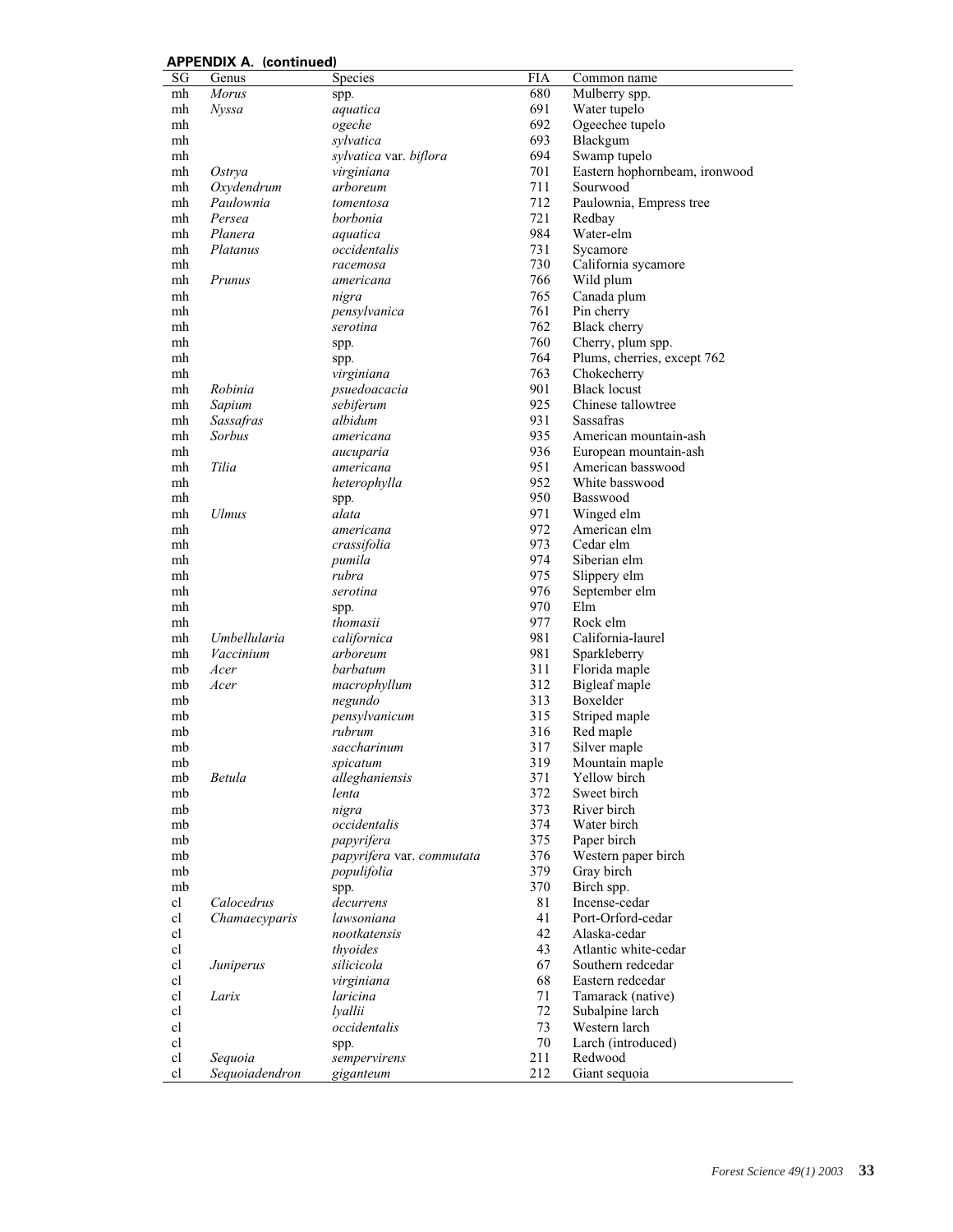|                        | AFFLIVUIA A. (COIRTUGA) |                           |            |                          |
|------------------------|-------------------------|---------------------------|------------|--------------------------|
| SG                     | Genus                   | Species                   | <b>FIA</b> | Common name              |
| cl                     | Softwood                | spp.                      | 0          | Softwoods (general)      |
| cl                     | Taxodium                | distichum                 | 221        | Baldcypress              |
| cl                     |                         | distichum var. nutans     | 222        | Pondcypress              |
| cl                     | Thuja                   | occidentalis              | 241        | White-cedar              |
| cl                     |                         | plicata                   | 242        | Western redcedar         |
| df                     | Pseudotsuga             |                           | 201        | Bigcone Douglas-fir      |
|                        |                         | macrocarpa                |            |                          |
| df                     |                         | menziesii                 | 202        | Douglas-fir              |
| pi                     | Pinus                   | albicaulis                | 101        | Whitebark pine           |
| pi                     |                         | aristata                  | 102        | Bristlecone pine         |
| pi                     |                         | arizonica                 | 135        | Arizona pine             |
| pi                     |                         | attenuata                 | 103        | Knobcone pine            |
| pi                     |                         | balfouriana               | 104        | Foxtail pine             |
|                        |                         |                           |            |                          |
| pi                     |                         | banksiana                 | 105        | Jack pine                |
| pi                     |                         | clausa                    | 107        | Sand pine                |
| pi                     |                         | contorta                  | 108        | Lodgepole pine           |
| pi                     |                         | coulteri                  | 109        | Coulter pine             |
| pi                     |                         | discolor                  | 134        | Border pinyon            |
| pi                     |                         | echinata                  | 110        | Shortleaf pine           |
|                        |                         | edulis                    | 106        |                          |
| pi                     |                         |                           |            | Pinyon pine              |
| pi                     |                         | elliottii                 | 111        | Slash pine               |
| pi                     |                         | engelmannii               | 112        | Apache pine              |
| pi                     |                         | flexilis                  | 113        | Limber pine              |
| pi                     |                         | glabra                    | 115        | Spruce pine              |
| pi                     |                         | jeffreyi                  | 116        | Jeffrey pine             |
|                        |                         | lambertiana               | 117        | Sugar pine               |
| pi                     |                         |                           |            |                          |
| pi                     |                         | leiophylla                | 118        | Chihuahuan pine          |
| pi                     |                         | monophylla                | 133        | Singleleaf pinyon        |
| pi                     |                         | monticola                 | 119        | Western white pine       |
| pi                     |                         | muricata                  | 120        | Bishop pine              |
| pi                     | Pinus                   | nigra                     | 133        | Austrian pine            |
| pi                     |                         | palustris                 | 121        | Longleaf pine            |
|                        |                         |                           | 122        |                          |
| pi                     |                         | ponderosa                 |            | Ponderosa pine           |
| pi                     |                         | pungens                   | 123        | Table Mountain pine      |
| pi                     |                         | radiata                   | 124        | Monterey pine            |
| pi                     |                         | resinosa                  | 125        | Red pine                 |
| pi                     |                         | rigida                    | 126        | Pitch pine               |
| pi                     |                         | sabiniana                 | 127        | California foothill pine |
|                        |                         | serotina                  | 128        |                          |
| pi                     |                         |                           |            | Pond pine                |
| pi                     |                         | strobiformis              | 114        | Southwestern white pine  |
| pi                     |                         | strobus                   | 129        | Eastern white pine       |
| pi                     |                         | sylvestris                | 130        | Scotch pine              |
| pi                     |                         | taeda                     | 131        | Loblolly pine            |
| pi                     |                         | virginiana                | 132        | Virginia pine            |
|                        | Picea                   | abies                     | 91         | Norway spruce            |
| sp                     |                         | breweriana                | 92         |                          |
| sp                     |                         |                           |            | Brewer spruce            |
| sp                     |                         | engelmannii               | 93         | Engelmann spruce         |
| sp                     |                         | glauca                    | 94         | White spruce             |
| sp                     |                         | mariana                   | 95         | <b>Black spruce</b>      |
| sp                     |                         | pungens                   | 96         | Blue spruce              |
| sp                     |                         | rubens                    | 97         | Red spruce               |
|                        |                         | sitchensis                | 98         | Sitka spruce             |
| sp                     |                         |                           |            |                          |
| sp                     |                         | spp.                      | 90         | Spruce                   |
| tf                     | Abies                   | amabilis                  | 11         | Pacific silver fir       |
| tf                     |                         | balsamea                  | 12         | Balsam fir               |
| tf                     |                         | bracteata                 | 14         | Bristlecone fir          |
| $\mathop{\mathrm{tf}}$ |                         | concolor                  | 15         | White fir                |
| tf                     |                         | fraseri                   | 16         | Fraser fir               |
|                        |                         |                           |            |                          |
| tf                     |                         | grandis                   | 17         | Grand fir                |
| $\mathop{\mathrm{tf}}$ |                         | lasiocarpa                | 19         | Subalpine fir            |
| tf                     |                         | lasiocarpa var. arizonica | 18         | Corkbark fir             |
| tf                     |                         | magnifica                 | 20         | California red fir       |
| $\mathop{\mathrm{tf}}$ |                         | magnifica var. shastensis | 21         | Shasta red fir           |
| tf                     |                         | procera                   | 22         | Noble fir                |
| $\mathop{\mathrm{tf}}$ |                         | spp.                      | 10         | Abies                    |
|                        |                         |                           |            |                          |